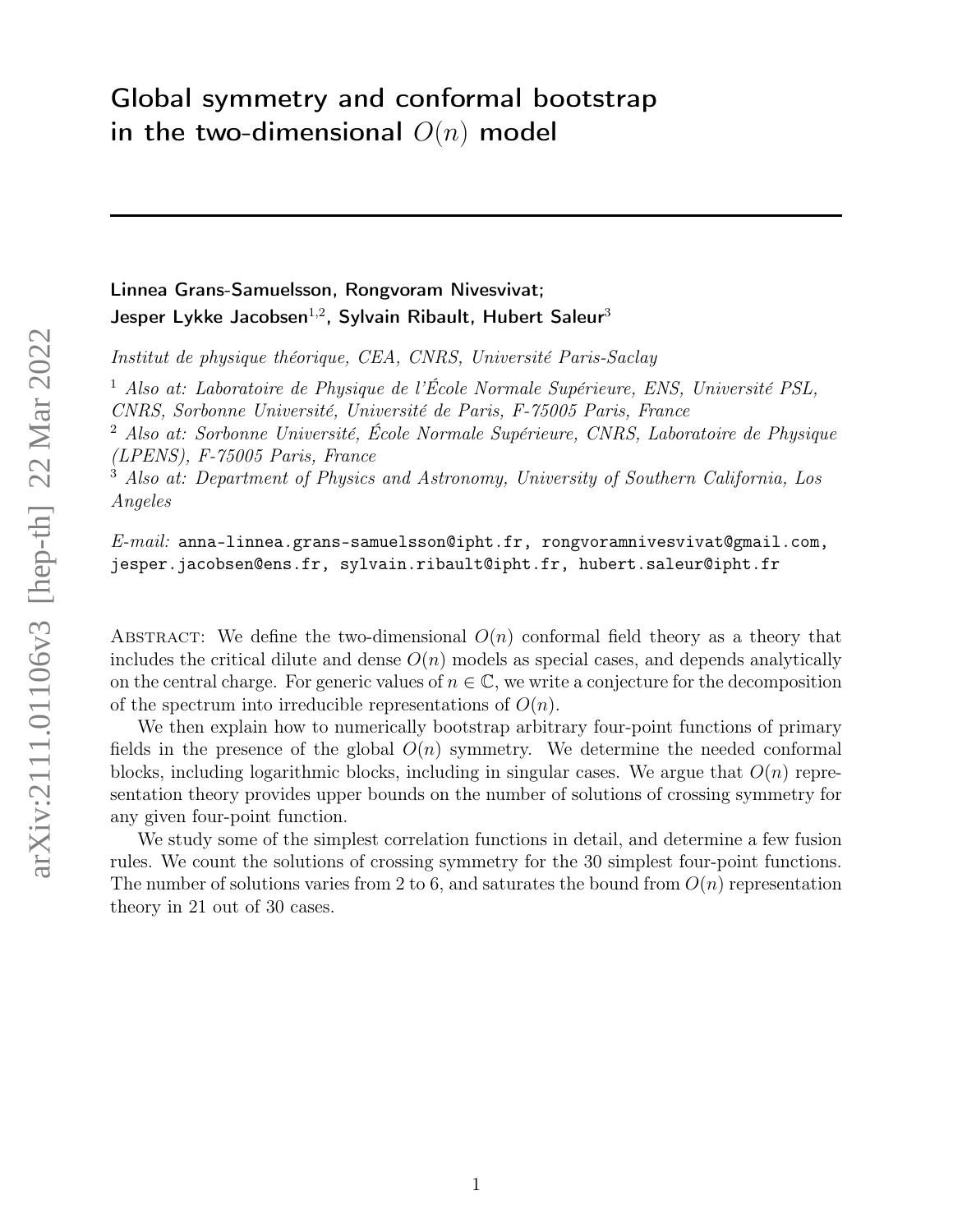# <span id="page-1-1"></span>Contents

|                | Introduction                                                                                                                                                                                   | $\overline{2}$                 |
|----------------|------------------------------------------------------------------------------------------------------------------------------------------------------------------------------------------------|--------------------------------|
| $\overline{2}$ | The group $O(n)$ and its action on the spectrum<br>Partition function and action of the conformal algebra<br>2.1<br>Representations of $O(n)$ and their tensor products<br>2.2<br>2.3          | 6<br>$\overline{7}$<br>9<br>11 |
| 3              | Conformal bootstrap<br>3.1<br>3.2<br>3.3                                                                                                                                                       | 14<br>14<br>18<br>22           |
| $\bf{4}$       | Solutions of crossing symmetry equations<br>4.1<br>Four-point functions and fusion rules of $V_{(\frac{1}{2},0)}, V_{(1,0)}$ and $V_{(1,1)} \dots \dots \dots$<br>4.2<br>4.3                   | 27<br>28<br>31<br>35           |
| 5              | Conclusion and outlook<br>Solving the $O(n)$ CFT: achievements and challenges<br>5.1<br>Geometrical interpretation of the CFT $\ldots \ldots \ldots \ldots \ldots \ldots \ldots$<br>5.2<br>5.3 | 39<br>39<br>41<br>44           |

# <span id="page-1-0"></span>1 Introduction

In this article we initiate the application of the bootstrap approach to the two-dimensional  $O(n)$  conformal field theory, with the specific goals of understanding how the  $O(n)$  symmetry acts on the spectrum, and how it manifests itself in crossing symmetry equations. It is in principle enough to define the theory as a set of CFT data, namely a space of states and the corresponding structure constants. However, this raises the issue of making contact with the continuum limit of the  $O(n)$  lattice model [\[1\]](#page-45-0). We will start with a quick review of the lattice model, before defining the  $O(n)$  conformal field theory.

### The two-dimensional  $O(n)$  model and its lattice description

The  $O(n)$  model can be defined either on a lattice, or directly as a field theory on a continuous space via a Lagrangian. The lattice description has the advantages of allowing the torus partition function to be computed, and of allowing the model to be defined for non-integer values of n. These features are crucial to the bootstrap investigation that we undertake here, which starts with the torus partition function [\[2\]](#page-45-1), and numerically solves crossing symmetry equations at complex values of n. The analyticity in n is less clear in the Lagrangian description, as we will discuss in Section [5.3.](#page-43-0)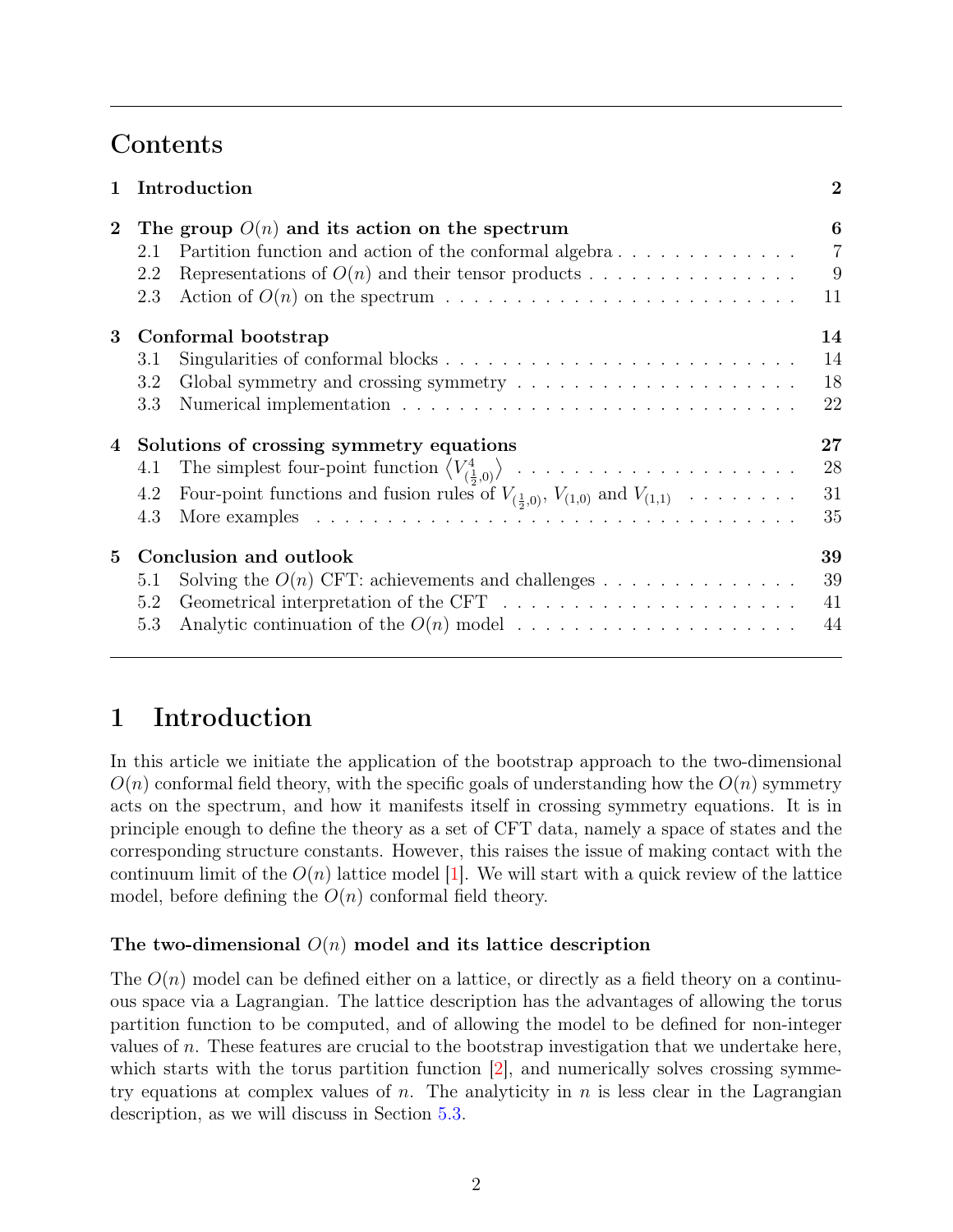<span id="page-2-1"></span>On each vertex x of a honeycomb lattice, let  $\phi(x)$  be a variable with n components, subject to the quadratic constraint  $\phi(x) \cdot \phi(x) = 1$ , and transforming in the vector representation of the group  $O(n)$  [\[3,](#page-45-2) [1\]](#page-45-0). Each variable interacts with its nearest neighbors, and the weight of a configuration is  $w(\{\phi(x)\}) = \prod_{\langle x,y \rangle} (1 + K\phi(x) \cdot \phi(y))$ , where  $\langle x, y \rangle$  denote nearest neighbor pairs. Instead of a sum over configurations of  $\phi(x)$ , the partition function can be reformulated in a high-temperature (small  $K$ ) expansion as a sum over configurations of loops where each edge is occupied at most once. The contribution of a configuration comes with a factor K for each occupied edge, and a factor  $n$  for each closed loop. In this formulation, the model is called a dilute loop gas.

For any  $-2 \leq n \leq 2$ , there is a critical value [\[1\]](#page-45-0)

<span id="page-2-0"></span>
$$
K_c(n) = \frac{1}{\sqrt{2 + \sqrt{2 - n}}} \tag{1.1}
$$

(For  $n = 0$ , this formula has been proved rigorously [\[4\]](#page-45-3).) The model has four phases:

- For  $0 < K < K_c(n)$ , a high-temperature massive phase.
- At  $K = K_c(n)$ , the continuum limit of the critical point is a CFT, which we call the critical dilute  $O(n)$  model.
- For  $K_c(n) < K < \infty$  and  $-2 < n < 2$ , there is also a critical phase, called the dense loop gas. Its properties do not depend on the value of  $K$ . The continuum limit of that phase is called the **critical dense**  $O(n)$  model [\[5\]](#page-45-4).
- For  $K = \infty$  and  $-2 < n \leq 2$  the model exhibits a distinct critical phase, the fullypacked loop (FPL) gas in which the loops jointly cover all the lattice vertices [\[6\]](#page-45-5). This phase and its corresponding CFT are specific to the honeycomb lattice [\[7\]](#page-45-6) and we shall not consider them further.

The cases  $n = \pm 2$  are a bit special. For  $n = -2$  and  $K > K<sub>c</sub>(n)$  the lattice model experiences a first-order phase transition. For  $n = 2$  the continuum limits of the dilute and dense phases coincide. Other versions of the lattice model exist:

- The same model can be put on a square lattice. There is ample analytic and numerical evidence that this does not change the critical phases and their CFT description [\[8\]](#page-45-7). However, the square-lattice model also allows for a richer choice of multicritical interactions, which lead to extra critical phases [\[9,](#page-45-8) [10,](#page-45-9) [11\]](#page-46-0).
- On the honeycomb lattice, we can use the alternative configuration weight  $w(\{\phi(x)\})$  =  $\prod_{\langle x,y\rangle}\exp\left(K\phi(x)\cdot\phi(y)\right)$ . It is widely believed that this does not change the phase diagram, and leads to the same critical dilute  $O(n)$  model at  $K = K<sub>c</sub>(n)$  [\[8,](#page-45-7) [12\]](#page-46-1). However, the limit  $K \to \infty$  becomes ill-defined, and the continuum limit of the critical phase at  $K > K<sub>c</sub>(n)$  can change. This same change also occurs on the square lattice, where it is due to four-leg crossings becoming relevant [\[12\]](#page-46-1).

In the loop gas description of the lattice model,  $n$  needs no longer be integer, and appears as a continuous parameter. On a finite lattice, correlation functions (including the partition function) are sums over finite numbers of graphs with polynomial *n*-dependent coefficients. After taking the continuum limit,  $n$  is still a continuous parameter of the resulting CFT.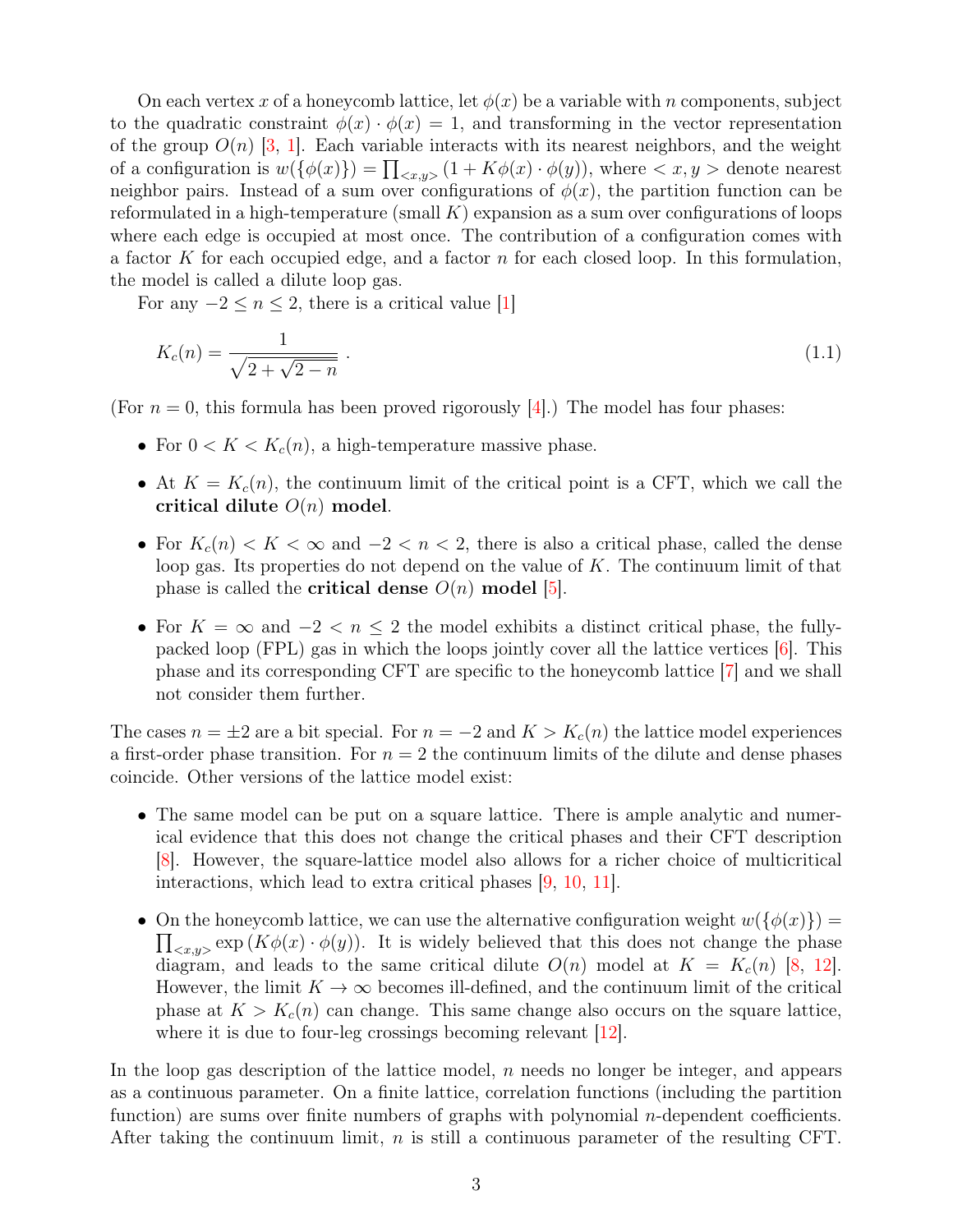<span id="page-3-1"></span>This is supposed to hold not only for the dilute loop gas, but also for the dense loop gas, at least if  $n \neq 0$ . There are however subtleties: in the dense loop gas, it is known that the limit  $n \to 0$  does not commute with the continuum limit [\[13\]](#page-46-2).

What we lose in the loop gas description is unitarity. Whether two given occupied edges belong to the same loop is a non-local question, and this non-locality can be avoided by the introduction of local, complex weights [\[8\]](#page-45-7). This leads to the expectation that the continuum limit of the loop model is a non-unitary CFT. This is true even if  $n$  is integer. For example, the  $O(1)$  model coincides with the Ising model, whose local observables are described by a unitary minimal model. However, the loop model allows us to define non-local observables, whose critical limits do not belong to the minimal model, but to a larger, non-unitary CFT.

#### The  $O(n)$  conformal field theory

As two-dimensional CFTs, the critical dilute and dense  $O(n)$  models are characterized by their central charges, which are functions of n. These functions are better expressed via a parameter  $\beta^2$ :

$$
c = 13 - 6\beta^2 - 6\beta^{-2} \quad , \quad n = -2\cos(\pi\beta^2) \tag{1.2}
$$

Then the difference between the dense and dilute models is the range of values of  $\beta^2$ .

| Critical model | $\it{n}$  |       |                |      |
|----------------|-----------|-------|----------------|------|
| Dilute         | $[-2, 2]$ | [1,2] | $[-2, 1]$      | 1.3) |
| Dense          | $(-2, 2)$ | (0,1) | $(-\infty, 1)$ |      |

In particular, for any  $c \in [-2, 1)$ , the dilute and dense models are two distinct CFTs with the same central charge. Remarkably, as functions of  $\beta^2$ , the correlation functions of these two CFTs are given by the same expressions. In principle, this can be understood by reformulating the honeycomb-lattice loop model as a square-lattice loop model in one particular regime, which comprises both the dense and dilute  $O(n)$  models in their entire critical ranges  $-2 <$  $n \leq 2$  [\[8\]](#page-45-7). In practice, this is confirmed by numerical studies [8], including for the three-point functions  $|14|$ .

We define the  $O(n)$  conformal field theory as a family of CFTs parametrized by  $\beta^2$ , which includes the critical dilute and dense  $O(n)$  models as special cases. Actually, just like the critical Q-state Potts model, the  $O(n)$  CFT makes sense way beyond the interval  $\beta^2 \in (0, 2]$  that covers these two models: the allowed range of  $\beta^2$  is the complex half-plane  $\boxed{15}$ 

<span id="page-3-0"></span>
$$
\Re \beta^2 > 0 \quad \Longrightarrow \quad \Re c < 13 \tag{1.4}
$$

The  $O(n)$  CFT therefore lives on a  $\beta^2$ -half-plane, or equivalently on a double cover of a c-halfplane, or equivalently on a covering of the n-complex plane with infinitely many sheets. Let us draw the  $\beta^2$ -complex plane, where the allowed range is divided into strips of width one. We call the first two strips dense and dilute, by extension of that terminology to complex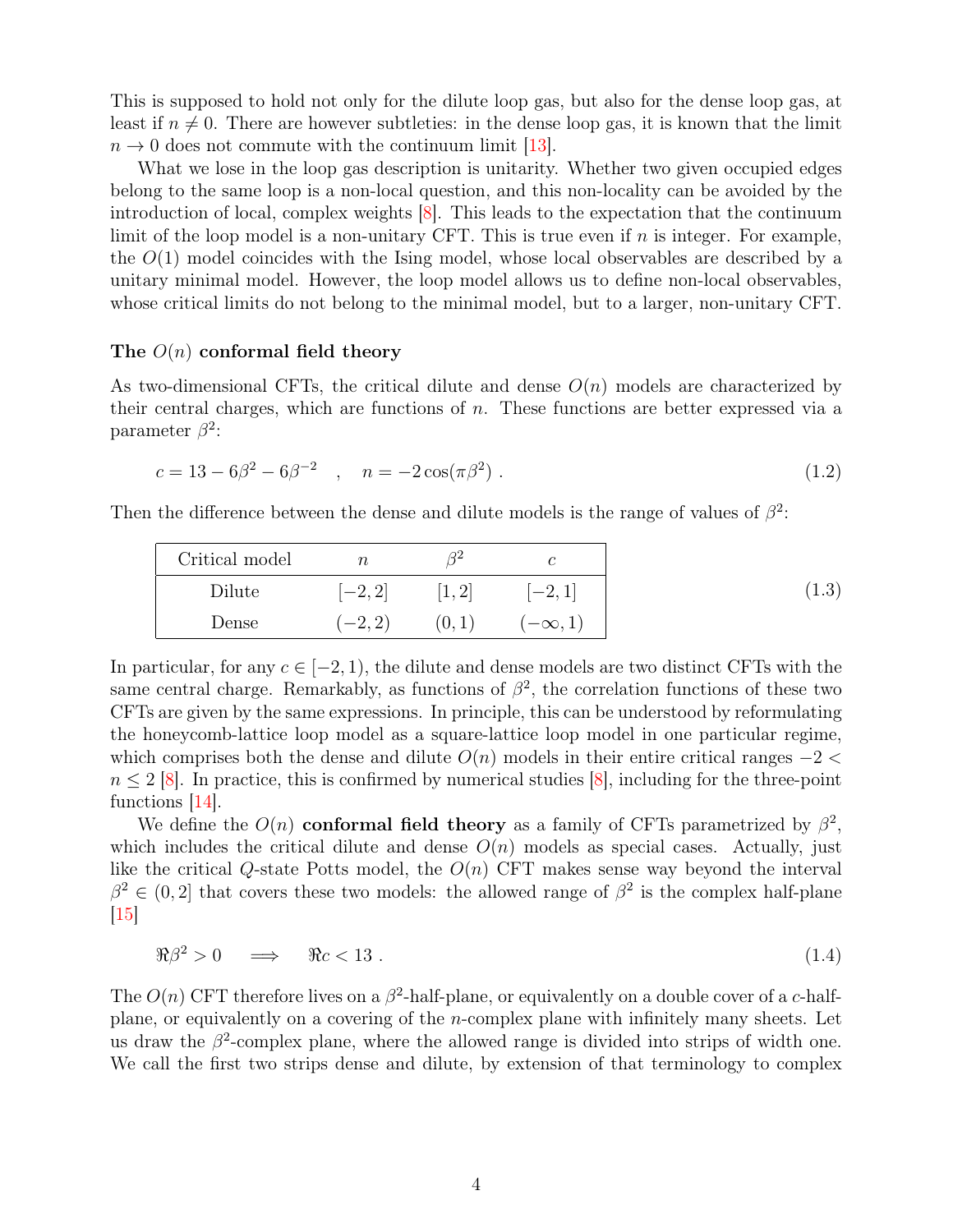<span id="page-4-1"></span>values of the parameters:

<span id="page-4-0"></span>

For some integer values of n, the  $O(n)$  CFT describes models of particular physical interest:

| $\, n$         |          | $c_{\text{dilute}}$ Dilute model            | $c_{\text{dense}}$ | Dense model                                    |
|----------------|----------|---------------------------------------------|--------------------|------------------------------------------------|
| $-2$           |          | $-2$ Symplectic fermion (LERW)              |                    | $-\infty$ Not defined                          |
| $-1$           |          | $-\frac{3}{5}$ Related to spanning forests? |                    | $-7$ Related to spanning forests?              |
| $\overline{0}$ | $\theta$ | Dilute polymers (SAW)                       |                    | $-2$ Dense polymers                            |
| 1              |          | Ising model                                 | $\theta$           | Percolation hulls $(T = \infty \text{ Ising})$ |
| $\overline{2}$ |          | Free boson                                  |                    | Free boson                                     |
|                |          |                                             |                    |                                                |

Some comments and references:

- $n = 2$ : The relation with the free boson follows directly from the Coulomb gas mapping [\[1,](#page-45-0) [2\]](#page-45-1).
- $n = 1$  (dilute): The equivalence with the Ising model on a triangular lattice is a standard result of low-temperature expansion of the latter in terms of domain walls on the dual (honeycomb) lattice. Actually, the critical coupling  $K_c(1) = \frac{1}{\sqrt{2}}$ 3 matches the known critical coupling of the triangular-lattice  $Q$ -state Potts model at  $Q = 2$  [\[16\]](#page-46-5).
- $n = 1$  (dense): The infinite-temperature limit of the Ising model on the triangular lattice resides in the dense phase  $(O(n)$  loops are the domain walls). It corresponds to the trivial value  $K = 1$ , which identifies the corresponding loops with the hulls of site-percolation clusters on the triangular lattice.
- $n = 0$ : The polymer limits are extensively discussed in [\[5\]](#page-45-4). Dilute polymers are also known as self-avoiding walks (SAW) and provide arguably the single most important motivation for studying the  $O(n)$  model.
- $n = -1$ : The subtle relation between spanning forests and a non-linear sigma model with  $n = -1$  components is treated in [\[17\]](#page-46-6), but the relation to the  $O(-1)$  models remains speculative [\[18\]](#page-46-7).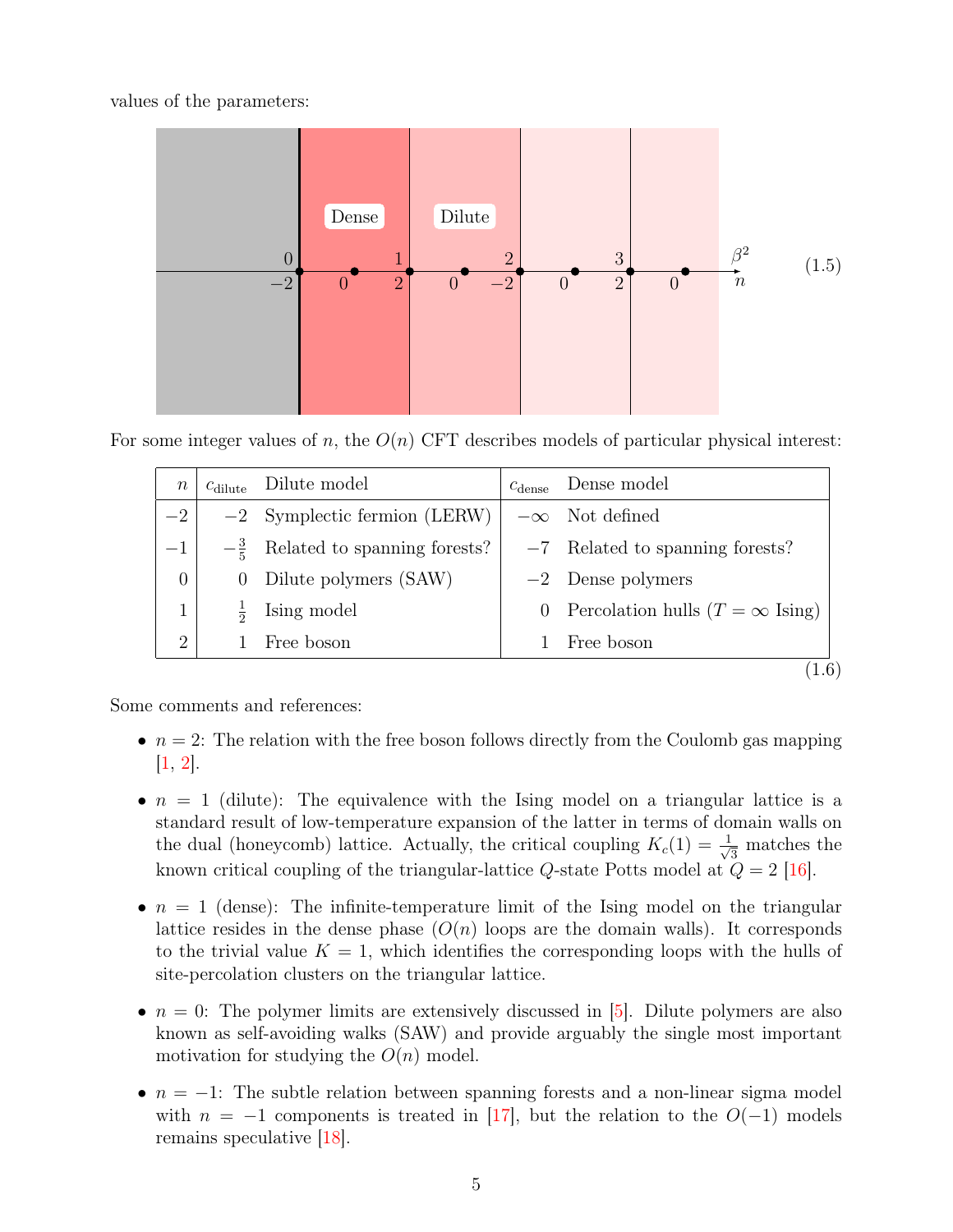<span id="page-5-1"></span>•  $n = -2$ : The link to symplectic fermions and the loop-erased random walks (LERW) is covered by  $[19, 20]$  $[19, 20]$  $[19, 20]$ .

#### Solving the  $O(n)$  CFT: a brief history

In dimensions between two and four, the critical  $O(n)$  model was the subject of early works by Lang and Rühl, who found quite a few nontrivial results on the spectrum and fusion rules [\[21\]](#page-46-10).

The study of the two-dimensional  $O(n)$  CFT has been closely intertwined with the study of the critical Q-state Potts model, which is technically very similar. While the central charge and the spectrum of conformal dimensions have been known for a long time  $[1, 22, 2]$  $[1, 22, 2]$  $[1, 22, 2]$  $[1, 22, 2]$  $[1, 22, 2]$ , the determination of four-point functions and operator product expansions has long remained inaccessible, due to the absence of BPZ differential equations for most correlation functions of the theory. Progress came from work on lattice models and their algebraic aspects [\[23,](#page-46-12) [24,](#page-46-13) [25,](#page-46-14) [26\]](#page-47-0), from considerations of symmetry [\[27\]](#page-47-1), and from the bootstrap approach [\[28,](#page-47-2) [29,](#page-47-3) [15,](#page-46-4) [30,](#page-47-4) [31,](#page-47-5) [32\]](#page-47-6).

However, the bootstrap approach has only been applied to the Potts model so far, and only in the case of four-point connectivities, which are the simplest nontrivial four-point correlation functions. In this article we will apply the bootstrap approach to the  $O(n)$  CFT, and start a systematic scan of the model's four-point functions. To do this, we have developed and adapted numerical bootstrap code that was originally written for Liouville theory, the Q-state Potts model, and related CFTs [\[33\]](#page-47-7).

One crucial aspect of our approach is to label primary fields  $V_{(r,s)}^{\lambda}$  by both their conformal dimensions, in the form of Kac indices  $(r, s)$ , and irreducible representations of  $O(n)$ , in the form of Young tableaux  $\lambda$ . We consider only generic parameter values  $\beta^2 \notin \mathbb{Q}$ , in order to keep the structures of indecomposable representations under control.

#### Highlights of this article

Let us point out a few ideas and results that we consider particularly worthy of attention:

- The definition of the  $O(n)$  CFT over the complex  $\beta^2$ -plane, earlier in this introduction.
- The conjectured decomposition of the spectrum into irreducible representations of  $O(n)$ , Eqs.  $(2.20)$  and  $(2.26)$ .
- The principles of the conformal bootstrap method in the presence of a global symmetry in Section [3.2,](#page-17-0) in particular the inequality [\(3.30\)](#page-20-0) between numbers of bootstrap solutions and  $O(n)$  invariants.
- The fusion rules of the fields  $V_{t_1}^{[1]}$  $V^{[1]}_{(\frac{1}{2},0)}, V^{[2]}_{(1,0)}$  and  $V^{[11]}_{(1,1)}$ , in Sections [4.1](#page-27-0) and [4.2.](#page-30-0)

# <span id="page-5-0"></span>2 The group  $O(n)$  and its action on the spectrum

In order to solve the model, we need to determine its spectrum, i.e., its space of states. The known symmetries of the model are conformal symmetry, which is described by a product  $\mathfrak C$  of two Virasoro algebras (left-moving and right-moving), and the global  $O(n)$  symmetry. The spectrum should therefore decompose into representations of  $O(n) \times \mathfrak{C}$ .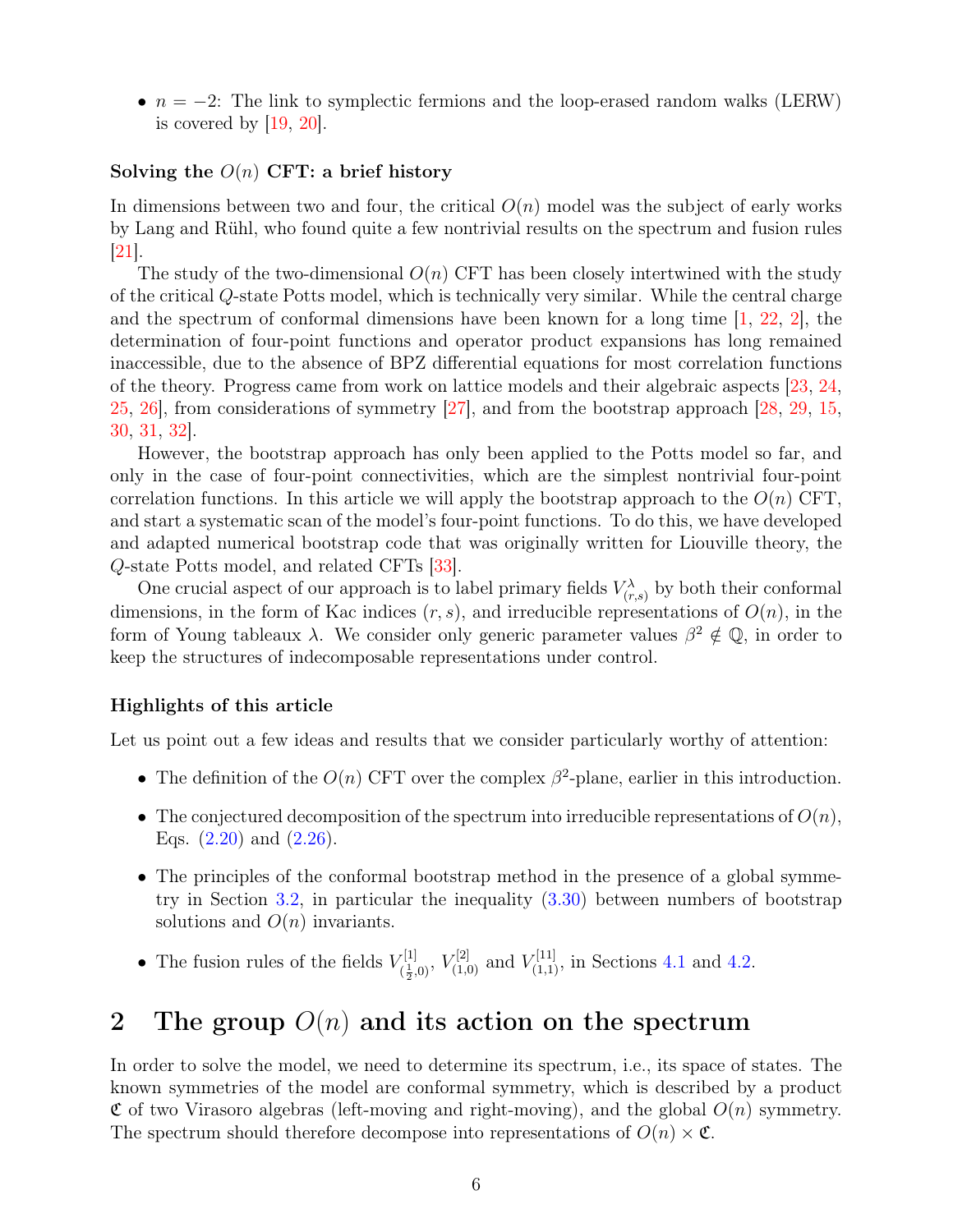<span id="page-6-3"></span>In the  $O(n)$  Wess–Zumino–Witten model, we would have the symmetry  $O(n) \times \mathfrak{C}$ , which would however be part of a larger symmetry, due to the presence of two conserved  $O(n)$ currents: primary fields with conformal dimensions  $(\Delta, \Delta) = (1, 0)$  and  $(0, 1)$ , which belong to the adjoint representation of  $O(n)$ . In the  $O(n)$  CFT, we also have two  $O(n)$  currents, but they are not independently conserved, have logarithmic OPEs, and do not give rise to a Kac–Moody symmetry algebra.

#### <span id="page-6-0"></span>2.1 Partition function and action of the conformal algebra

Our main source of information on the spectrum is the torus partition function. By definition, the partition function counts the generalized eigenvectors of the zero-mode generators  $L_0$ ,  $\overline{L}_0$ of the two Virasoro algebras. This is in principle not enough for decomposing the spectrum into representations of  $\mathfrak{C}$ , let alone  $O(n)$ . Nevertheless, that goal can be reached with the help of other sources of information, and of some guesswork.

#### Partition function

The conformal dimensions of the primary states in the  $O(n)$  CFT are of the type

<span id="page-6-2"></span>
$$
\Delta_{(r,s)} = P_{(r,s)}^2 - P_{(1,1)}^2 \quad \text{with} \quad P_{(r,s)} = \frac{1}{2} \left( \beta r - \beta^{-1} s \right) \tag{2.1}
$$

where the Kac table indices r, s take values in  $\mathbb{Q}$ . The relevant characters of the conformal algebra are the diagonal degenerate characters

$$
\chi_{\langle r,s\rangle}(q) = \left| \frac{q^{P_{(r,s)}^2} - q^{P_{(r,-s)}^2}}{\eta(q)} \right|^2 , \qquad (2.2)
$$

as well as the non-diagonal characters

$$
\chi_{(r,s)}^N(q) = \frac{q^{P_{(r,s)}^2} \bar{q}^{P_{(r,-s)}^2}}{|\eta(q)|^2} \ . \tag{2.3}
$$

In these expressions,  $q = e^{2\pi i \tau}$  is the exponentiated modulus of the torus, and  $\eta(q)$  is the Dedekind eta function.

The partition function was obtained as early as 1987 by calculating the continuum limit of the lattice partition function on the torus [\[2\]](#page-45-1). The lattice partition function is a sum over all loop configurations on a doubly periodic system. By construction, the lattice partition function is already modular invariant. Its continuum limit is

<span id="page-6-1"></span>
$$
Z^{O(n)}(q) = \sum_{s \in 2\mathbb{N}+1} \chi_{\langle 1,s \rangle}(q) + \sum_{r \in \frac{1}{2}\mathbb{N}^*} \sum_{s \in \frac{1}{r}\mathbb{Z}} L_{(r,s)}(n) \chi_{(r,s)}^N(q) \Big|,
$$
\n(2.4)

where  $L_{(r,s)}(n)$  is a polynomial function of n that we will write in Eq. [\(2.15\)](#page-10-1). For the moment, we will focus on the dependence on  $q$ , and what it reveals on the representations of the conformal algebra that appear in the spectrum.

The partition function is a sum over Kac indices  $r, s$ . In a minimal model, these indices would take finitely many integer values. In the  $O(n)$  CFT, the spectrum is much richer. Both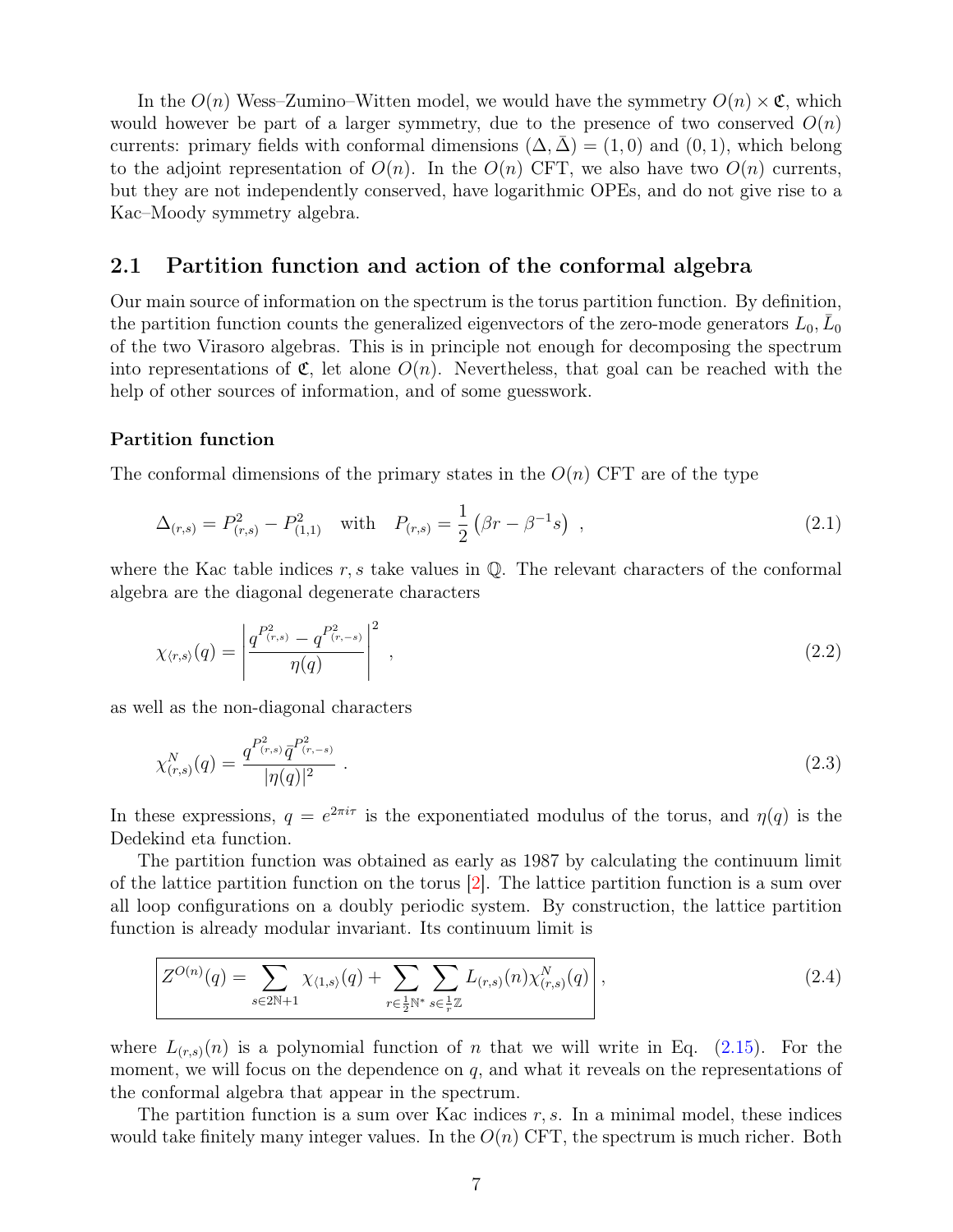<span id="page-7-0"></span>indices can take infinitely many values, and the second index can take fractional values with arbitrarily high denominators, provided the conformal spin rs remains integer. Faced with such a rich spectrum, we may be tempted to look for a larger symmetry algebra that would help organize it. However, the presence of arbitrarily high denominators dooms such ideas, and indeed it is known that (except for  $n = 1, 2$ ) there exists no chiral algebra that would organize the spectrum into finitely many representations, in other words that would make the CFT rational [\[23\]](#page-46-12). Actually, the CFT is not even quasi-rational, i.e. the fusion product of two representations may include infinitely many indecomposable representations.

The integer values of the indices that do appear in the  $O(n)$  CFT lead to algebraic complications. For  $r, s \in \mathbb{N}^*$ , a primary field of dimension  $\Delta_{(r,s)}$  has a null vector. In a unitary CFT, null vectors would have to vanish. In the  $O(n)$  CFT, null vectors do not necessarily vanish, and they lead to the existence of logarithmic representations. Before reviewing these representations for generic values of  $\beta^2$ , let us point out that the situation is even more complicated if  $\beta^2 \in \mathbb{Q}$ : in this case, more null vectors appear, leading to more intricate algebraic structures that are just beginning to be understood [\[34\]](#page-47-8).

#### Logarithmic representations of the conformal algebra

Let us briefly review the action of the conformal algebra on the spectrum of the  $O(n)$  CFT, which was recently determined in  $|32, 26|$ . (For earlier partial results, see  $|24, 27|$ .)

The appearance of degenerate characters in the partition function strongly suggests that the corresponding degenerate representations  $\mathcal{R}_{(1,s)}$  appear in the spectrum, and we will work under that assumption. To be precise,  $\mathcal{R}_{(1,s)}$  is the tensor product of the degenerate representation of the left-moving Virasoro algebra with a vanishing null vector at level s, with the same degenerate representation of the right-moving Virasoro algebra.

In the non-diagonal sector, the character  $\chi^N_{(r,s)}(q)$  can only describe a Verma module unless  $r, s \in \mathbb{Z}^*$ . In that case, due to the existence of null vectors in the Verma module, there exist other representations with the same character, including an infinite family of logarithmic representations. To lift this ambiguity, one approach is to relate the ambiguous case  $(r, s) \in \mathbb{Z}^*$  to the unambiguous case  $(r, 0)$  via fusion with degenerate fields [\[24,](#page-46-13) [27,](#page-47-1) [32\]](#page-47-6). Another approach is to take the conformal limit of the lattice model [\[26\]](#page-47-0). Both approaches converge on the same results, i.e., on an indecomposable logarithmic representation whose character is  $\chi_{(r,s)}^N(q) + \chi_{(r,-s)}^N(q)$ . We introduce the notations

$$
\mathcal{W}_{(r,s)} = \underset{r,s \in \mathbb{N}^*}{\text{ indecomposable representation with character }} \chi^N_{(r,s)}(q) + \chi^N_{(r,-s)}(q) ,
$$

$$
(2.5a)
$$

$$
\mathcal{W}_{(r,s)} = 0 \tag{2.5b}
$$

$$
\mathcal{W}_{(r,s)} \underset{r \notin \mathbb{Z}^*}{=} \text{ Verma module with character } \chi^N_{(r,s)}(q) \ . \tag{2.5c}
$$

The convention of setting some representations to zero is meant to avoid overcounting in the spectrum [\(2.20\)](#page-11-0), where we will have combinations of the type  $\mathcal{W}_{(r,s)} \oplus \mathcal{W}_{(r,-s)}$  whenever  $rs \neq 0.$ 

We refrain from reviewing the structures of the logarithmic representations in more detail, as we will not need them. What we do need are the corresponding conformal blocks, which we will discuss in Section [3.1.](#page-13-1)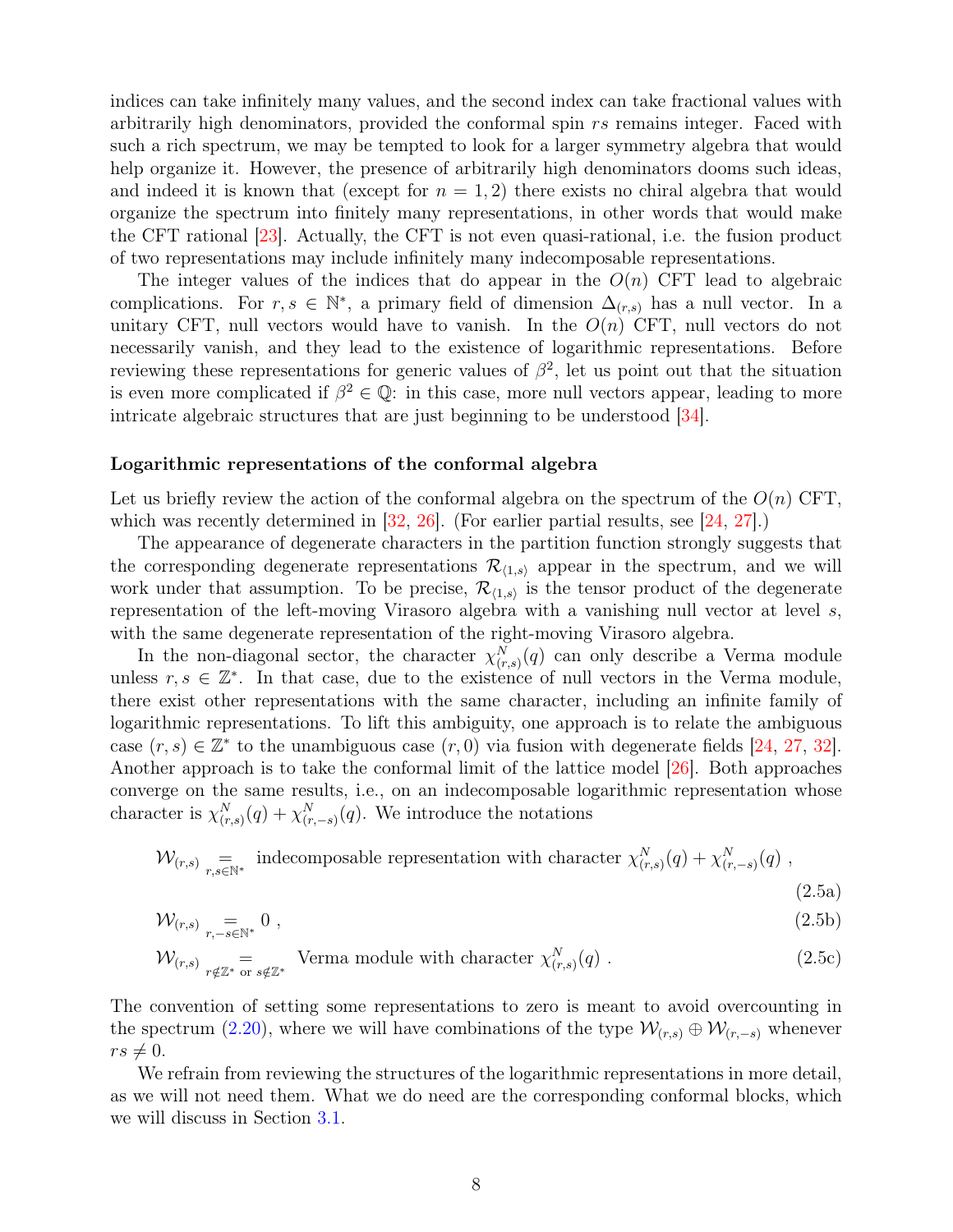#### <span id="page-8-2"></span><span id="page-8-0"></span>2.2 Representations of  $O(n)$  and their tensor products

Much is known about finite-dimensional representations of  $O(n)$ , whether *n* is integer or generic, but it is not always easy to find the relevant results in the mathematical literature. We will briefly review the results that we need. For more information and references, see the Wikipedia article on [Representations of classical Lie groups,](https://en.wikipedia.org/wiki/Representations_of_classical_Lie_groups) which some of us recently created.

#### $O(n)$  symmetry with non-integer n

Consider the *n*-dimensional vector representation of  $O(n)$ . A state in that representation shows up in the model's torus partition function [\(2.4\)](#page-6-1) as a term  $Z^{O(n)}(q) = n \chi_{(\frac{1}{2},0)}^N(q) + \cdots$ . How do we deal with the corresponding fields? At first sight, it seems we must introduce a vector index  $i \in \{1, 2, ..., n\}$  and write a vector field as  $V_i^{[1]}$  $\mathcal{I}_i^{[1]}$ , where [1] denotes the vector representation. (We omit other parameters such as the conformal dimension.) Then the fusion of this field with itself reads

<span id="page-8-1"></span>
$$
V_{i_1}^{[1]} V_{i_2}^{[1]} \sim \delta_{i_1, i_2} V^{[1]} + V_{(i_1, i_2)}^{[2]} + V_{[i_1, i_2]}^{[11]} \tag{2.6}
$$

i.e., the  $O(n)$  symmetry allows three representations: the singlet representation  $\parallel$ , the symmetric traceless tensor [2] and the antisymmetric tensor [11]. However, we can make sense of  $O(n)$  symmetry with n generic by simply omitting the vector indices, and writing the fusion rule

$$
V^{[1]}V^{[1]} \sim V^{[1]} + V^{[2]} + V^{[11]} \tag{2.7}
$$

Now fields are no longer labelled by states in  $O(n)$  representations, but only by the representations themselves. It no longer matters whether these representations have integer dimensions or not. Mathematically, this can be interpreted in terms of tensor categories of representations [\[35\]](#page-47-9). In this article, we will sometimes use  $O(n)$  vector indices for explanatory purposes, or in order to relate our results to other approaches. However, our results themselves will always hold for generic values of  $n$ .

It turns out that the generic  $n$  case can be obtained formally from the integer  $n$  case by taking the limit  $n \to \infty$ . In our example, the fusion rule is only true if  $n \geq 2$ , as for  $n = 1$ the representations [2] and [11] are actually zero. The fusion rule stabilizes at  $n = 2$  and no longer changes as  $n$  increases. This stabilization at finite  $n$  is a general feature of the tensor products of  $O(n)$  representations.

#### Irreducible representations and their dimensions

The finite-dimensional irreducible representations of  $O(n)$  are parametrized by Young diagrams, which we write as decreasing sequences of natural integers, such as  $[53321111] =$ [53<sup>2</sup>21<sup>4</sup>]. For example, [k] is the fully symmetric representation with k indices, and [1<sup>k</sup>] is the fully antisymmetric representation with  $k$  indices.

For  $\lambda$  a Young diagram, let  $\lambda_i$  be the length of the *i*-th row, in other words  $\lambda = [\lambda_1 \lambda_2 \cdots \lambda_r].$ Let  $\tilde{\lambda}_i$  be the length of the *i*-th column. Let  $h_{\lambda}(i, j) = \lambda_i + \tilde{\lambda}_j - i - j + 1$  be the hook length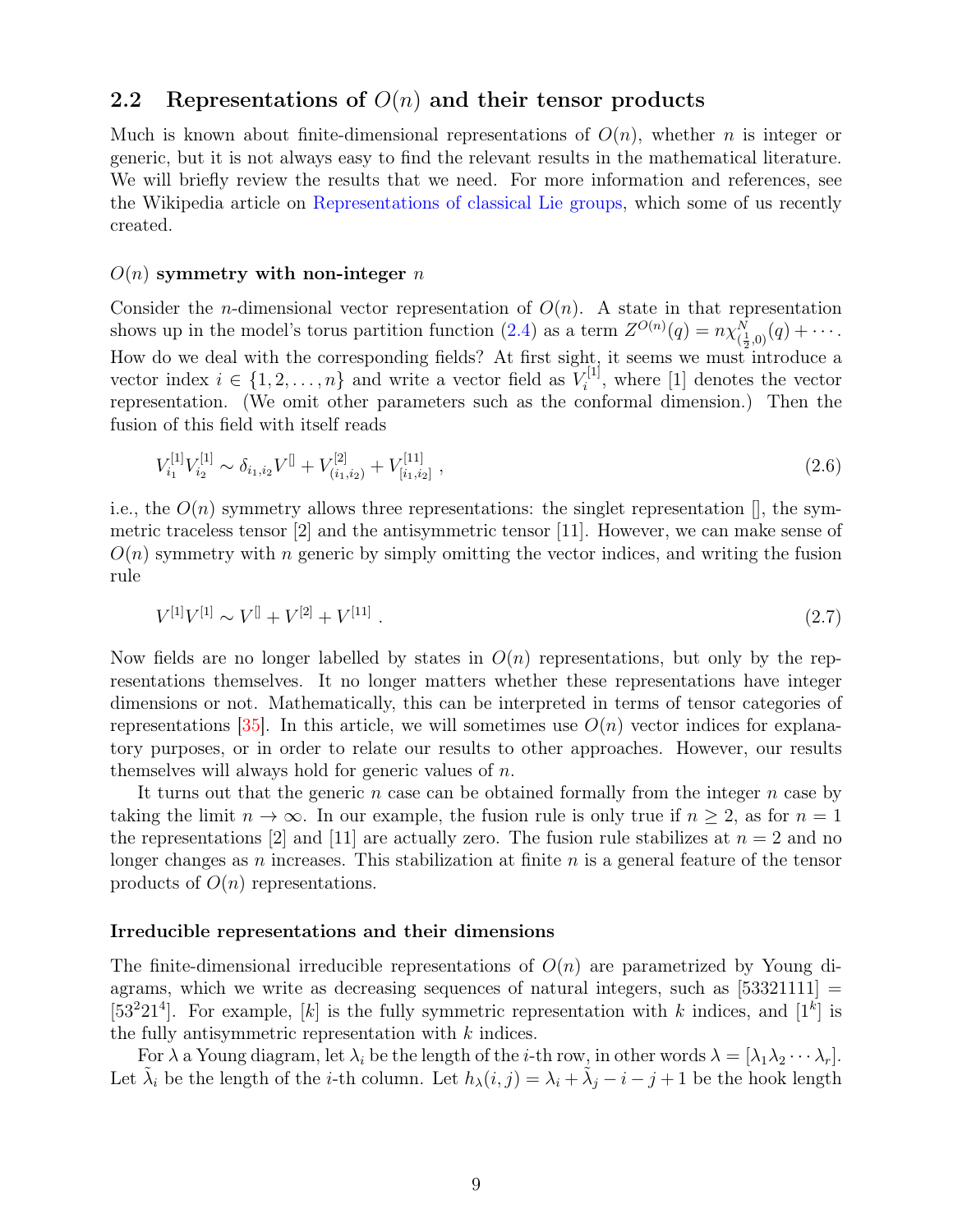<span id="page-9-3"></span>of the box  $(i, j)$  in the diagram  $\lambda$ .

$$
\lambda = [85542] : \qquad \begin{array}{c} h_{\lambda}(4,2) = 4 \\ \lambda_3 = 5 \end{array} \tag{2.8}
$$
\n
$$
\tilde{\lambda}_4 = 4
$$

Then the dimension of the corresponding  $O(n)$  representation is [\[36\]](#page-47-10)

<span id="page-9-0"></span>
$$
\dim_{O(n)} \lambda = \prod_{\substack{(i,j)\in\lambda \\ i\geq j}} \frac{n+\lambda_i+\lambda_j-i-j}{h_{\lambda}(i,j)} \prod_{\substack{(i,j)\in\lambda \\ i\n(2.9)
$$

For example, the dimensions of the fully symmetric representations  $[1, 1, 2, 3, 4, \cdots$  are

$$
\dim_{O(n)}[k] = 1, n, \frac{1}{2}(n+2)(n-1), \frac{1}{6}(n+4)n(n-1), \frac{1}{24}(n+6)(n+1)n(n-1), \cdots
$$
\n(2.10)

The dimensions of the fully antisymmetric representations are

$$
\dim_{O(n)}[1^k] = \binom{n}{k},\tag{2.11}
$$

which vanishes for  $k > n$ . More generally, for integer n, irreducible representations are actually parametrized by diagrams such that  $\tilde{\lambda}_1 + \tilde{\lambda}_2 \leq n$ . There is no such restriction for generic  $n$ . In this case, the dimensions of representations should be considered as formal polynomial functions of  $n$ . The degree of a polynomial is the size of the corresponding Young diagram, i.e., the number of boxes.

#### Tensor products and Newell–Littlewood numbers

Tensor products of  $O(n)$  representations with n generic can be written as

$$
\lambda \otimes \mu = \sum_{\nu} N_{\lambda,\mu,\nu} \nu , \qquad (2.12)
$$

where the tensor product coefficients  $N_{\lambda,\mu,\nu}$  are called Newell–Littlewood numbers [\[37\]](#page-47-11). These numbers are *n*-independent natural integers. They can in principle be obtained as large  $n$ limits of their integer-n counterparts, although the integer-n coefficients are actually more complicated. For example,

<span id="page-9-2"></span>
$$
[1] \otimes [1] = [2] + [11] + [] \tag{2.13a}
$$

$$
[1] \otimes [2] = [21] + [3] + [1], \qquad (2.13b)
$$

$$
[1] \otimes [11] = [111] + [21] + [1], \qquad (2.13c)
$$

$$
[1] \otimes [21] = [31] + [22] + [211] + [2] + [11], \qquad (2.13d)
$$

<span id="page-9-1"></span>
$$
[1] \otimes [3] = [4] + [31] + [2], \qquad (2.13e)
$$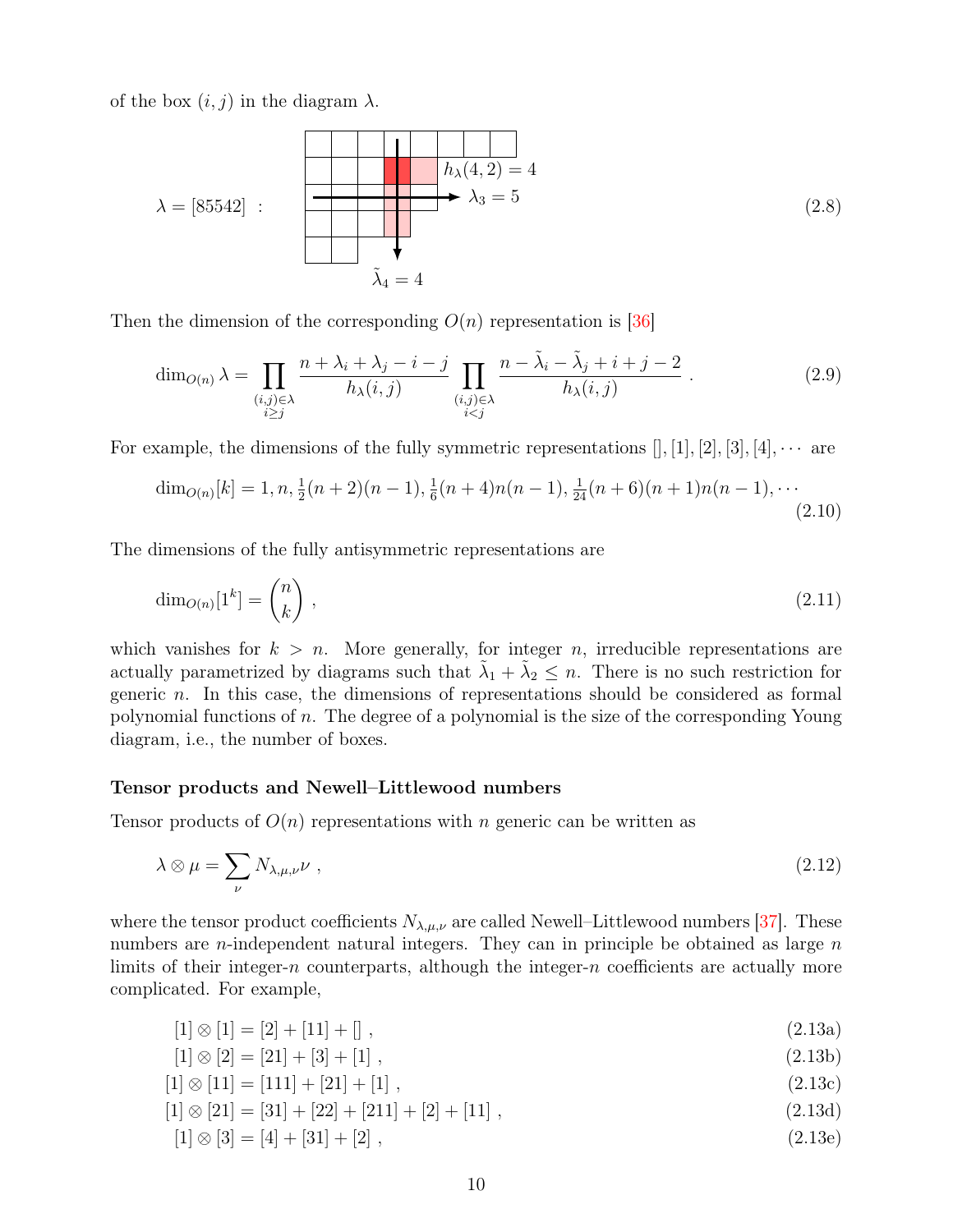<span id="page-10-4"></span><span id="page-10-3"></span><span id="page-10-2"></span>
$$
[2] \otimes [2] = [4] + [31] + [22] + [2] + [11] + [] \tag{2.13f}
$$

$$
[2] \otimes [11] = [31] + [211] + [2] + [11], \qquad (2.13g)
$$

$$
[11] \otimes [11] = [1111] + [211] + [22] + [2] + [11] + [] \tag{2.13h}
$$

$$
[21] \otimes [3] = [321] + [411] + [42] + [51] + [211] + [22] + 2[31] + [4] + [11] + [2]. \quad (2.13i)
$$

The tensor product is commutative and associative, and  $N_{\lambda,\mu,\nu}$  is symmetric under permutations of the three Young diagrams. The size  $|\lambda| = \sum_i \lambda_i$  is conserved modulo 2 and obeys the inequalities

$$
||\lambda| - |\mu|| \le |\nu| \le |\lambda| + |\mu| \tag{2.14}
$$

In practice, all tensor products can be computed using associativity, together with the Pieritype rule that determines the products of the type  $[k] \otimes \mu$ . The rule says that  $[k] \otimes \mu$  is the sum of all possible Young diagrams that are obtained by, for each successive  $i \in \{0, \ldots, k\}$ , first removing i boxes from  $\mu$  in different columns, and then adding  $k - i$  boxes in different columns.

## <span id="page-10-0"></span>2.3 Action of  $O(n)$  on the spectrum

#### Dimensions of representations

In the partition function  $(2.4)$ , the non-diagonal Virasoro characters come with the coefficients  $|23|$ 

<span id="page-10-1"></span>
$$
L_{(r,s)}(n) = \delta_{r,1}\delta_{s \in 2\mathbb{Z}+1} + \frac{1}{2r} \sum_{r'=0}^{2r-1} e^{\pi i r' s} x_{(2r)\wedge r'}(n) \,, \tag{2.15}
$$

where we recall the condition  $2r \in \mathbb{N}^*$ , and introduce the polynomials  $x_d(n)$  such that

$$
x_0(n) = 2 \quad , \quad x_1(n) = n \quad , \quad nx_d(n) = x_{d-1}(n) + x_{d+1}(n) \; . \tag{2.16}
$$

If we had set  $x_0(n) = 1$ , we would have obtained the Chebyshev polynomials of the second kind. Instead, we obtain the polynomials

$$
x_2(n) = n^2 - 2 \tag{2.17a}
$$

$$
x_3(n) = n(n^2 - 3) \tag{2.17b}
$$

$$
x_4(n) = n^4 - 4n^2 + 2 \tag{2.17c}
$$

$$
x_5(n) = n(n^4 - 5n^2 + 5) \tag{2.17d}
$$

$$
x_6(n) = (n^2 - 2)(n^4 - 4n^2 + 1) \tag{2.17e}
$$

This leads to the coefficients

$$
L_{(\frac{1}{2},0)}(n) = n \tag{2.18a}
$$

$$
L_{(1,0)}(n) = \frac{1}{2}(n+2)(n-1) \tag{2.18b}
$$

$$
L_{(1,1)}(n) = \frac{1}{2}n(n-1) \tag{2.18c}
$$

$$
L_{(\frac{3}{2},0)}(n) = \frac{1}{3}n(n^2 - 1) \tag{2.18d}
$$

$$
L_{(\frac{3}{2},\frac{2}{3})}(n) = \frac{1}{3}n(n^2 - 4) \tag{2.18e}
$$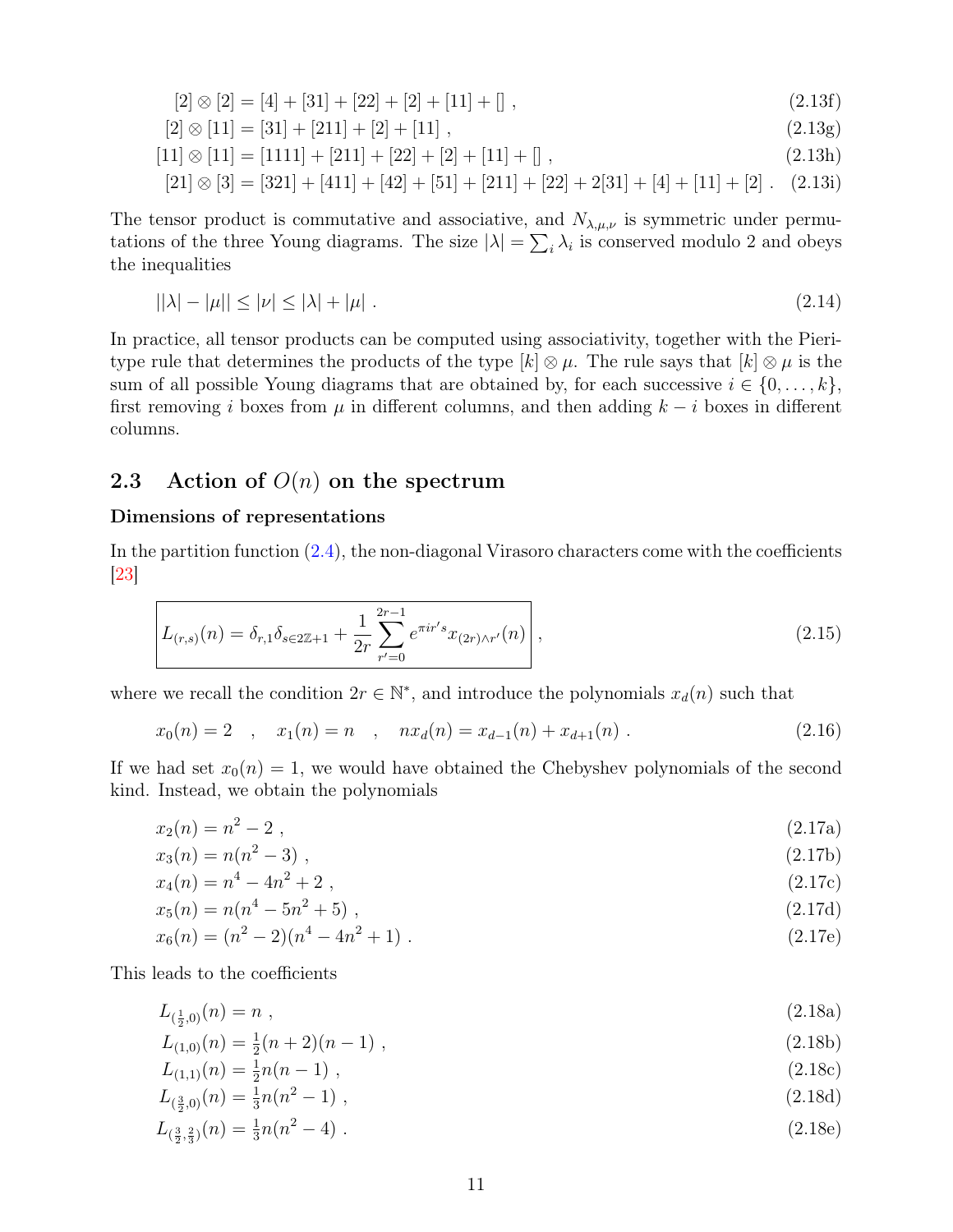<span id="page-11-4"></span>By construction, the coefficients obey

$$
L_{(r,s)}(n) = L_{(r,-s)}(n) = L_{(r,s+2)}(n) . \tag{2.19}
$$

These equations are rather easy to interpret. The first equation expresses the invariance of the theory under the exchange of left-moving and right-moving variables. The second equation follows from the existence of a degenerate field with Kac indices  $(1, 3)$ . We will discuss similar equations for conformal blocks and correlation functions in Section [3.1.](#page-13-1)

We would now like to write the spectrum of the  $O(n)$  CFT as a representation of  $O(n) \times \mathfrak{C}$ of the type

<span id="page-11-0"></span>
$$
\mathcal{S}^{O(n)} = \bigoplus_{s \in 2\mathbb{N}+1} \left[ \left| \otimes \mathcal{R}_{\langle 1,s \rangle} \oplus \bigoplus_{r \in \frac{1}{2}\mathbb{N}^*} \bigoplus_{s \in \frac{1}{r}\mathbb{Z}} \Lambda_{(r,s)} \otimes \mathcal{W}_{(r,s)} \right| \right]. \tag{2.20}
$$

Here,  $\mathcal{R}_{(1,s)}$  and  $\mathcal{W}_{(r,s)}$  are the representations of the conformal algebra  $\mathfrak{C}$  that we introduced in Section [2.1.](#page-6-0) The unknown representation  $\Lambda_{(r,s)}$  of  $O(n)$  is a linear combination of irreducible finite-dimensional representations, with positive integer coefficients that do not depend on  $n$ [\[38,](#page-47-12) [35\]](#page-47-9). By definition of the partition function [\(2.4\)](#page-6-1), this implies

<span id="page-11-1"></span>
$$
\dim_{O(n)} \Lambda_{(r,s)} = L_{(r,s)}(n) \tag{2.21}
$$

Given the dimensions  $(2.9)$  of  $O(n)$  representations, the first three equations of this type have unique solutions,

$$
\Lambda_{(\frac{1}{2},0)} = [1] \tag{2.22a}
$$

<span id="page-11-3"></span><span id="page-11-2"></span>
$$
\Lambda_{(1,0)} = [2] \tag{2.22b}
$$

$$
\Lambda_{(1,1)} = [11] \tag{2.22c}
$$

However, the next equation has two solutions,  $\Lambda_{(\frac{3}{2},0)} \in \{[3]+[111],[21]+[1]\}$ , and the number of solutions increases quickly with  $r$ . Some extra constraints can be obtained by considering the case  $n = 2$  [\[27\]](#page-47-1), but they are not enough for making the solution unique in general.

#### Structures of representations

In order to write the representations  $\Lambda_{(r,s)}$ , our basic idea is to use the formula  $(2.15)$  for its dimension, where we replace each occurrence of  $n$  with an  $n$ -dimensional formal representation, i.e., a combination of irreducible representations with coefficients in Z. The sizes of the needed Young diagrams are constrained by the requirement that  $\Lambda_{(r,s)}$  be a combination of diagrams of size  $2r$  or less, since its dimension is a polynomial of degree  $2r$ . Therefore, for any  $t \in \mathbb{N}^*$ , we need to find at least one combination of irreducible representations of size t or less, whose dimension is n.

We propose the following alternating hook representations,

$$
\Lambda_t = \delta_{t \equiv 0 \mod 2} \left[ 1 + \sum_{k=0}^{t-1} (-1)^k [t-k, 1^k] \right].
$$
\n(2.23)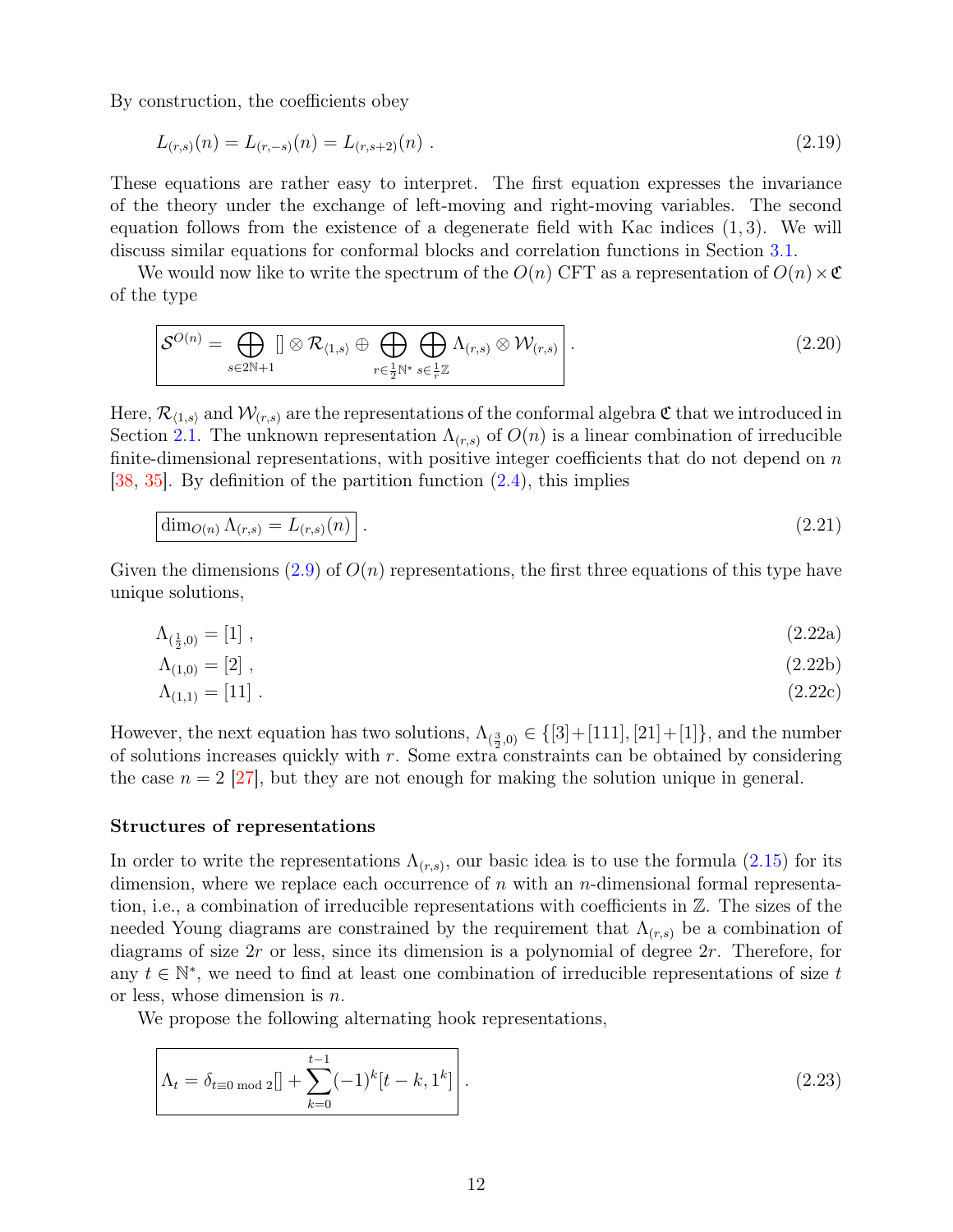The first few examples are

$$
\Lambda_1 = [1], \tag{2.24a}
$$

$$
\Lambda_2 = [2] - [11] + [] \tag{2.24b}
$$

$$
\Lambda_3 = [3] - [21] + [111], \tag{2.24c}
$$

$$
\Lambda_4 = [4] - [31] + [211] - [1111] + [] \tag{2.24d}
$$

Automated calculations for many values of t convince us that

$$
\dim_{O(n)} \Lambda_t = n \tag{2.25}
$$

This leads us to the conjecture

<span id="page-12-0"></span>
$$
\left[\Lambda_{(r,s)} = \delta_{r,1} \delta_{s \in 2\mathbb{Z}+1} [ ] + \frac{1}{2r} \sum_{r'=0}^{2r-1} e^{\pi i r' s} x_{(2r)\wedge r'} \left( \Lambda_{\frac{2r}{(2r)\wedge r'}} \right) \right]. \tag{2.26}
$$

In each polynomial  $x_d(n)$  that appears in the formula  $(2.15)$  for  $L_{(r,s)}(n)$ , we have replaced n with a representation  $\Lambda_t$  such that  $d \times t = 2r$ . Replacing powers of n with tensor products of  $\Lambda_t$ , we obtain the formal representation  $x_d(\Lambda_t)$ , which is a combination of diagrams of size 2r or less. According to the conjecture, the fully symmetric tensor [2r] appears in  $\Lambda_{(r,s)}$  with multiplicity  $\delta_{s,0}$ .

By construction, our representation  $\Lambda_{(r,s)}$  has the correct dimension, i.e., Eq. [\(2.21\)](#page-11-1) is satisfied. However, each term in  $\Lambda_{(r,s)}$  is a formal representation, and involves irreducible  $O(n)$  representations with coefficients that are neither positive nor even integer. Automated calculations in many examples show that  $\Lambda_{(r,s)}$  itself is actually a representation, i.e., a combination with positive integer coefficients. Let us display the first few examples, beyond the cases already given in  $(2.22a)-(2.22c)$  $(2.22a)-(2.22c)$  $(2.22a)-(2.22c)$ :

<span id="page-12-4"></span><span id="page-12-1"></span>
$$
\Lambda_{(\frac{3}{2},0)} = [3] + [111], \qquad (2.27a)
$$

<span id="page-12-5"></span>
$$
\Lambda_{(\frac{3}{2},\frac{2}{3})} = [21], \tag{2.27b}
$$

$$
\Lambda_{(2,0)} = [4] + [22] + [211] + [2] + [] \tag{2.27c}
$$

<span id="page-12-3"></span>
$$
\Lambda_{(2,\frac{1}{2})} = [31] + [211] + [11], \qquad (2.27d)
$$

$$
\Lambda_{(2,1)} = [31] + [22] + [1111] + [2],
$$
\n
$$
\Lambda_{(2,1)} = [51 + [32] + 2[311] + [921] + [11111] + [21 + 2[211] + [1111] + [111]) + [1111] + [1111] + [1111] + [1111] + [1111] + [1111] + [1111] + [1111] + [1111] + [1111] + [1111] + [1111] + [1111] + [1111] + [1111] + [1111] + [1111] + [1111] + [1111] + [1111] + [1111] + [1111] + [1111] + [1111] + [1111] + [1111] + [1111] + [1111] + [1111] + [1111] + [1111] + [1111] + [1111] + [1111] + [1111] + [1111] + [1111] + [1111] + [1111] + [1111] + [1111] + [1111] + [1111] + [1111] + [1111] + [1111] + [1111] + [1111] + [1111] + [1111] + [1111] + [1111] + [1111] + [1111] + [1111] + [1111] + [1111] + [1111] + [1111] + [1111] + [1111] + [1111] + [1111] + [1111] + [1111] + [1111] + [1111] + [1111] + [1111] + [1111] + [1111] + [1111] + [1111] + [1111] + [1111] + [1111] + [1111] + [1111] + [1111] + [1111] + [1111] + [1111] + [1111] + [1111] + [1111] + [1111] + [1111] + [1111] + [1111] + [1111] + [1111] + [1111] + [1111] + [1111]
$$

$$
\Lambda_{(\frac{5}{2},0)} = [5] + [32] + 2[311] + [221] + [11111] + [3] + 2[21] + [111] + [1],
$$
\n(2.27f)

$$
\Lambda_{(\frac{5}{2},\frac{2}{5})} = [41] + [32] + [311] + [221] + [2111] + [3] + 2[21] + [111] + [1], \qquad (2.27g)
$$

$$
\Lambda_{(3,0)} = [6] + 2[42] + 2[411] + [33] + 2[321] + 2[3111] + 2[222] + [2211] + [21111] \n+ 2[4] + 4[31] + 4[22] + 4[211] + 2[1111] + 4[2] + 2[11] + 2[] ,
$$
\n(2.27h)  
\n
$$
\Lambda_{(3,\frac{1}{3})} = [51] + [42] + 2[411] + [33] + 3[321] + [3111] + 2[2211] + [21111]
$$
\n(2.27h)

<span id="page-12-6"></span><span id="page-12-2"></span>
$$
{}_{1} = [31] + [42] + 2[411] + [33] + 3[321] + [3111] + 2[2211] + [21111] + [4] + [531] + 2[22] + 5[211] + [1111] + 2[2] + 4[11], \qquad (2.27i)
$$

$$
\Lambda_{(3,\frac{2}{3})} = [51] + 2[42] + [411] + 3[321] + 2[3111] + [222] + [2211] + [21111] + 2[4] + 4[31] + 4[22] + 4[211] + 2[1111] + 4[2] + 2[11] + [] ,
$$
\n(2.27j)

$$
\Lambda_{(3,1)} = [51] + [42] + 2[411] + 2[33] + 2[321] + 2[3111] + [222] + 2[2211] + [111111] + [4] + 5[31] + 2[22] + 5[211] + [1111] + 2[2] + 4[11] .
$$
\n(2.27k)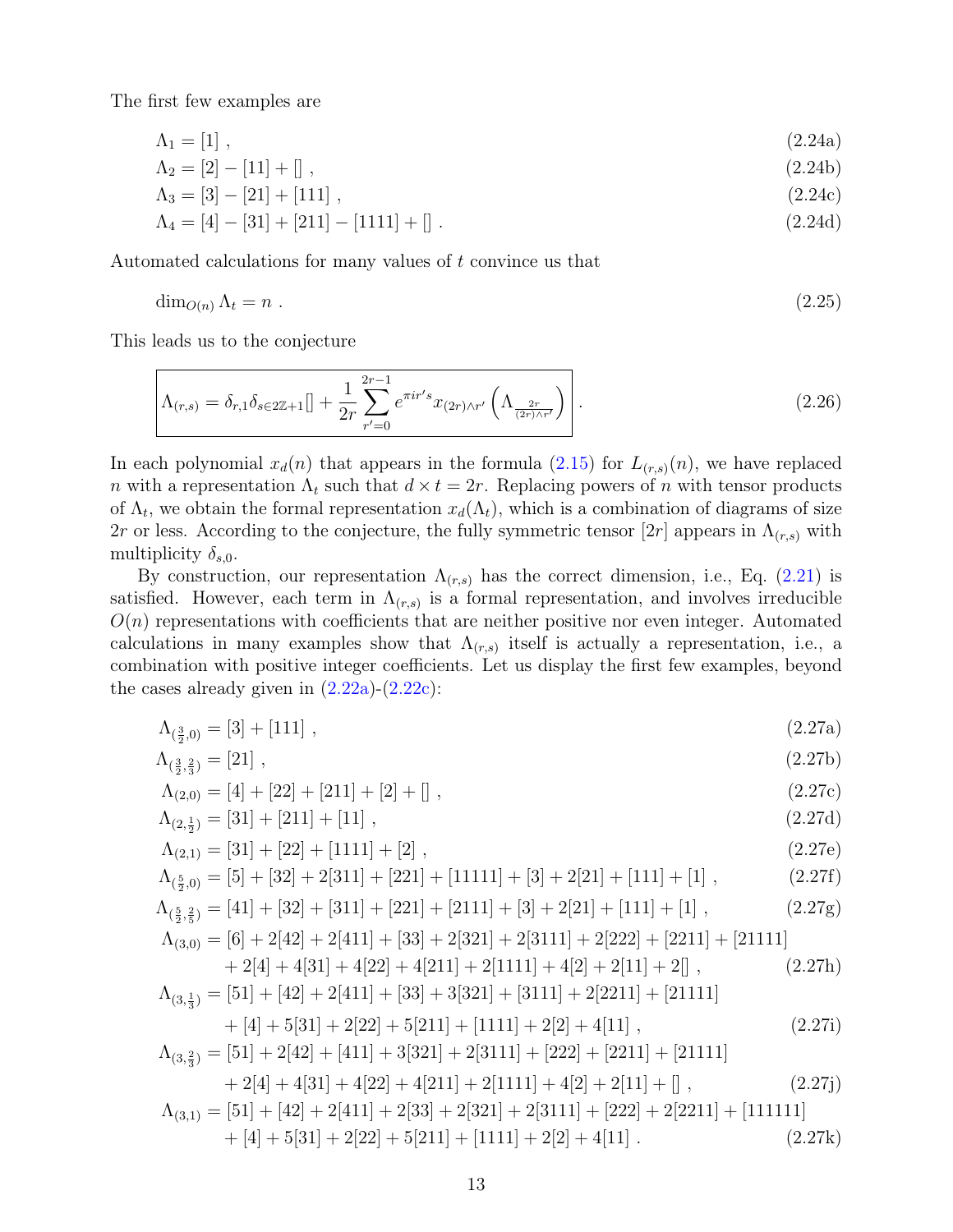<span id="page-13-2"></span>In the case of  $\Lambda_{(2,0)}$ , our conjecture agrees with already known results [\[27\]](#page-47-1). More evidence will come from our bootstrap calculations, since the structure of  $\Lambda_{(r,s)}$  leads to predictions on the numbers of solutions of crossing symmetry equations, as we will explain in Section [3.2.](#page-17-0) Some of us are working on studying the conjecture in more detail, as well as a similar conjecture for the Q-state Potts model, but this is outside the scope of the present article.

# <span id="page-13-0"></span>3 Conformal bootstrap

Since we know the representations of the conformal algebra that appear in the  $O(n)$  CFT, we can in principle use the semi-analytic bootstrap method of [\[28\]](#page-47-2), and write crossing symmetry as a system of linear equations for four-point structure constants. However, the  $O(n)$  CFT gives rise to new technical and conceptual issues. In particular, the presence of a global  $O(n)$  symmetry leads to the existence of large numbers of solutions of crossing symmetry, which we will have to count and to interpret. This is a priori not easy, because crossing symmetry equations know only about the conformal symmetry, and do not directly encode any information about the global symmetry.

Let us introduce notations for primary fields in the  $O(n)$  CFT, which correspond to the representations in the spectrum  $(2.20)$ :

- Let  $V_{(1,s)}^D$  be a diagonal degenerate primary field: such fields always transform in the singlet representation  $\parallel$  of  $O(n)$ .
- Let  $V_{(r,s)}$  be a non-diagonal primary field with the left and right conformal dimensions  $(\Delta, \bar{\Delta}) = (\Delta_{(r,s)}, \Delta_{(r,-s)})$  [\(2.1\)](#page-6-2).
- Let  $V^{\lambda}$  be a field that belongs to the irreducible representation  $\lambda$  of  $O(n)$ .
- Let  $V_{(r,s)}^{\lambda}$  be a non-diagonal primary field that also belongs to the irreducible representation  $\lambda$  of  $O(n)$ . For example, the representation  $\Lambda_{(\frac{3}{2},0)}$  [\(2.27a\)](#page-12-1) gives rise to the two fields  $V_{\ell^3}^{[3]}$  $V^{[3]}_{(\frac{3}{2},0)}$  and  $V^{[111]}_{(\frac{3}{2},0)}$  $\frac{1}{2}, 0)$ .

Unless  $r, s \in \mathbb{Z}^*$ , the primary field  $V_{(r,s)}$  generates the Verma module  $\mathcal{W}_{(r,s)}$  of the conformal algebra. If  $r, s \in \mathbb{N}^*$ , the logarithmic module  $\mathcal{W}_{(r,s)}$  contains two primary fields  $V_{(r,s)}, V_{(r,-s)}$ , which however do not generate it [\[32\]](#page-47-6). Our notation is ambiguous whenever  $\Lambda_{(r,s)}$  has nontrivial multiplicities. For example,  $\Lambda_{(\frac{5}{2},0)}$  [\(2.27f\)](#page-12-2) gives rise to two independent fields of the type  $V_{\ell^5}^{[21]}$  $\frac{5}{2},0)$ .

### <span id="page-13-1"></span>3.1 Singularities of conformal blocks

In the  $O(n)$  CFT, the existence of degenerate fields  $V_{(1,s)}^D$  leads to shift equations for structure constants [\[24,](#page-46-13) [39\]](#page-47-13). These equations allow us to combine linear sums of infinitely many conformal blocks into interchiral blocks [\[40,](#page-48-0) [31\]](#page-47-5), and therefore to reduce the number of unknowns in crossing symmetry equations. Moreover, these equations allow us to determine logarithmic conformal blocks [\[32\]](#page-47-6). We will now study the singularities that can appear in these equations, and therefore also in conformal blocks.

Before that, let us comment on a small subtlety. The shift equations are usually derived from the existence of the degenerate field  $V_{(1,2)}^D$ , whereas the spectrum of the  $O(n)$  CFT only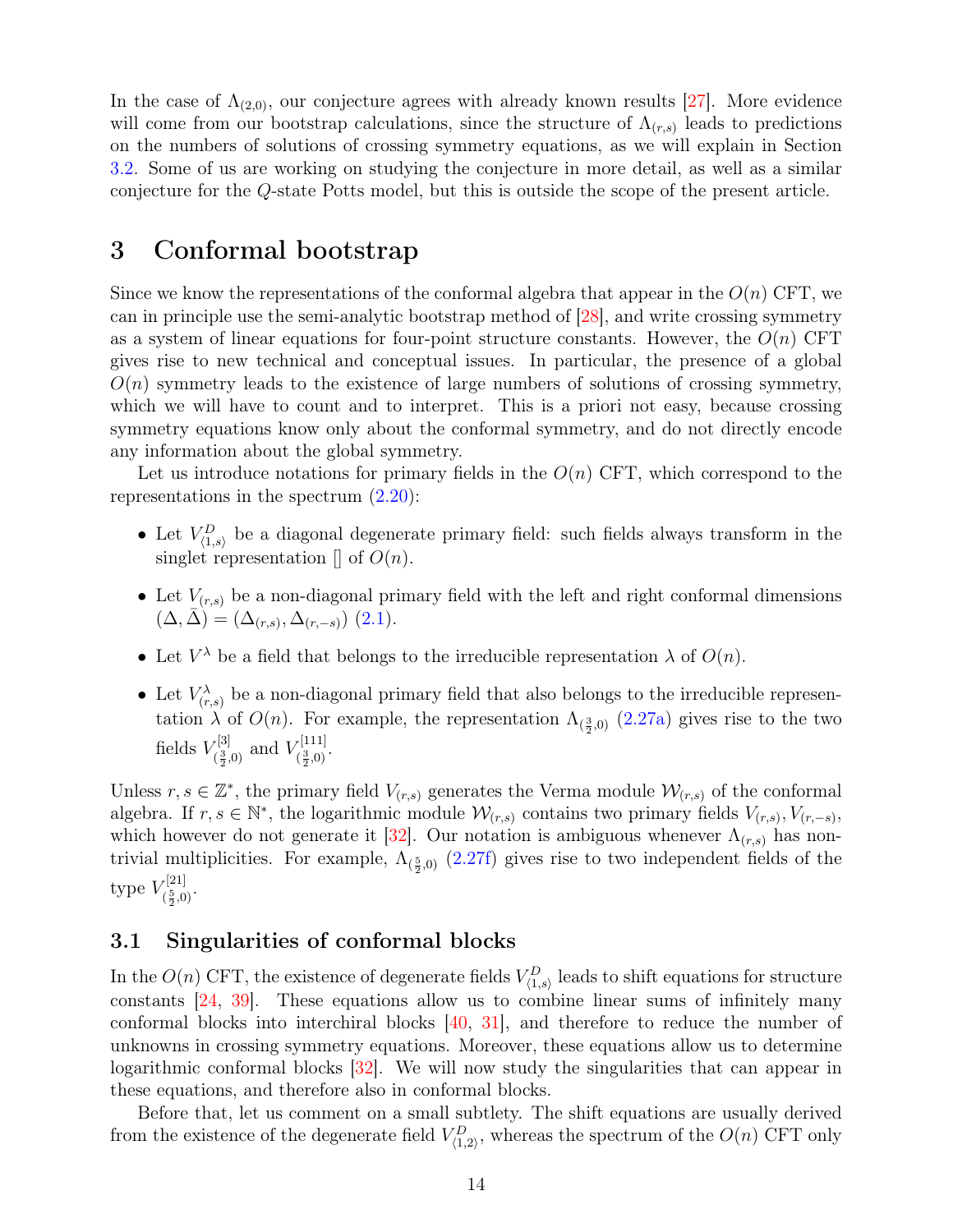<span id="page-14-3"></span>contains  $V_{(1,3)}^D$ . Given the fusion rule  $V_{(1,2)}^D \times V_{(1,2)}^D \sim V_{(1,3)}^D + V_{(1,1)}^D$ , the  $V_{(1,3)}^D$  shift equations must follow from the  $V_{(1,2)}^D$  shift equations, but they could conceivably be weaker. However, a closer look shows that they are in fact equivalent: monodromies of third-order BPZ equations, while harder to compute, are in principle no less constraining than those of second-order BPZ equations.

#### Regularizing singularities in shift equations

Let us quickly review the shift equations for non-diagonal fields. (The argument would be the same in the presence of diagonal fields.) We assume that there exists a diagonal degenerate field  $V_{(1,2)}^D$ , whose fusion rule with the non-diagonal field  $V_{(r,s)}$  is

$$
V_{(1,2)}^D \times V_{(r,s)} \sim V_{(r,s+1)} + V_{(r,s-1)} \tag{3.1}
$$

Crossing symmetry and single-valuedness of the four-point function  $\langle V_{(1,2)}^D \prod_{i=1}^3 V_{(r_i,s_i)} \rangle$  imply the conditions [\[39\]](#page-47-13)

<span id="page-14-2"></span><span id="page-14-0"></span>
$$
r_i s_i \in \mathbb{Z} \tag{3.2a}
$$

$$
r_i \in \frac{1}{2}\mathbb{Z} \;, \tag{3.2b}
$$

$$
r_1 + r_2 + r_3 \in \mathbb{Z} \ . \tag{3.2c}
$$

The first two conditions are obeyed by the spectrum  $(2.20)$  of the  $O(n)$  CFT. The third condition is a basic constraint on fusion: the first index is conserved modulo integers. This constraint is equivalent to the conservation of  $|\lambda|$  modulo 2 in tensor products of  $O(n)$  representation, since the model only contains fields  $V_{(r,s)}^{\lambda}$  such that  $|\lambda| \equiv 2r \mod 2$ .

However, when it comes to the linear system  $[39](3.16)$  $[39](3.16)$  that leads to shift equations, only the last two conditions are necessary for a solution to exist. When we encounter singularities in shift equations, we can therefore regularize them by relaxing the integer spin condition  $(3.2a)$ , i.e., by analytically continuing fields in their second index  $s_i$  while keeping  $r_i$  fixed.

To be concrete, our shift equations  $(3.5)$  and  $(3.6)$  will involve ratios of Gamma functions, which may include factors of the type  $\rho = \frac{\Gamma(\frac{1}{2}r + \frac{1}{2}\beta^{-2}s)}{\Gamma(\frac{1}{2}r + \frac{1}{2}\beta^{-2}s)}$  $\frac{\Gamma(\frac{1}{2}r+\frac{1}{2}\beta-s)}{\Gamma(\frac{1}{2}r-\frac{1}{2}\beta^{-2}s)}$ . In the  $O(n)$  CFT, we may need the value of this ratio for  $r = s = 0$ . This value depends on the way we take the limit, in particular  $\lim_{r\to 0} \lim_{s\to 0} \rho = 1$  while  $\lim_{s\to 0} \lim_{r\to 0} \rho = -1$ . From the analysis of the shift equations' derivation, we have just deduced that the correct limit is the second one.

#### Interchiral blocks

Let us consider a four-point function of non-diagonal primary fields, and its s-channel decomposition into conformal blocks:

<span id="page-14-1"></span>
$$
\left\langle \prod_{i=1}^{4} V_{(r_i, s_i)} \right\rangle = \sum_{s \in 2\mathbb{N}+1} D_s \mathcal{G}_{\langle 1, s \rangle}^D + \sum_{r \in \frac{1}{2} \mathbb{N}^*} \sum_{s \in \frac{1}{r} \mathbb{Z}} D_{(r, s)} \mathcal{G}_{(r, s)} . \tag{3.3}
$$

Here we have summed over the whole spectrum of possible representations [\(2.20\)](#page-11-0), and introduced the corresponding conformal blocks  $\mathcal{G}^D_{(1,s)}$  and  $\mathcal{G}_{(r,s)}$  for the channel representations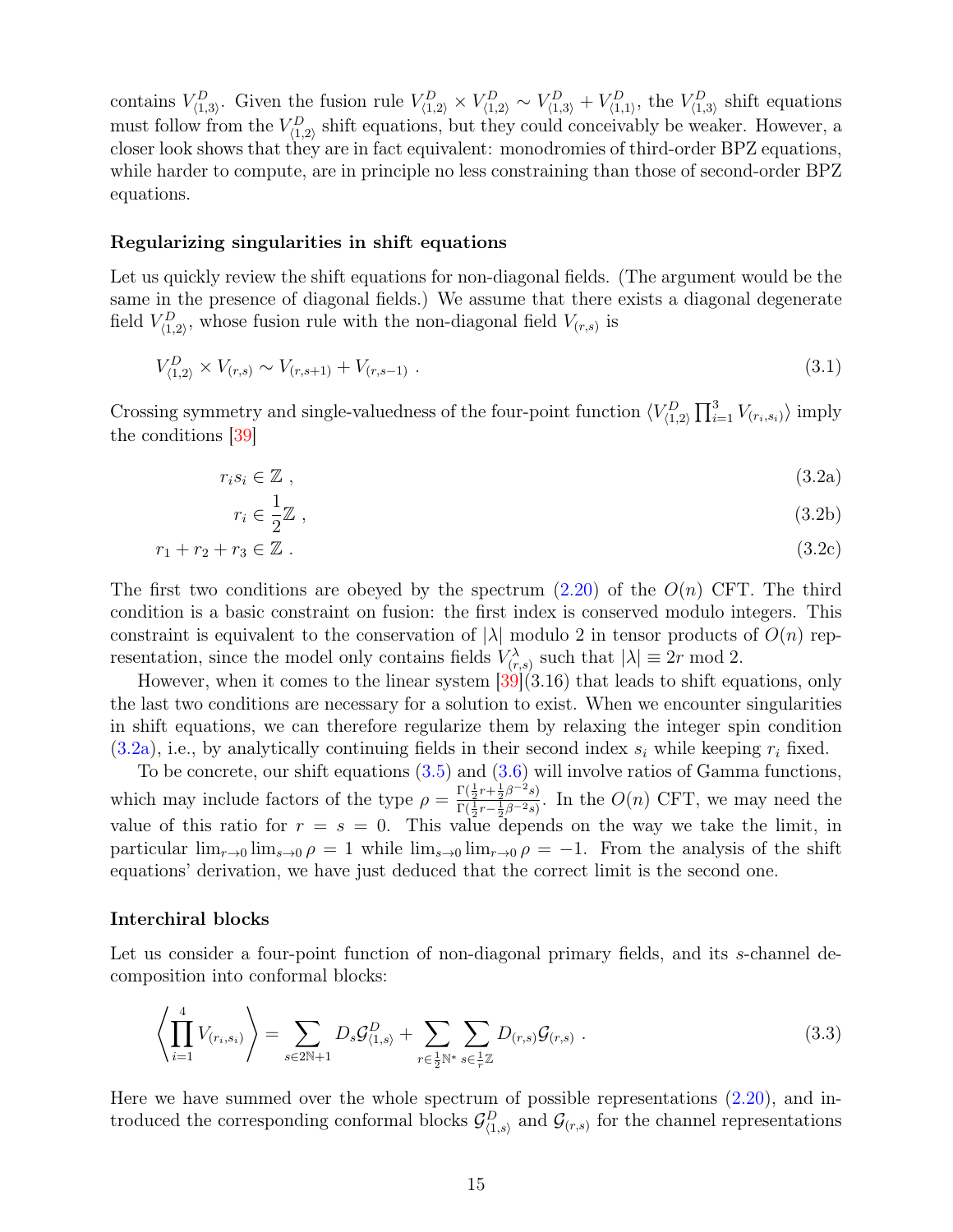<span id="page-15-4"></span> $\mathcal{R}_{(1,s)}$  and  $\mathcal{W}_{(r,s)}$  respectively. The coefficients  $D_s$  and  $D_{(r,s)}$ , which unlike the blocks do not depend on the fields' positions, are called four-point structure constants.

Actually, we already know that the sum is not over the whole spectrum. To begin with, r is conserved modulo integers, which implies  $\sum_{i=1}^{4} r_i \in \mathbb{Z}$ , and eliminates half the terms in our decomposition. Furthermore, degenerate representations obey the fusion rule

<span id="page-15-2"></span>
$$
V_{\langle 1,s \rangle}^D \times V_{(r_1,s_1)} \sim \sum_{j=1-s}^{1+s} V_{(r_1,s_1+j)} \,, \tag{3.4}
$$

where the sum runs by increments of two. This severely restricts the degenerate representations that can appear in the decomposition, and actually eliminates them completely unless  $(r_1, r_3) = (r_2, r_4)$  and  $(s_1, s_3) \equiv (s_2, s_4) \mod (2, 2)$ .

Let us now discuss the influence of shift equations on the decomposition into conformal blocks. Shift equations determine how four-point structure constants behave under  $s \to s+2$ , namely [\[39\]](#page-47-13)

$$
\frac{D_{(r,s+1)}}{D_{(r,s-1)}} = (-)^{2r_2 + 2r_4 + 1} \prod_{\epsilon,\eta=\pm} \Gamma\left(\epsilon s \beta^{-2} + \eta r\right)^{-\epsilon} \Gamma\left(\frac{1-\eta}{2} + (\epsilon s + \eta)\beta^{-2} - r\right)^{-\epsilon} \times \frac{M(P_{(r,s)}, P_1, P_2)}{M(P_{(r,-s)}, \bar{P}_1, \bar{P}_2)} \frac{M(P_{(r,s)}, P_3, P_4)}{M(P_{(r,-s)}, \bar{P}_3, \bar{P}_4)}, \quad (3.5)
$$

<span id="page-15-1"></span><span id="page-15-0"></span>
$$
\frac{D_{s+1}}{D_{s-1}} = (-)^{2r_2 + 2r_4 + 1} \prod_{\epsilon, \eta = \pm} \Gamma\left(\epsilon s \beta^{-2} - \epsilon\right)^{-\epsilon} \Gamma\left(\frac{1-\eta}{2} + (\epsilon s + \eta)\beta^{-2} - \epsilon\right)^{-\epsilon} \times \frac{M(P_{(1,s)}, P_1, P_2)}{M(-P_{(1,s)}, \bar{P}_1, \bar{P}_2)} \frac{M(P_{(1,s)}, P_3, P_4)}{M(-P_{(1,s)}, \bar{P}_3, \bar{P}_4)}, \quad (3.6)
$$

where we introduced the notations

$$
\begin{cases}\nP_i = P_{(r_i, s_i)} \\
\bar{P}_i = P_{(r_i, -s_i)}\n\end{cases},\n\quad\nM(P_1, P_2, P_3) = \prod_{\pm, \pm} \Gamma\left(\frac{1}{2} - \beta^{-1} P_1 \pm \beta^{-1} P_2 \pm \beta^{-1} P_3\right) .\n\tag{3.7}
$$

In the s-channel decomposition, it is therefore enough to reduce the second index to an interval of length 2,

<span id="page-15-3"></span>
$$
\left\langle \prod_{i=1}^{4} V_{(r_i, s_i)} \right\rangle = D_{s_0} \mathcal{H}_{s_0} + \sum_{r \in \frac{1}{2} \mathbb{N}^*} \sum_{s \in \frac{1}{r} \mathbb{Z} \cap (-1, 1]} D_{(r, s)} \mathcal{H}_{(r, s)}, \qquad (3.8)
$$

provided we introduce the interchiral blocks

$$
\mathcal{H}_{s_0} = \sum_{s \in s_0 + 2\mathbb{N}} \frac{D_s}{D_{s_0}} \mathcal{G}_{\langle 1, s \rangle}^D \quad , \quad \mathcal{H}_{(r,s)} = \sum_{j \in 2\mathbb{N}} \frac{D_{(r,s+j)}}{D_{(r,s)}} \mathcal{G}_{(r,s+j)} \quad , \tag{3.9}
$$

where  $s_0$  is the smallest index that is allowed by the degenerate fusion rules  $(3.4)$ , namely

$$
s_0 = 1 + \min(|s_1 - s_2|, |s_3 - s_4|) \quad \text{if} \quad \begin{cases} (r_1, r_3) = (r_2, r_4) , \\ (s_1, s_3) \equiv (s_2, s_4) \mod (2, 2) . \end{cases} \tag{3.10}
$$

In the interchiral blocks, the ratios of structure constants are determined by the shift equations. Therefore, just like the conformal blocks themselves, interchiral blocks are universal quantities. Working with interchiral blocks rather than conformal blocks reduces the number of unknown four-point structure constants to be determined in the conformal bootstrap.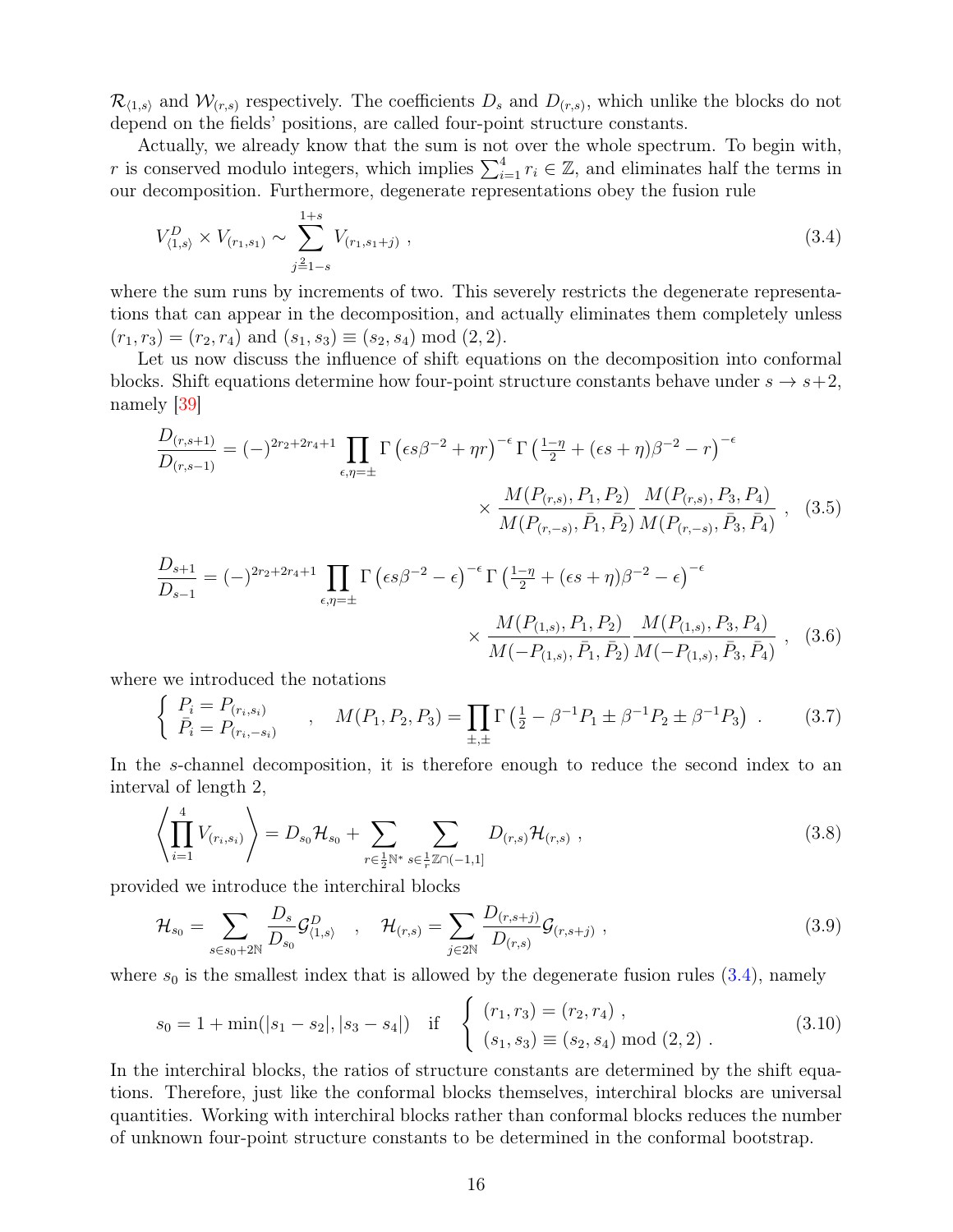#### <span id="page-16-3"></span>Accidentally non-logarithmic blocks

Let us discuss the conformal blocks that appear in the decomposition [\(3.3\)](#page-14-1) of the four-point function  $\left\langle \prod_{i=1}^4 V_{(r_i,s_i)} \right\rangle$ . Conformal blocks are functions of the channel representation, which can be a Verma module, a degenerate representation, or a logarithmic representation. In all cases, the blocks can be assembled from the well-known Virasoro conformal blocks  $\mathcal{F}_{\Delta}$ , which correspond to Verma modules of the left-moving Virasoro algebra, together with their counterparts  $\bar{\mathcal{F}}_{\Delta}$ , which correspond to Verma modules of the right-moving Virasoro algebra.

In the cases of Verma modules and degenerate representations, our conformal blocks factorize, and have the simple expressions

<span id="page-16-2"></span>
$$
\mathcal{G}_{(r,s)} = \mathcal{F}_{\Delta_{(r,s)}} \bar{\mathcal{F}}_{\Delta_{(r,-s)}},
$$
\n(3.11)

$$
\mathcal{G}^D_{\langle 1,s\rangle} = \mathcal{F}_{\Delta_{(1,s)}} \bar{\mathcal{F}}_{\Delta_{(1,s)}} \ . \tag{3.12}
$$

For  $r, s \in \mathbb{N}^*$ , the logarithmic representation  $\mathcal{W}_{(r,s)}$  generically gives rise to a logarithmic block. To write this block, let us introduce the behaviour of  $\mathcal{F}_{\Delta}$  near one of its poles,

<span id="page-16-1"></span>
$$
\mathcal{F}_{\Delta_{(r,s)}+\epsilon} = \frac{R_{r,s}}{\epsilon} \mathcal{F}_{\Delta_{(r,-s)}} + \mathcal{F}_{\Delta_{(r,s)}}^{\text{reg}} + O(\epsilon) \tag{3.13}
$$

Here  $R_{r,s}$  is called a conformal block residue, and the regularized block  $\mathcal{F}^{\text{reg}}_{\Delta_{\mathcal{C}}}$  $\mathcal{L}^{\text{reg}}_{(r,s)}$  is generically logarithmic. Reproducing the formula  $[32](3.43)$  $[32](3.43)$  while slightly changing the notations and the overall normalization, we have

<span id="page-16-0"></span>
$$
G_{(r,s)} = \mathcal{F}_{\Delta_{(r,s)}}^{\text{reg}} \bar{\mathcal{F}}_{\Delta_{(r,-s)}} + \frac{R_{r,s}}{\bar{R}_{r,s}} \mathcal{F}_{\Delta_{(r,-s)}} \bar{\mathcal{F}}_{\Delta_{(r,s)}}^{\text{reg}} - R_{r,s} \frac{P_{(r,-s)}}{P_{(r,s)}} \left( \mathcal{F}_{\Delta_{(r,-s)}} \bar{\mathcal{F}}_{\Delta_{(r,-s)}} \right)' - R_{r,s} \frac{\ell_{(r,s)}}{2 P_{(r,s)}} \mathcal{F}_{\Delta_{(r,-s)}} \bar{\mathcal{F}}_{\Delta_{(r,-s)}}, \quad (3.14)
$$

where the prime is a derivative with respect to the conformal dimension.

Our formula for logarithmic conformal blocks becomes singular in special cases where  $R_{r,s} = 0$ , which is equivalent to  $\bar{R}_{r,s} = 0$ . Remembering that the formula was deduced from shift equations, we know that the singularity should be regularized by continuing the blocks in the second indices  $s_i$ , while keeping  $r_i$  fixed: this allows us to compute the ratio of residues  $R_{r,s}$  $\frac{R_{r,s}}{\bar{R}_{r,s}}$ . Moreover, simplifications occur in the formula [\(3.14\)](#page-16-0): the regularized block [\(3.13\)](#page-16-1) is no longer logarithmic or even regularized, i.e.,  $\mathcal{F}^{\text{reg}}_{\Delta}$  $\mathcal{L}^{\text{reg}}_{\Delta(r,s)} = \mathcal{F}_{\Delta(r,s)}$ , and the whole second line vanishes. (The coefficient  $\ell_{(r,s)}$  has a finite limit.) We are left with

$$
\mathcal{G}_{(r,s)} \underset{R_{r,s}=0}{=} \mathcal{F}_{\Delta_{(r,s)}} \bar{\mathcal{F}}_{\Delta_{(r,-s)}} + \frac{R_{r,s}}{\bar{R}_{r,s}} \mathcal{F}_{\Delta_{(r,-s)}} \bar{\mathcal{F}}_{\Delta_{(r,s)}} \Bigg| \,. \tag{3.15}
$$

Of course, the representation  $W_{(r,s)}$  itself is still logarithmic in this case, as its structure does not depend on the four-point function we are considering. The disappearance of logarithmic terms in the conformal block is because the logarithmic fields in the representation happen to give vanishing contributions to this particular block. The block is now a linear combination of two Verma module blocks [\(3.11\)](#page-16-2), with a relative coefficient that is still determined by the structure of  $\mathcal{W}_{(r,s)}$ .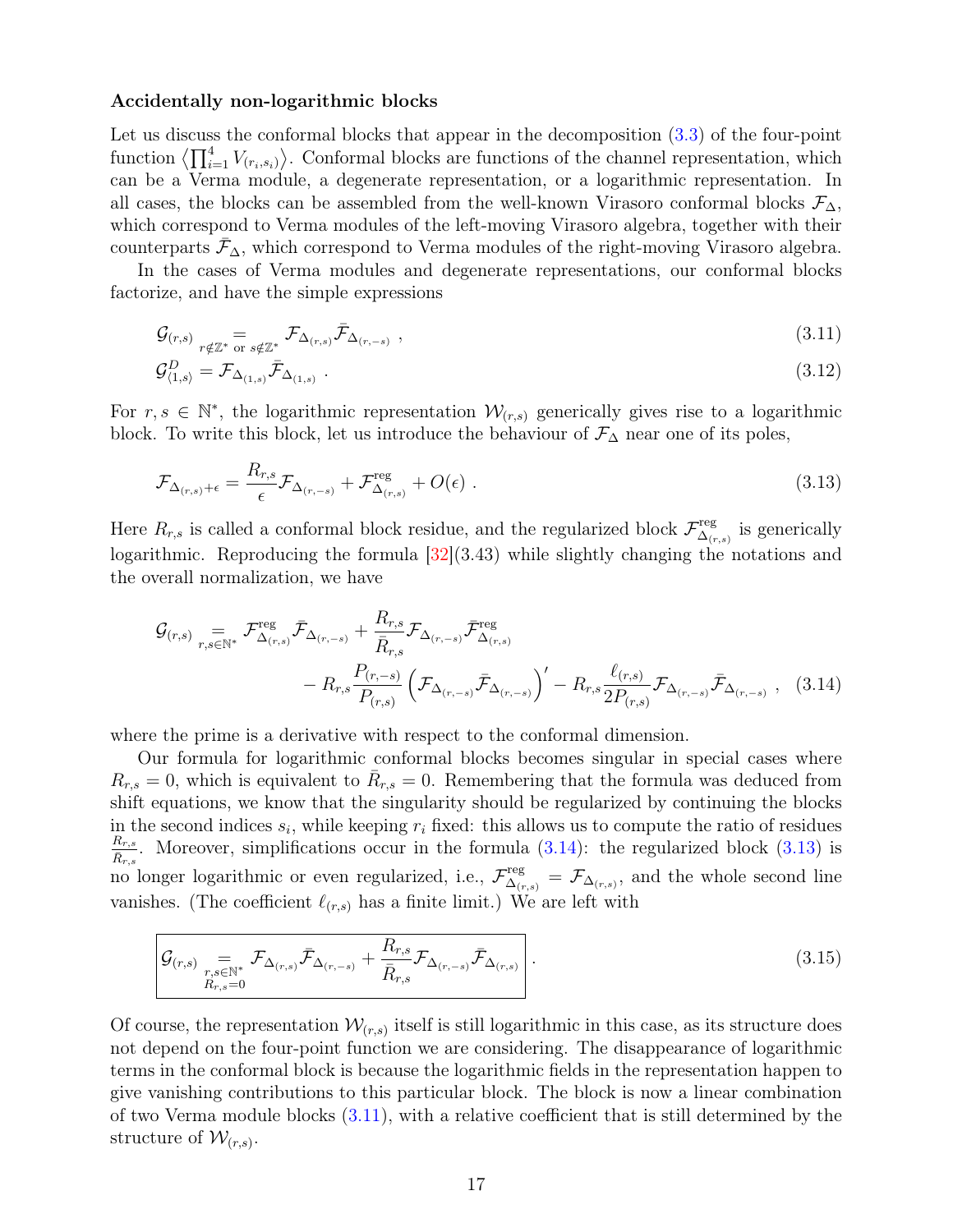#### <span id="page-17-0"></span>3.2 Global symmetry and crossing symmetry

The four-point functions of the  $O(n)$  conformal field theory are subject to two apparently independent types of constraints: conformal symmetry leads to crossing symmetry equations, while  $O(n)$  symmetry leads to other constraints. Since the two types of constraints apply to the same four-point functions, they should lead to compatible results, and this will allow us to test our conjecture  $(2.26)$  for the action of the  $O(n)$  symmetry on the theory's spectrum. This reasoning should apply not only to the  $O(n)$  CFT, but also to any CFT with global symmetries.

#### Crossing symmetry

Crossing symmetry is the equality between three decompositions of the same four-point function  $\langle \prod_{i=1}^4 V_{(r_i,s_i)} \rangle$ :

<span id="page-17-1"></span>

In these equations, the known quantities are the spectra  $\mathcal{S}^{(s)}, \mathcal{S}^{(t)}, \mathcal{S}^{(u)}$ , and the diagramatically represented interchiral blocks. The s-channel decomposition is just another notation for the decomposition  $(3.8)$ . We do not use the condition that four-point structure constants are products of three-point structure constants, and we view crossing symmetry as a system of linear equations whose unknowns are the four-point structure constants  $D_V^{(s)}$  $\stackrel{(s)}{V},D_V^{(t)},D_V^{(u)}.$ 

In practice, the spectra  $\mathcal{S}^{(s)}, \mathcal{S}^{(t)}, \mathcal{S}^{(u)}$  are subsets of the full spectrum of the  $O(n)$  CFT. These subsets are determined by the constraints  $(3.2c)$  and  $(3.4)$ , which we now express as conformal fusion rules for our non-diagonal fields:

<span id="page-17-2"></span>
$$
V_{(r_1,s_1)} \times V_{(r_2,s_2)} \sim \delta_{r_1,r_2} \delta_{s_1-s_2 \in 2\mathbb{Z}} \sum_{s \in |s_1-s_2|+1+2\mathbb{N}} V_{\langle 1,s \rangle}^D + \sum_{r \in \frac{1}{2}\mathbb{N}^* \cap (\mathbb{Z}+r_1+r_2)} \sum_{s \in \frac{\mathbb{Z}}{r}} V_{(r,s)} . \tag{3.17}
$$

For example,

$$
V_{(\frac{1}{2},0)} \times V_{(\frac{1}{2},0)} \sim \sum_{s \in 1+2\mathbb{N}} V_{\langle 1,s \rangle}^D + \sum_{r \in \mathbb{N}^*} \sum_{s \in \frac{\mathbb{Z}}{r}} V_{(r,s)} \ . \tag{3.18}
$$

In these fusion rules, we only write primary fields on the right-hand side. In the corresponding OPEs,  $V_{(r,s)}$  comes with all its descendant fields. Moreover, if  $r, s \in \mathbb{Z}^*$ , there also appear other fields from the indecomposable representation  $\mathcal{W}_{(r,s)}$ , which are not descendants of  $V_{(r,s)}$ .

According to the fusion rules, our four-point function is non-vanishing provided  $\sum_{i=1}^{4} r_i \in$ Z. This is the condition for the spectra  $S^{(s)}, S^{(t)}, S^{(u)}$  to be non-empty, in which case they are actually infinite. We therefore have infinitely many unknown four-point structure constants. We also have infinitely many equations, since interchiral blocks are functions of one complex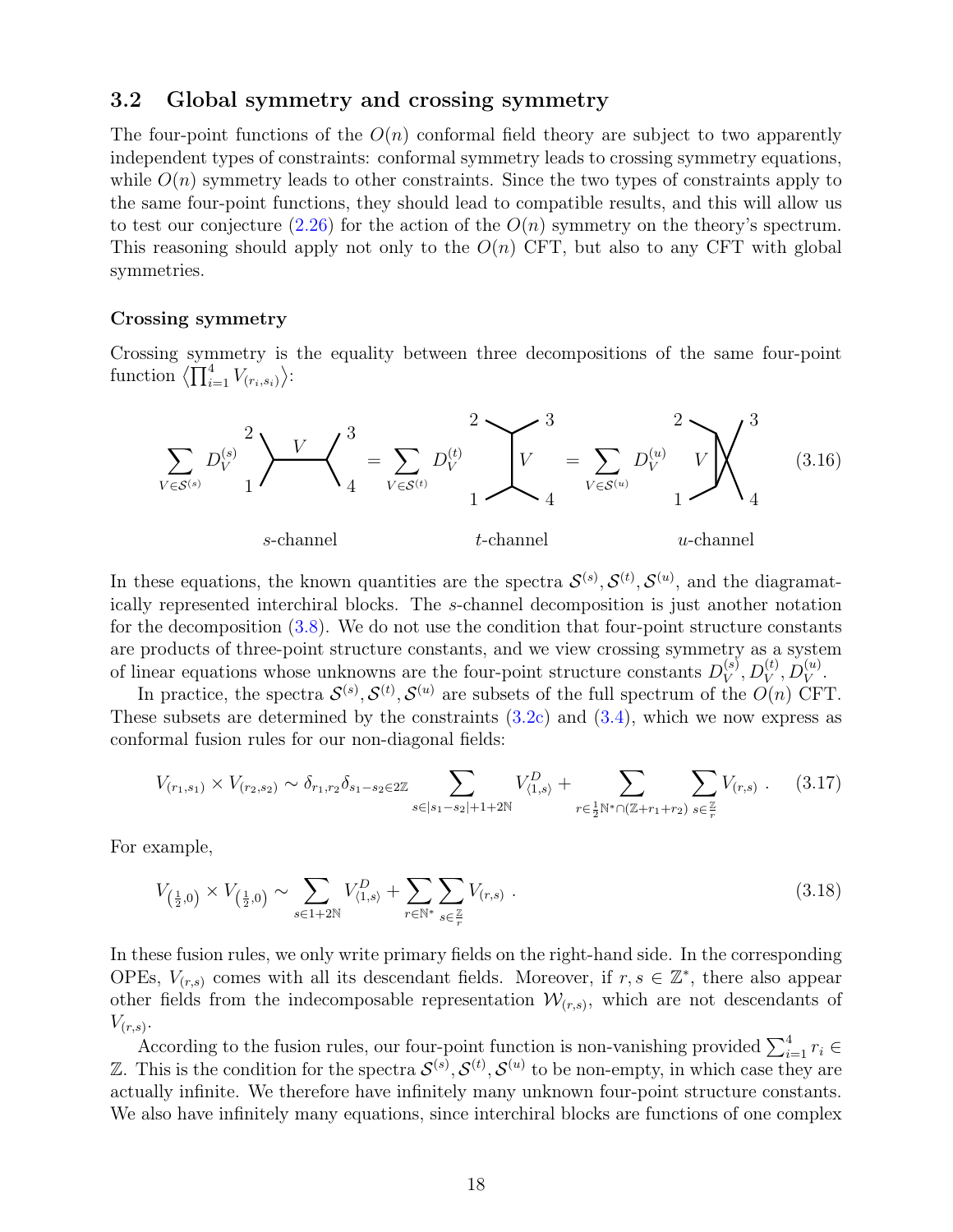<span id="page-18-0"></span>variable (the cross-ratio of the four fields' positions). Let us write the number of independent solutions as

$$
\mathcal{N}_{\left\langle \prod_{i=1}^{4} V_{\left(r_i, s_i\right)} \right\rangle} = \dim \left\{ \text{solutions of } (3.16) \right\} \right]. \tag{3.19}
$$

From our experience with the Q-state Potts model, we expect that this number is finite [\[31,](#page-47-5) [32\]](#page-47-6). In the case of cluster connectivities in the Q-state Potts model, the number of solutions is 4. Notice however that crossing symmetry equations that involve only 2 channels out of 3 can have infinitely many solutions. Leaving the third channel unconstrained can lead to spurious solutions and/or to solutions that belong to other CFTs.

#### Four-point  $O(n)$  invariants

Let us now consider a four-point function  $\langle \prod_{i=1}^4 V^{\lambda_i} \rangle$  from the point of view of  $O(n)$  symmetry. The values of that four-point function are by definition invariant under  $O(n)$ , so the four-point function may be viewed as an invariant tensor in  $\otimes_{i=1}^4 \lambda_i$ .

In order to discuss  $O(n)$  invariants, let us introduce the notation  $Hom(\Lambda_1,\Lambda_2)$  for the space of intertwiners between two representation  $\Lambda_1, \Lambda_2$ , i.e. the space of linear maps that commute with the action of  $O(n)$ . For two irreducible representations, Schur's lemma can be written as dim Hom $(\lambda, \mu) = \delta_{\lambda,\mu}$ . Moreover, we have canonical isomorphisms Hom $(\Lambda_1, \Lambda_2) \simeq$  $Hom(\Lambda_2, \Lambda_1) \simeq Hom(\Lambda_1 \otimes \Lambda_2, []),$  where the latter space is the space of invariant tensors in  $\Lambda_1 \otimes \Lambda_2$ , i.e. the space of intertwiners between  $\Lambda_1 \otimes \Lambda_2$  and the identity representation []. The decomposition of a tensor product into irreducible representations can be written as

$$
\lambda \otimes \mu = \bigoplus_{\nu} N_{\lambda,\mu,\nu} \nu \quad \text{with} \quad N_{\lambda,\mu,\nu} = \dim \text{Hom}(\lambda \otimes \mu, \nu) \in \mathbb{N} \ . \tag{3.20}
$$

Using this notation, we can write

$$
\left\langle \prod_{i=1}^{4} V^{\lambda_i} \right\rangle \in \text{Hom}\left(\bigotimes_{i=1}^{4} \lambda_i, []\right) \tag{3.21}
$$

The dimension of this space, which is also the number of linearly independent  $O(n)$  invariants in the representation  $\otimes_{i=1}^4 \lambda_i$ , will be denoted as

$$
\mathcal{I}_{\left\langle \prod_{i=1}^{4} V^{\lambda_{i}} \right\rangle} = \dim \operatorname{Hom} \left( \bigotimes_{i=1}^{4} \lambda_{i}, [] \right).
$$
\n(3.22)

Each channel s, t or u gives rise to a different basis of invariants, and to a different calculation of this dimension. Consider for example the s-channel, and consider the following decompositions into irreducible  $O(n)$  representations  $\nu$ :

$$
\lambda_1 \otimes \lambda_2 = \bigoplus_{\nu} N_{\lambda_1, \lambda_2, \nu} \nu \quad , \quad \lambda_3 \otimes \lambda_4 = \bigoplus_{\nu} N_{\lambda_3, \lambda_4, \nu} \nu \; . \tag{3.23}
$$

For each irreducible representation  $\nu$  that appears in both  $\lambda_1 \otimes \lambda_2$  and  $\lambda_3 \otimes \lambda_4$ , we can build  $N_{\lambda_1,\lambda_2,\nu}N_{\lambda_3,\lambda_4,\nu}$  invariants such that  $\nu$  propagates in the s-channel, using the intertwiners that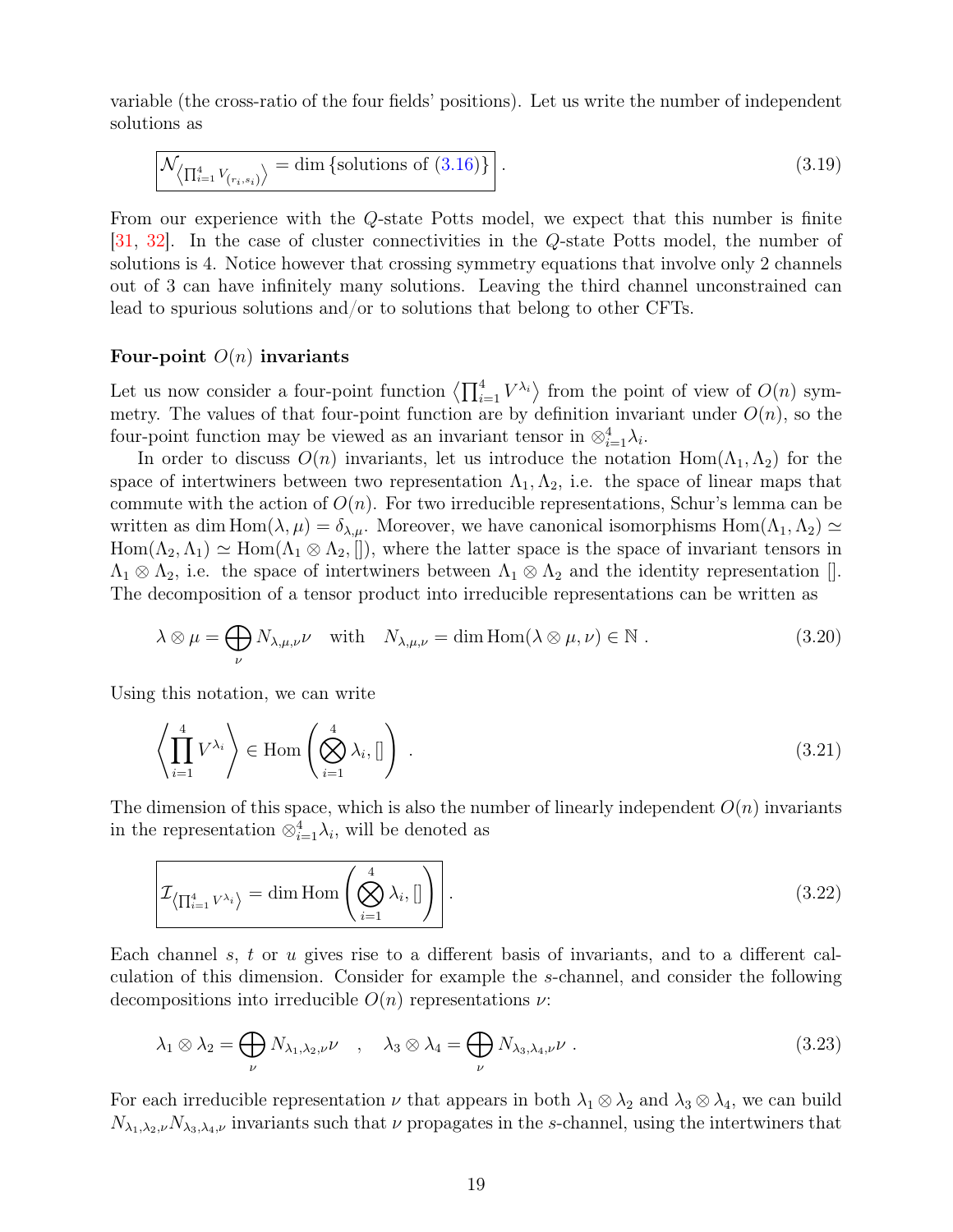underlie our decompositions of  $\lambda_1 \otimes \lambda_2$  and  $\lambda_3 \otimes \lambda_4$ :

$$
\operatorname{Hom}\left(\bigotimes_{i=1}^{4} \lambda_{i}, []\right) \simeq \operatorname{Hom}\left(\lambda_{1} \otimes \lambda_{2}, \lambda_{3} \otimes \lambda_{4}\right) \tag{3.24}
$$

$$
\simeq \bigoplus_{\nu} \text{Hom} \left( \lambda_1 \otimes \lambda_2, \nu \right) \otimes \text{Hom} \left( \nu, \lambda_3 \otimes \lambda_4 \right) . \tag{3.25}
$$

At the level of dimensions, these isomorphisms lead to the expression

$$
\mathcal{I}_{\left\langle \prod_{i=1}^{4} V^{\lambda_i} \right\rangle} = \sum_{\nu} N_{\lambda_1, \lambda_2, \nu} N_{\lambda_3, \lambda_4, \nu} \tag{3.26}
$$

Whenever  $N_{\lambda_1,\lambda_2,\nu}N_{\lambda_3,\lambda_4,\nu}=1$ , we call  $T_{\nu}^{(s)}$  the unique (up to rescaling) four-point invariant such that  $\nu$  propagates in the s-channel. If all relevant fusion multiplicities  $N_{\lambda_i,\lambda_j,\nu}$  are one, the three bases of invariants can be written as

$$
\operatorname{Hom}\left(\bigotimes_{i=1}^{4} \lambda_{i}, []\right) = \operatorname{Span}\left\{T_{\nu}^{(s)}\right\}_{\nu} = \operatorname{Span}\left\{T_{\nu}^{(t)}\right\}_{\nu} = \operatorname{Span}\left\{T_{\nu}^{(u)}\right\}_{\nu}.
$$
\n(3.27)

Let us give two examples, one with trivial multiplicities, the other one with nontrivial multiplicities:

- Case of  $\langle V^{[1]}V^{[1]}V^{[1]}V^{[1]}\rangle$ : the s-channel basis is made of the three invariants  $T^{(s)}_{[]}, T^{(s)}_{[2]},$  $T_{[11]}^{(s)}$ . If n is integer, we can restore the indices  $i \in \{1, 2, \ldots, n\}$  in our four-point function  $\sqrt{\prod_{j=1}^4 V_{i_j}^{[1]}}$  $\langle E_{i,j}^{[1]} \rangle$ . Using the fusion rule [\(2.6\)](#page-8-1), we then write the invariants as explicit tensors such as  $T_{\|}^{(s)} = \delta_{i_1, i_2} \delta_{i_3, i_4}$ .
- Case of  $\langle V^{[21]}V^{[21]}V^{[1]}V^{[1]}\rangle$ : in the t-channel,  $[1] \otimes [21]$   $(2.13d)$  is a sum of 5 irreducible representations with trivial multiplicities, therefore  $\mathcal{I}_{\langle V^{[21]}V^{[21]}V^{[1]}V^{[1]}\rangle} = 5$ . In the schannel, the same result follows from  $[1] \otimes [1]$  [\(2.13a\)](#page-9-2) together with

<span id="page-19-0"></span>
$$
[21] \otimes [21] = \left(\text{Representations with 6 or 4 boxes}\right) + 2[2] + 2[11] + []\,. \tag{3.28}
$$

#### Four-point functions

Let us decompose a four-point function in the  $O(n)$  conformal field theory over a basis  $\{T_k\}_k$ of four-point invariants:

$$
\left\langle \prod_{i=1}^{4} V_{(r_i, s_i)}^{\lambda_i} \right\rangle = \sum_k T_k F_k . \tag{3.29}
$$

The coefficients  $F_k$  are still solutions of crossing symmetry, and we conjecture that they generate the space of solutions. In other words, we conjecture that all solutions of the crossing symmetry equations belong to the  $O(n)$  CFT. This conjecture is natural, because the nontrivial input in the crossing symmetry equations is the spectrum of the model. It would be interesting to test this conjecture in simpler cases, such as minimal models: in this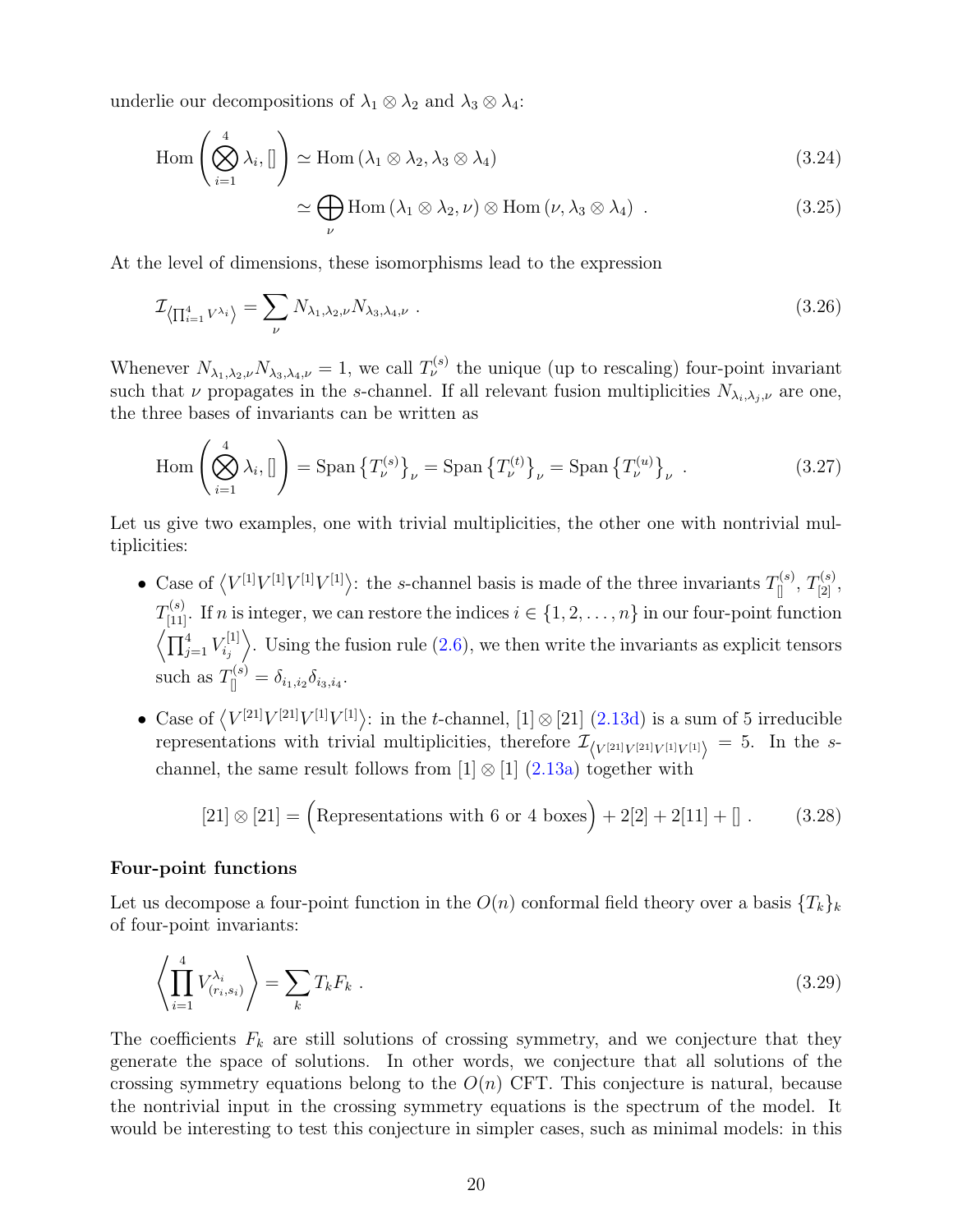<span id="page-20-1"></span>case, the conjecture says that we would not find more solutions by allowing channel fields to violate fusion rules, while still belonging to the spectrum.

The conjecture would be wrong if we were only considering two-channel crossing symmetry equations: we could then find solutions that have nothing to do with the  $O(n)$  CFT, as is known to happen in the Q-state Potts model [\[31,](#page-47-5) [32\]](#page-47-6). But the three-channel equations [\(3.16\)](#page-17-1) are more constraining. All our numerical results will support the conjecture.

From the conjecture, it follows that the number of invariants provides an upper bound on the number of solutions of crossing symmetry,

<span id="page-20-0"></span>
$$
\mathcal{N}_{\left\langle \prod_{i=1}^{4} V_{(r_i, s_i)} \right\rangle} \leq \mathcal{I}_{\left\langle \prod_{i=1}^{4} V^{\Lambda_{(r_i, s_i)}} \right\rangle} \tag{3.30}
$$

We expect an inequality, but not necessarily an equality, because two solutions can coincide by a dynamical accident. In numerical results, we will indeed find many cases where the inequality is strict.

#### Fusion rules

In order to explicitly determine a particular solution  $F_k$  of crossing symmetry, we should use the existence of fusion rules in our CFT,

$$
V_{(r_1,s_1)}^{\lambda_1} \times V_{(r_2,s_2)}^{\lambda_2} \sim \delta_{r_1,r_2} \delta_{s_1-s_2 \in 2\mathbb{Z}} \delta_{[] \subset \lambda_1 \otimes \lambda_2} \sum_{s \in |s_1-s_2|+1+2\mathbb{N}} V_{\langle 1,s \rangle}^D + \sum_{r \in \frac{1}{2} \mathbb{N}^* \cap (\mathbb{Z}+r_1+r_2)} \sum_{s \in \frac{\mathbb{Z}}{r}} \sum_{\nu \subset \Lambda_{(r,s)} \cap (\lambda_1 \otimes \lambda_2)} V_{(r,s)}^{\nu}. \tag{3.31}
$$

These fusion rules take into account the conformal fusion rules [\(3.17\)](#page-17-2), plus the constraints of  $O(n)$  symmetry, and the condition  $\nu \subset \Lambda_{(r,s)}$  from the structure of the spectrum [\(2.20\)](#page-11-0). In the case of the four-point function  $\left\langle \prod_{i=1}^4 V_{(\frac{1}{2},0)} \right\rangle$ , the solution  $F_{[]}^{(s)}$ , which corresponds to the invariant tensor  $T_{\parallel}^{(s)}$ , may involve the s-channel Virasoro representation  $\mathcal{W}_{(2,0)}$  since  $[] \subset$  $\Lambda_{(2,0)}$  [\(2.27c\)](#page-12-3), but not the representations  $\mathcal{W}_{(1,0)}$ ,  $\mathcal{W}_{(1,1)}$ ,  $\mathcal{W}_{(2,\frac{1}{2})}$  and  $\mathcal{W}_{(2,1)}$ . Removing these representations from the spectrum  $\mathcal{S}^{(s)}$  in the crossing symmetry equations [\(3.16\)](#page-17-1) reduces the dimension of the space of solutions from 3 to 1, singling out the desired solution.

This type of reasoning typically determines a solution  $F_{\nu}^{(x)}$  (with  $x \in \{s, t, u\}$ ) up to an overall normalization. To fix this normalization, we can use the relations between the three bases of solutions. For example, the bases of invariants  $\left\{T_{\nu}^{(s)}\right\}$  and  $\left\{T_{\nu}^{(t)}\right\}$  obey a linear ν ν relation of the type  $T_{\nu}^{(s)} = \sum_{\lambda} M_{\nu\lambda} T_{\lambda}^{(t)}$  $\lambda^{(t)}$ , whose coefficients are rational functions of n [\[35\]](#page-47-9). Therefore, the corresponding bases of solutions  $\{F_{\nu}^{(s)}\}$  $_{\nu}$  and  $\left\{ F_{\nu}^{(t)}\right\}$ must obey a similar linear relation, whose matrix is  $M^{-1T}$ . We expect that this linear relation fixes the relative normalizations of the solutions, which determines the four-point function [\(3.29\)](#page-19-0) up to one overall constant coefficient. We will sketch this fixing of normalizations in an example in Section [4.1.](#page-27-0)

#### OPE commutativity and parity of spins

The fusion rule of two identical fields  $V_{(r_1,s_1)}^{\lambda_1} \times V_{(r_1)}^{\lambda_1}$  $\binom{r\lambda_1}{(r_1,s_1)}$  obeys an extra constraint, because of OPE commutativity. Exchanging the two fields, the term of  $V_{(r,s)}^{\nu}$  in the OPE picks a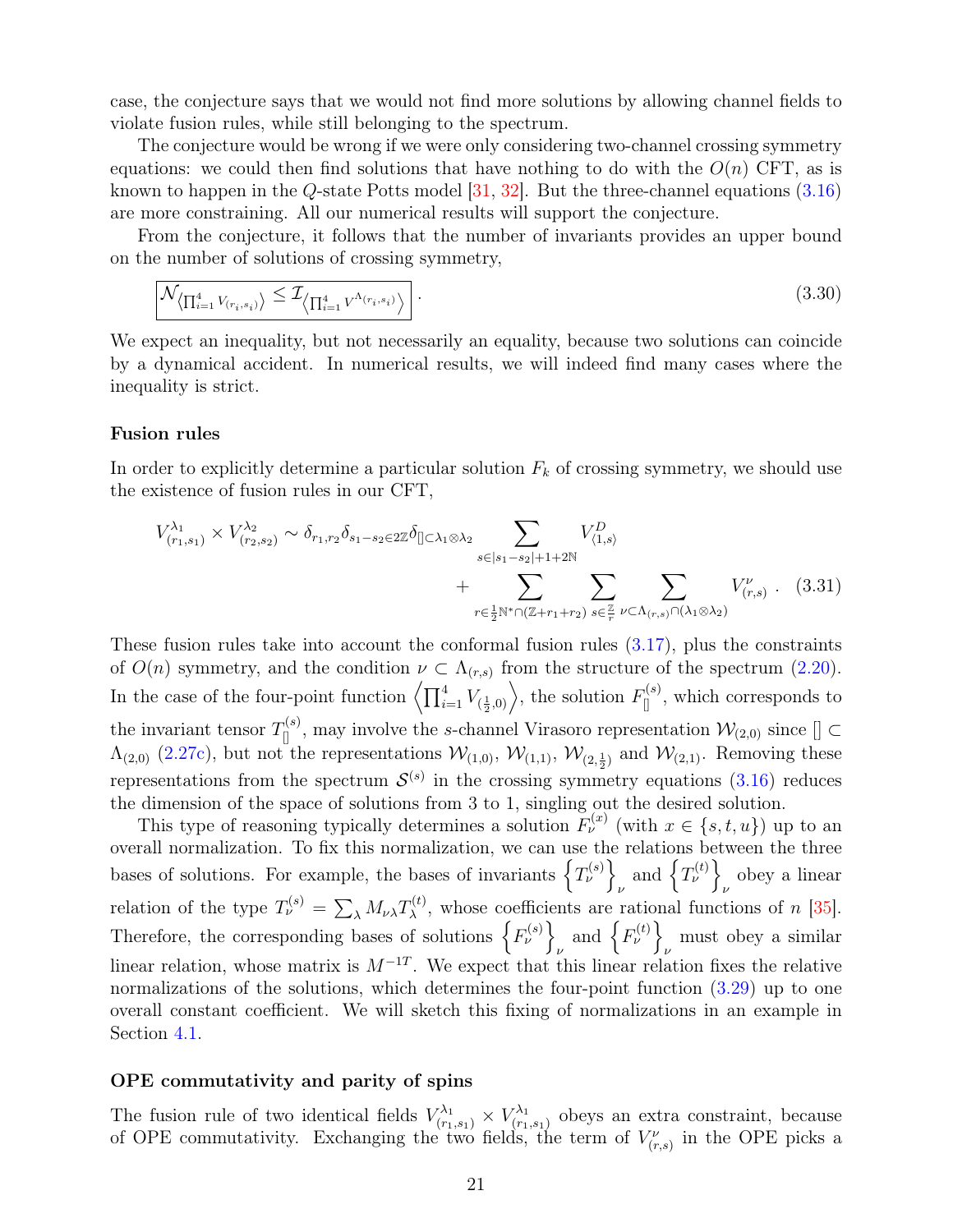<span id="page-21-2"></span>factor  $(-1)^{rs}$  from the dependence on field positions, and a factor  $\epsilon_{\lambda_1}(\nu) \in \{-1,1\}$  from the Clebsch-Gordan coefficient. For example, since the map

$$
\left(v_i \otimes v_j \mapsto v_i \otimes v_j - v_j \otimes v_i\right) \in \text{Hom}([1] \otimes [1], [11])
$$
\n(3.32)

is antisymmetric under  $i \leftrightarrow j$ , we have  $\epsilon_{11}([11]) = -1$ . OPE commutativity then implies

<span id="page-21-1"></span>
$$
V_{(r,s)}^{\nu} \in V_{(r_1,s_1)}^{\lambda_1} \times V_{(r_1,s_1)}^{\lambda_1} \implies (-1)^{rs} \epsilon_{\lambda_1}(\nu) = 1.
$$
\n(3.33)

This means that a given representation  $\nu$  can only be associated to fields with conformal spins that are either odd, or even.

But how do we determine  $\epsilon_{\lambda_1}(\nu)$ ? This quantity may actually be ambiguous if  $\nu$  appears several times in  $\lambda_1 \otimes \lambda_1$ . We did not find general results on this subject. In Section [4.3,](#page-34-0) we will find that the constraint [\(3.33\)](#page-21-1) is obeyed in numerical bootstrap results. For  $\lambda_1 \in$  $\{[1], [11], [2]\}$ , we found that  $\epsilon_{\lambda_1}(\nu)$  actually does not depend on  $\lambda_1$ , and

$$
\lambda_1 \in \{ [1], [11], [2] \} \implies \begin{cases} \epsilon_{\lambda_1}([]) = \epsilon_{\lambda_1}([2]) = \epsilon_{\lambda_1}([4]) = \epsilon_{\lambda_1}([22]) = \epsilon_{\lambda_1}([1111]) = 1, \\ \epsilon_{\lambda_1}([11]) = \epsilon_{\lambda_1}([211]) = \epsilon_{\lambda_1}([31]) = -1. \end{cases}
$$
\n(3.34)

#### <span id="page-21-0"></span>3.3 Numerical implementation

Our numerical treatment of crossing symmetry equations follows the method of [\[28\]](#page-47-2), which is applicable when the spectrum of conformal dimensions is known exactly. The basic idea is to truncate the equations to a finite system, and to deduce the existence of exact solutions from the behaviour of the truncated system's solutions as the cutoff increases. In order to reduce the size of the system, we follow  $|31|$  and use interchiral blocks rather than conformal blocks. We further reduce computing time by drawing only one set of random positions rather than several.

#### Truncated crossing symmetry equations

We are interested in solving the crossing equation [\(3.16\)](#page-17-1) for the structure constants at generic central charge. Since Virasoro conformal blocks have poles at rational values of the central charge, we choose values  $c \in \mathbb{C} - \mathbb{R}$ .

We group the fields in the spectrum into infinite families, whose relative structure constants are fixed by shift equations from degenerate fields. At the level of conformal blocks, this amounts to replacing conformal blocks with interchiral blocks. The number of families is still infinite, so we need to truncate the spectrum using a cutoff on the total conformal dimension

$$
\Re(\Delta + \bar{\Delta}) \le \Delta_{\text{max}} \tag{3.35}
$$

Given the structure of the spectrum  $(2.20)$ , and the assumption  $(1.4)$  on the parameter  $\beta^2$ , this truncation leaves us with a finite number  $N_{\text{unknowns}}$  of "interchiral primary" fields. The truncation can also be applied to descendant fields when computing a conformal block, reducing this computation to summing a finite series.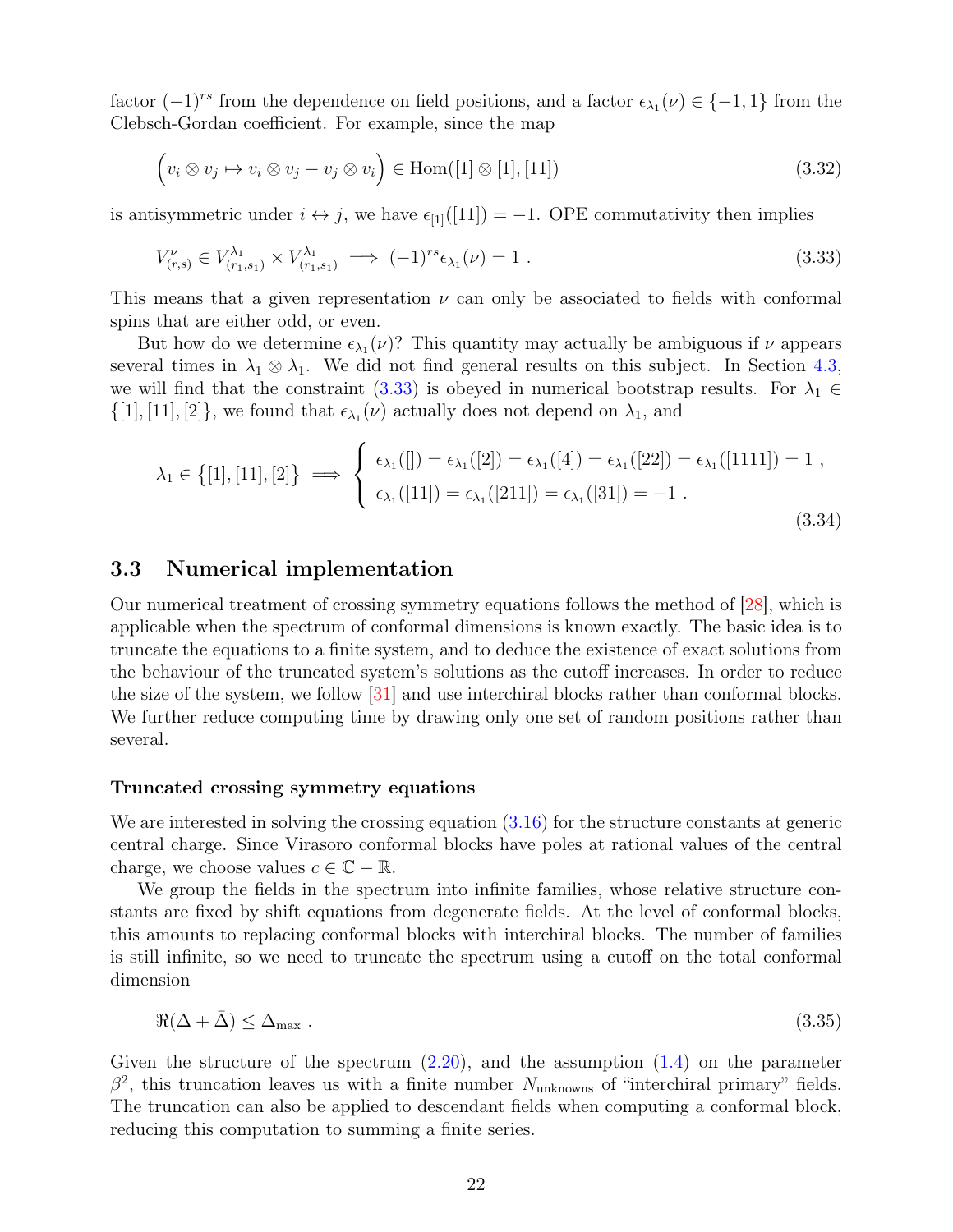<span id="page-22-1"></span>Having made the number of unknowns  $N_{\text{unknowns}}$  finite, we can now afford to make the number of equations finite as well. In the three-channel bootstrap, there are in principle two equations for each value of the cross-ratio  $z \in \mathbb{C}$  of the four fields' positions. Choosing  $2N_{\rm cross-ratios} = N_{\rm unknowns} - 1$  would give us a unique solution up to an overall factor. But we still need to test whether this solves crossing symmetry at other values of z. In  $|28|$ this was done by looking at how the solution depends on the random draw of positions  $\{z_k\}_{k=1,2,\dots,N_{\text{cross-ratios}}}$ . However, it is computationally wasteful to generate the system again with completely different positions.

Instead, we propose to add only a few more positions than necessary, i.e. to choose  $2N_{\rm cross\text{-}ratios} = N_{\rm unknowns} + O(1)$ . We can then compare the solution of the first  $N_{\rm unknowns} - 1$ equations, with the solution of the last  $N_{\text{unknowns}} - 1$  equations. The relative difference of these two solutions is called the **deviation**. We have a good determination of a non-vanishing structure constant if its deviation goes to zero as  $\Delta_{\text{max}} \to \infty$ . We have a solution of crossing symmetry if the deviation of any given non-vanishing structure constant goes to zero. In practice, a deviation that is much smaller than 1 usually indicates that the corresponding structure constant is nonzero, and that we know its value with a relative error of the order of the deviation.

Let us give more details on the structure of our linear system of crossing symmetry equations [\(3.16\)](#page-17-1). After grouping the fields and truncating, the spectrum in each channel is made of finitely many interchiral primary fields, which we write as  $V_1, V_2, V_3, \cdots$ . The equations' unknowns are four-point structure constants  $D_{V_L}^{(x)}$  $V_k^{(x)}$  with  $x \in \{s, t, u\}$ , and we build the vector of unknowns by stacking the unknowns from each channel:

$$
\vec{d} = \begin{pmatrix} d^{(s)} \\ d^{(t)} \\ d^{(u)} \end{pmatrix} \quad \text{with} \quad d^{(x)} = \begin{bmatrix} D_{V_1}^{(x)} \\ D_{V_2}^{(x)} \\ D_{V_3}^{(x)} \\ \vdots \end{bmatrix} . \tag{3.36}
$$

In total, the vector  $\vec{d}$  has  $N_{\text{unknowns}}$  components, split in some way between the three channels. From the values of the interchiral blocks, we then build three matrices  $b^{(s)}, b^{(t)}, b^{(u)},$ 

$$
b^{(x)} = \begin{bmatrix} \mathcal{H}_{V_1}^{(x)}(z_1) & \mathcal{H}_{V_2}^{(x)}(z_1) & \mathcal{H}_{V_3}^{(x)}(z_1) & \dots \\ \mathcal{H}_{V_1}^{(x)}(z_2) & \mathcal{H}_{V_2}^{(x)}(z_2) & \mathcal{H}_{V_3}^{(x)}(z_2) & \dots \\ \vdots & \vdots & \vdots & \ddots \end{bmatrix} \tag{3.37}
$$

The number of lines of these matrices is  $N_{\rm cross\text{-}ratios}$ . From these three matrices, we build the block matrix

<span id="page-22-0"></span>
$$
B = \begin{pmatrix} b^{(s)} & -b^{(t)} & 0 \\ 0 & b^{(t)} & -b^{(u)} \end{pmatrix} , \qquad (3.38)
$$

and the crossing symmetry equations [\(3.16\)](#page-17-1) now take the form

$$
B\vec{d} = 0 \tag{3.39}
$$

The same equation could equivalently be written using the alternative block matrices

$$
B = \begin{pmatrix} b^{(s)} & -b^{(t)} & 0 \\ b^{(s)} & 0 & -b^{(u)} \end{pmatrix} \quad \text{or} \quad B = \begin{pmatrix} 0 & b^{(t)} & -b^{(u)} \\ b^{(s)} & 0 & -b^{(u)} \end{pmatrix} . \tag{3.40}
$$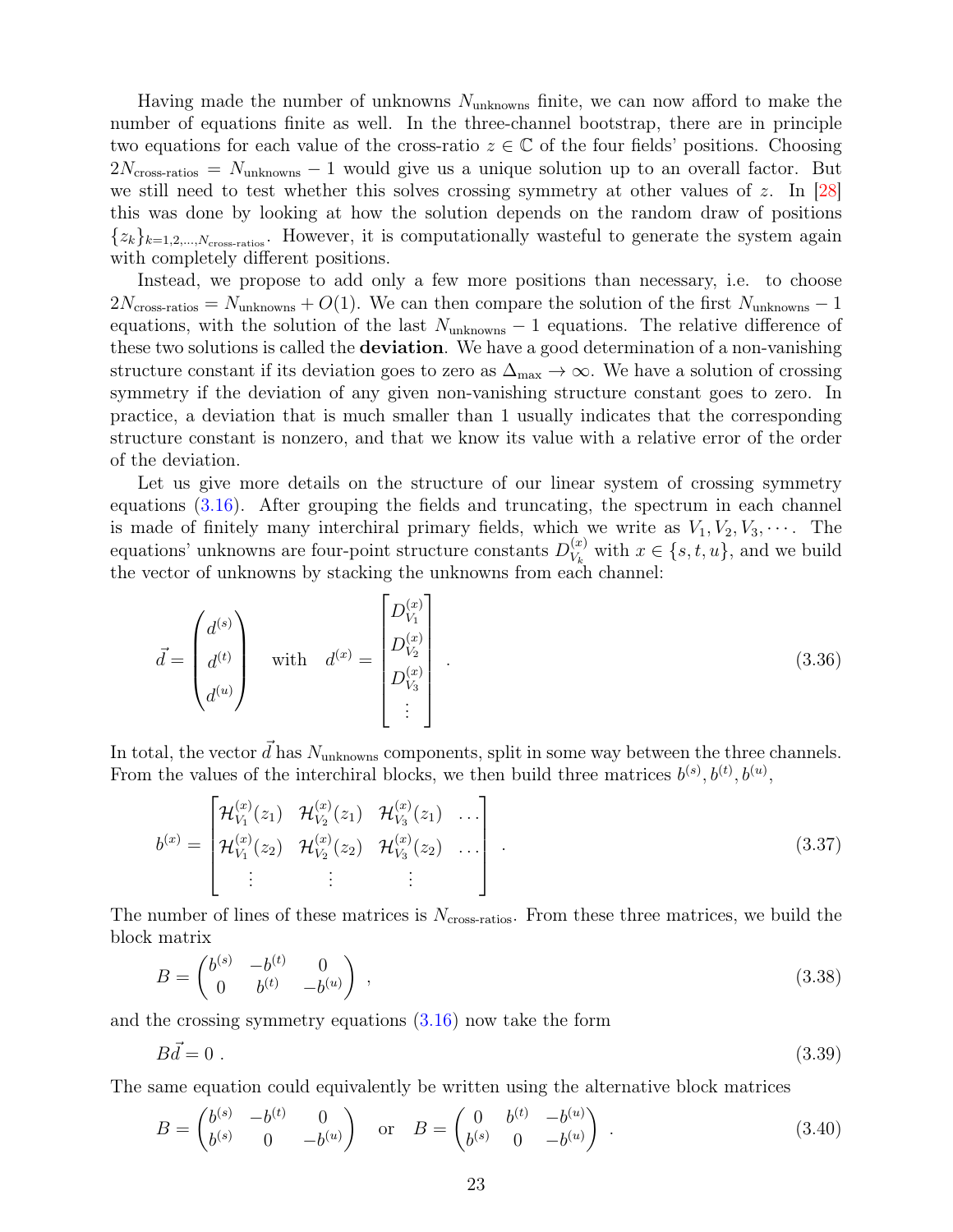#### Singular values

In principle, the number  $\mathcal{N}_{\langle \prod_{i=1}^4 V_{(r_i, s_i)} \rangle}$  of solutions of the crossing-symmetry equations is the number of vanishing singular values of the untruncated crossing matrix, i.e., of the analogue of B before truncation. However, after truncating the system, no singular value is exactly zero. We should therefore count singular values that are very small and/or that go to zero as  $\Delta_{\text{max}} \to \infty$ . This is not necessarily straightforward, because large matrices tend to have small singular values, even if they are not degenerate.

We do not have a mathematically well-founded criterion for determining which singular values indicate the existence of bootstrap solutions. However, our experience with numerical data suggests that it is possible to deduce the number of solutions from the singular values of the crossing matrix  $B(3.38)$  $B(3.38)$ , provided the cutoff is large enough.

Let us demonstrate this in two examples, by plotting the few lowest singular values as functions of  $\Delta_{\text{max}}$ . Here and in other numerical examples, we choose  $\beta^{-1} = 0.8 + 0.1i$ : a generic complex value of  $\beta$ , far enough from the singularities of the conformal blocks at  $\beta^2 \in$ Q. In each case we draw in red the singular values that correspond to bootstrap solutions, as we see from the large and increasing gap that separates them from the other singular values. The first plot is for the simplest nontrivial four-point function  $\left\langle V_{(\frac{1}{2},0)}V_{(\frac{1}{2},0)}V_{(\frac{1}{2},0)}V_{(\frac{1}{2},0)}\right\rangle$ , where we have 3 solutions:

<span id="page-23-0"></span>

In the case of the four-point function  $\left\langle V_{(\frac{3}{2},0)}V_{(\frac{3}{2},0)}V_{(\frac{1}{2},0)}V_{(\frac{1}{2},0)}\right\rangle$ , the separation between the 5 lowest singular values and the rest is not large for low values of  $\Delta_{\text{max}}$ , but increases as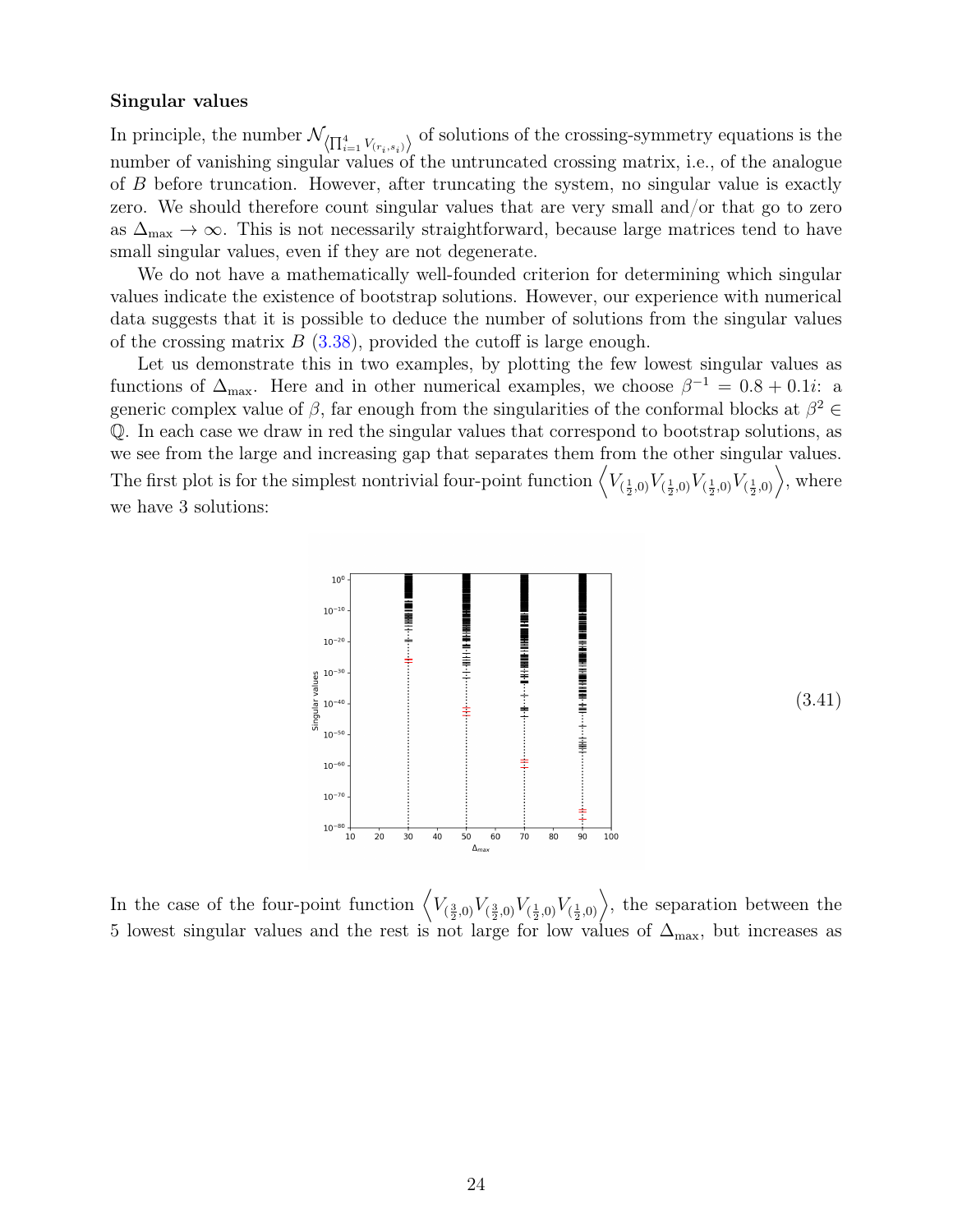

(3.42)

Counting solutions by examining singular values is therefore possible, but can take considerable amounts of resources because we need to compute the crossing matrix  $B$  at high precision. For instance, the crossing matrix for Figure [\(3.41\)](#page-23-0) at  $\Delta_{\text{max}} = 90$  has a precision of around 70 digits. The computation took a standard desktop computer two days. And the needed precision increases with the number of solutions. To evade this issue, we will now introduce another method for counting solutions, which requires less computing power—but more human craftsmanship.

#### Method of excluding fields

In our bootstrap method, it is easy to detect whether the solution of the crossing symmetry equations is unique: when this happens, the deviations of non-vanishing structure constants go to zero. We can therefore single out a particular solution by adding constraints until a unique solution is found. The number of independent solutions is the number of constraints. In practice, the constraints that we use consist in setting structure constants to zero, i.e., excluding fields from the spectrum. (We also set one structure constant to one as a normalization condition.)

This method is however more an art than a science, due to the nontrivial structure of the bootstrap solutions. It can indeed happen that a structure constant (or a linear combination of structure constants) vanishes in all solutions of a given system of crossing symmetry equations. When this happens, setting that structure constant to zero does not reduce the number of solutions, and could therefore lead to miscounting.

In practice, it is rather easy to count solutions in any given example by this method, but we do not know how to automate the process. Excluding fields has the added advantage of singling out specific solutions of crossing symmetry.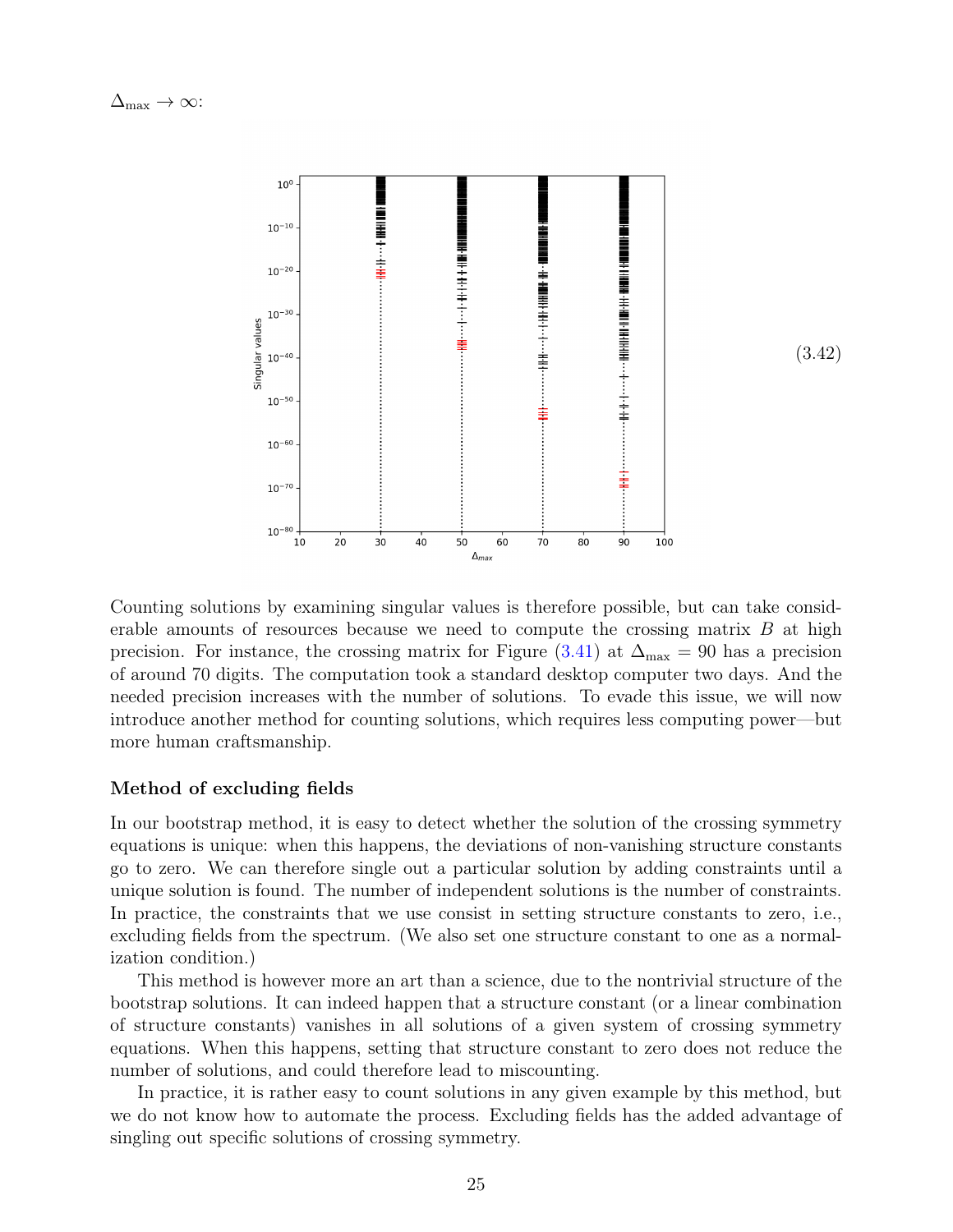<span id="page-25-0"></span>Let us illustrate this method in the case of  $\langle V_d^4 \rangle$  $\langle \frac{1}{2},0\rangle$  at  $\Delta_{\text{max}} = 40$  and  $\beta^{-1} = 0.8 + 0.1i$ . We will display the first few s-channel structure constants and their deviations, omitting the  $t$ - and  $u$ -channel structure constants for brevity. For brevity again, we only display real parts of structure constants, giving only one or two significant digits. We adopt the normalization condition  $D_1^{(s)} = 1$ , i.e., we normalize the structure constant of the identity field in the s-channel. We display the data before and after excluding the fields  $V_{(1,0)}$  and  $V_{(1,1)}$ :

Before After

| (r,s)                  | $\Re D_{(r,s)}^{(s)}$ | Deviation      | $\Re D^{(s)}_{(r,s)}$  | Deviation                                  |
|------------------------|-----------------------|----------------|------------------------|--------------------------------------------|
| $\langle 1, 1 \rangle$ | 1                     | $\overline{0}$ | $\mathbf{1}$           | $\theta$                                   |
| (1,0)                  | 1.24                  | 0.16           |                        |                                            |
| (1, 1)                 | $-0.029$              | 0.15           |                        |                                            |
| (2,0)                  | $-8.9 \times 10^{-4}$ | 0.14           | $-1.5 \times 10^{-3}$  | $1.5 \times 10^{-19}$                      |
| $(2,\pm \frac{1}{2})$  | $0.3 \times 10^{-3}$  | 0.15           | $-1.1 \times 10^{-21}$ | 0.21                                       |
| (2,1)                  | $-2 \times 10^{-3}$   | 0.16           | $-2.9 \times 10^{-22}$ | 0.24                                       |
| (3,0)                  | $2.8 \times 10^{-7}$  | 0.15           |                        | $1.3 \times 10^{-7}$ 6.7 $\times 10^{-11}$ |
| $(3,\pm \frac{1}{3})$  | $-8.0 \times 10^{-8}$ | 0.15           | $-1.7 \times 10^{-18}$ | 2.6                                        |
| $(3,\pm \frac{2}{3})$  | $2.8 \times 10^{-7}$  | 0.15           |                        | $8.3 \times 10^{-8}$ 7.4 $\times 10^{-11}$ |

Before excluding two fields, all deviations are large: we have not singled out a solution. So we have to exclude some fields. We may choose the excluded fields arbitrarily: for definiteness we choose them by increasing values of the conformal dimension. The field with the lowest dimension after the identity field is  $V_{(1,0)}$ : excluding it however does not improve the deviations. If we moreover exclude the next field  $V_{(1,1)}$ , then the fields  $V_{(2,0)}$ ,  $V_{(3,0)}$  and  $V_{(3,\pm \frac{2}{3})}$  have small deviations, while  $V_{(2,\pm \frac{1}{2})}$ ,  $V_{(2,1)}$  and  $V_{(3,\pm \frac{1}{3})}$  have small values and large deviations. This signals the existence of a crossing symmetry solution with  $D_{(2)}^{(s)}$  $\frac{1}{(2, \pm \frac{1}{2})}$  =  $D_{(2,1)}^{(s)}$  =  $D_{(3,1)}^{(s)}$  $\frac{(s)}{(3,\pm \frac{1}{3})} = 0,$ whereas  $D_{(2,0)}^{(s)}$ ,  $D_{(3,0)}^{(s)}$  and  $D_{(3,0)}^{(s)}$  $\frac{(s)}{(3,\pm\frac{2}{3})}$  have non-vanishing values that are well approximated by our numerical results, with relative errors of the order of their respective deviations. For example, we know  $D_{(3,0)}^{(s)}$  with about 10 significant digits, i.e. with an absolute error  $O(10^{-17})$ . This solution is called  $F_{\parallel}^{(s)}$ .

#### Precision of the results

Finally, given a solution of crossing symmetry as a list of structure constants, we can compute the corresponding four-point function in all three channels. After all, the four-point function is the physical observable: in the Q-state Potts model, some four-point functions can be compared to results from Monte-Carlo simulations [\[15\]](#page-46-4), and this should be doable in the  $O(n)$  CFT too. Moreover, we can compare the results from the three channels, and directly check that crossing symmetry is obeyed at arbitrary values of the cross-ratio.

For example, here are the relative differences between the  $s, t$  and  $u$ -channel calculations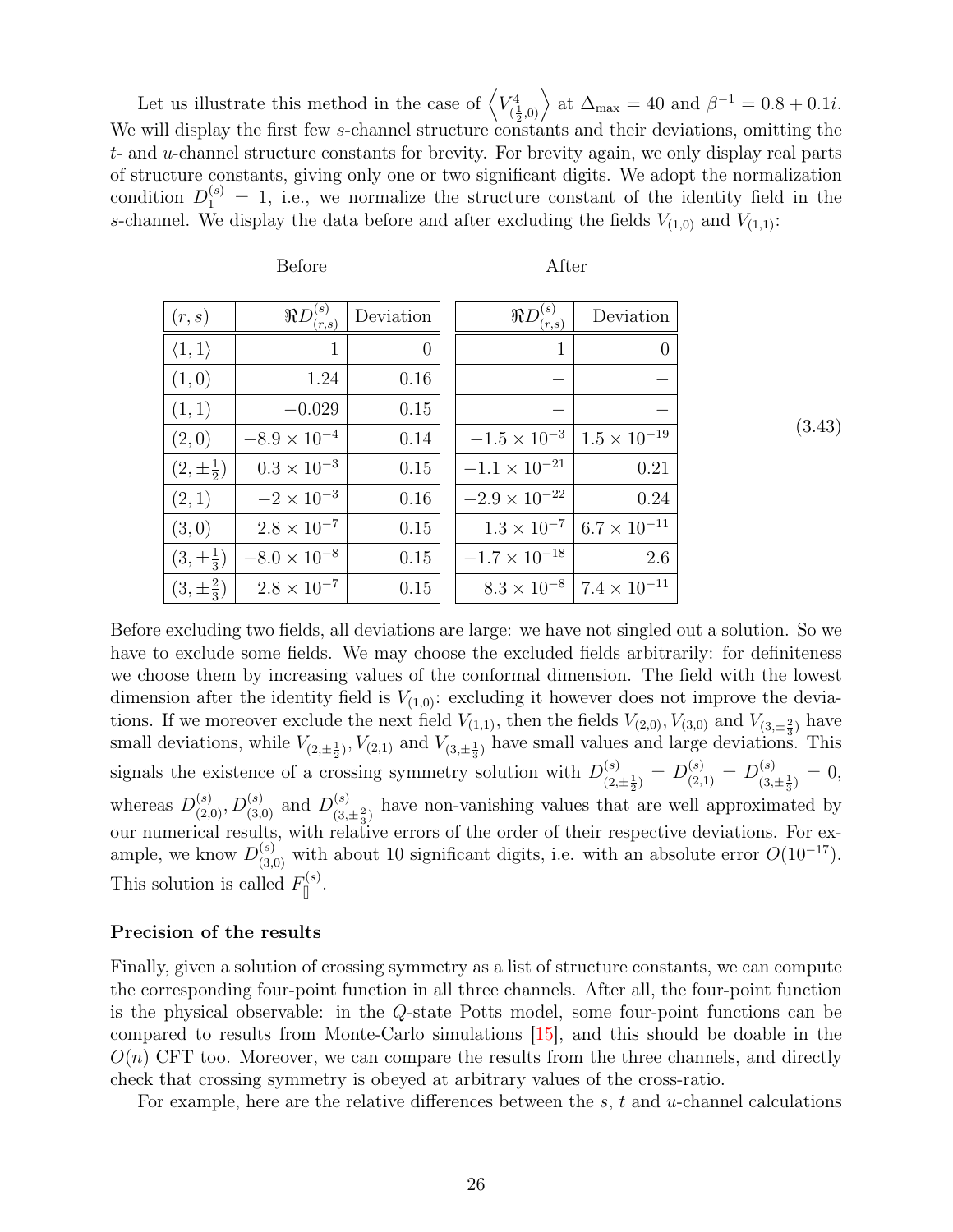<span id="page-26-1"></span>of  $F_{\parallel}^{(s)}$  at  $\beta^{-1} = 0.8 + 0.1i$  and  $z = 0.3 + 0.1i$ , depending on  $\Delta_{\text{max}}$ :

| max | s versus t            | t versus $u$          |
|-----|-----------------------|-----------------------|
| 30  | $2.7 \times 10^{-23}$ | $3.6 \times 10^{-22}$ |
| 50  | $2.7 \times 10^{-39}$ | $4.3 \times 10^{-37}$ |
| 70  | $1 \times 10^{-53}$   | $2.2 \times 10^{-51}$ |
| 90  | $1 \times 10^{-66}$   | $3.7 \times 10^{-64}$ |

(3.44)

The relative differences decrease exponentially with  $\Delta_{\text{max}}$ , which confirms that the results are converging towards an exact solution.

# <span id="page-26-0"></span>4 Solutions of crossing symmetry equations

The numerical results in this section were obtained using publicly available Python code [\[33\]](#page-47-7). In particular, relatively low-precision results for all considered solutions are found in the notebook On4pt.ipynb.

Let us introduce notations for writing which fields appear in a given correlation function or fusion rule. These fields must belong to the spectrum  $\mathcal{S}^{O(n)}$  [\(2.20\)](#page-11-0). However, due to the conservation of  $r$  modulo integers, it is convenient to introduce subspectra with values of  $r$ that differ by integers. For any  $\ell \in \frac{1}{2}N^*$ , we introduce

$$
\mathcal{S}_{\ell} = \left\{ (r, s) \in (\mathbb{N} + \ell) \times (-1, 1] \middle| rs \in \mathbb{Z} \right\}.
$$
\n(4.1)

Moreover, let  $S_0$  be  $S_1$  plus degenerate fields. While  $S^{O(n)}$  was initially defined as a vector space, we now identify it with a set of Kac indices for the corresponding indecomposable representations of the interchiral algebra, hence  $s \in (-1, 1]$ . Furthermore, the commutativity of OPEs of identical fields [\(3.33\)](#page-21-1) suggests the further split  $S_1 = S_{\text{even}} \sqcup S_{\text{odd}}$  according to the parity of the conformal spin, with

$$
\mathcal{S}_{\text{even}} = \{(r, s) \in \mathbb{N} \times (-1, 1] | rs \in 2\mathbb{Z}\},\tag{4.2}
$$

$$
S_{odd} = \{(r, s) \in \mathbb{N}^* \times (-1, 1] | rs \in 2\mathbb{Z} + 1\} .
$$
\n(4.3)

It is also useful to list which indices are relevant to a given  $O(n)$  representation,

$$
S^{\lambda} = \left\{ (r, s) \in S^{O(n)} \middle| \lambda \subset \Lambda_{(r, s)} \right\} \tag{4.4}
$$

Based on our conjecture  $(2.26)$  for  $\Lambda_{(r,s)}$ , we further conjecture

$$
S^{\lambda} = S_{\frac{1}{2}|\lambda|} - F_{\lambda} \quad \text{with} \quad F_{\lambda} \text{ finite }.
$$
 (4.5)

When examining the expressions [\(2.27\)](#page-12-4) for  $\Lambda_{(r,s)}$  with  $r \leq 3$ , and with quite a few higher values of r, we indeed find that the multiplicity of any given irreducible representation  $\lambda$ tends to increase with r. While the increase is not always monotonous, sharp decreases do not occur, and the multiplicity does not drop to zero after reaching high enough values. For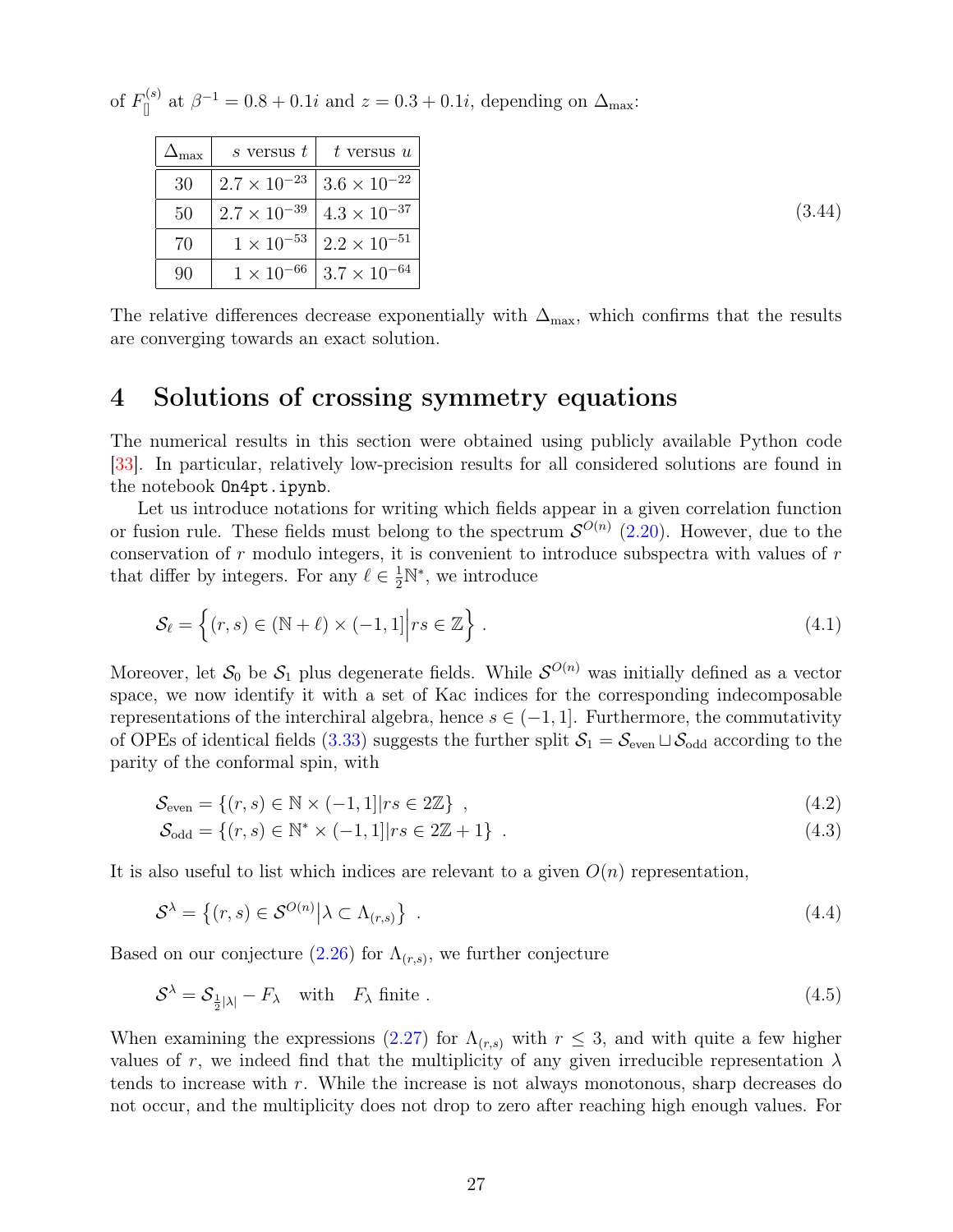example, the multiplicities  $m_{\tau}^{[2]}$  $\binom{[2]}{(r,s)}$  of  $\lambda = [2]$  in  $\Lambda_{(r,s)}$  with  $r \leq 4$  are:

|  |  |  | $\left  (r,s) \right  (1,0) (1,1) (2,0) (2, \pm \frac{1}{2}) (2,1) (3,0) (3, \pm \frac{1}{3}) (3, \pm \frac{2}{3}) (3,1) (4,0) (4, \pm \frac{1}{4}) (4, \pm \frac{1}{2}) (4,1)$ |  |  |       |
|--|--|--|---------------------------------------------------------------------------------------------------------------------------------------------------------------------------------|--|--|-------|
|  |  |  | $\boxed{m_{(r,s)}^{[2]}$ 1 0 1 0 1 4 2 4 2 23 18 23 23                                                                                                                          |  |  |       |
|  |  |  |                                                                                                                                                                                 |  |  | (4.6) |

Then we find  $m_{(5,s)}^{[2]} \geq 174$  and it is hard to imagine  $m_{(r,s)}^{[2]}$  $\binom{[2]}{(r,s)}$  reaching zero ever after. Therefore, we determine  $F_{\lambda}$  by examining  $\Lambda_{(r,s)}$  with the first few values of  $r \geq \frac{1}{2}$  $\frac{1}{2}|\lambda|$ , and we find:

<span id="page-27-5"></span><span id="page-27-2"></span><span id="page-27-1"></span>
$$
\mathcal{S}^{\parallel} = \mathcal{S}_0 - \left\{ (1,0), (1,1), (2, \pm \frac{1}{2}), (2,1), (3, \pm \frac{1}{3}), (3,1) \right\} ,\tag{4.7a}
$$

$$
S^{[1]} = S_{\frac{1}{2}} - \left\{ \left(\frac{3}{2}, 0\right), \left(\frac{3}{2}, \pm \frac{2}{3}\right) \right\} \tag{4.7b}
$$

$$
S^{[2]} = S_1 - \{(1,1), (2, \pm \frac{1}{2})\}, \qquad (4.7c)
$$

$$
S^{[11]} = S_1 - \{(1,0), (2,0), (2,1)\}, \qquad (4.7d)
$$

$$
S^{[3]} = S_{\frac{3}{2}} - \left\{ \left( \frac{3}{2}, \pm \frac{2}{3} \right) \right\} \tag{4.7e}
$$

$$
S^{[21]} = S_{\frac{3}{2}} - \{(\frac{3}{2}, 0)\},\tag{4.7f}
$$

$$
S^{[111]} = S_{\frac{3}{2}} - \left\{ \left( \frac{3}{2}, \pm \frac{2}{3} \right) \right\} \tag{4.7g}
$$

$$
S^{[4]} = S_2 - \{(2, \pm \frac{1}{2}), (2, 1)\}, \qquad (4.7h)
$$

<span id="page-27-6"></span><span id="page-27-4"></span><span id="page-27-3"></span>
$$
S^{[31]} = S_2 - \{(2,0)\} \t{,} \t(4.7i)
$$

$$
S^{[22]} = S_2 - \{(2, \pm \frac{1}{2})\}, \qquad (4.7)
$$

$$
S^{[211]} = S_2 - \{(2,1)\}, \qquad (4.7k)
$$

$$
S^{[1111]} = S_2 - \{(2,0), (2, \pm \frac{1}{2})\} \tag{4.71}
$$

Notice the equality  $S^{[3]} = S^{[111]}$ .

#### <span id="page-27-0"></span>4.1 The simplest four-point function  $\langle V_{\mu}^4$  $\binom{4}{(\frac{1}{2},0)}$

#### Invariants and bases

From the point of view of  $O(n)$  representations, and with  $O(n)$  vector indices explicit, our four-point function reads  $\langle V_{i_1}^{[1]}$  $\tilde{v}^{[1]}_{i_1} V^{[1]}_{i_2}$  $\begin{array}{c} V^{[1]}_{i_2} V^{[1]}_{i_3} \end{array}$  $\frac{V^{[1]}_i}{V^{[1]}_{i_4}}$  $\langle \xi_i^{[1]} \rangle$ . The s-channel invariants read

$$
T_{[]}^{(s)} = \delta_{i_1 i_2} \delta_{i_3 i_4} \tag{4.8a}
$$

$$
T_{[11]}^{(s)} = \delta_{i_1 i_4} \delta_{i_2 i_3} - \delta_{i_1 i_3} \delta_{i_2 i_4} \tag{4.8b}
$$

$$
T_{[2]}^{(s)} = \delta_{i_1 i_3} \delta_{i_2 i_4} + \delta_{i_1 i_4} \delta_{i_2 i_3} - \frac{2}{n} \delta_{i_1 i_2} \delta_{i_3 i_4} . \tag{4.8c}
$$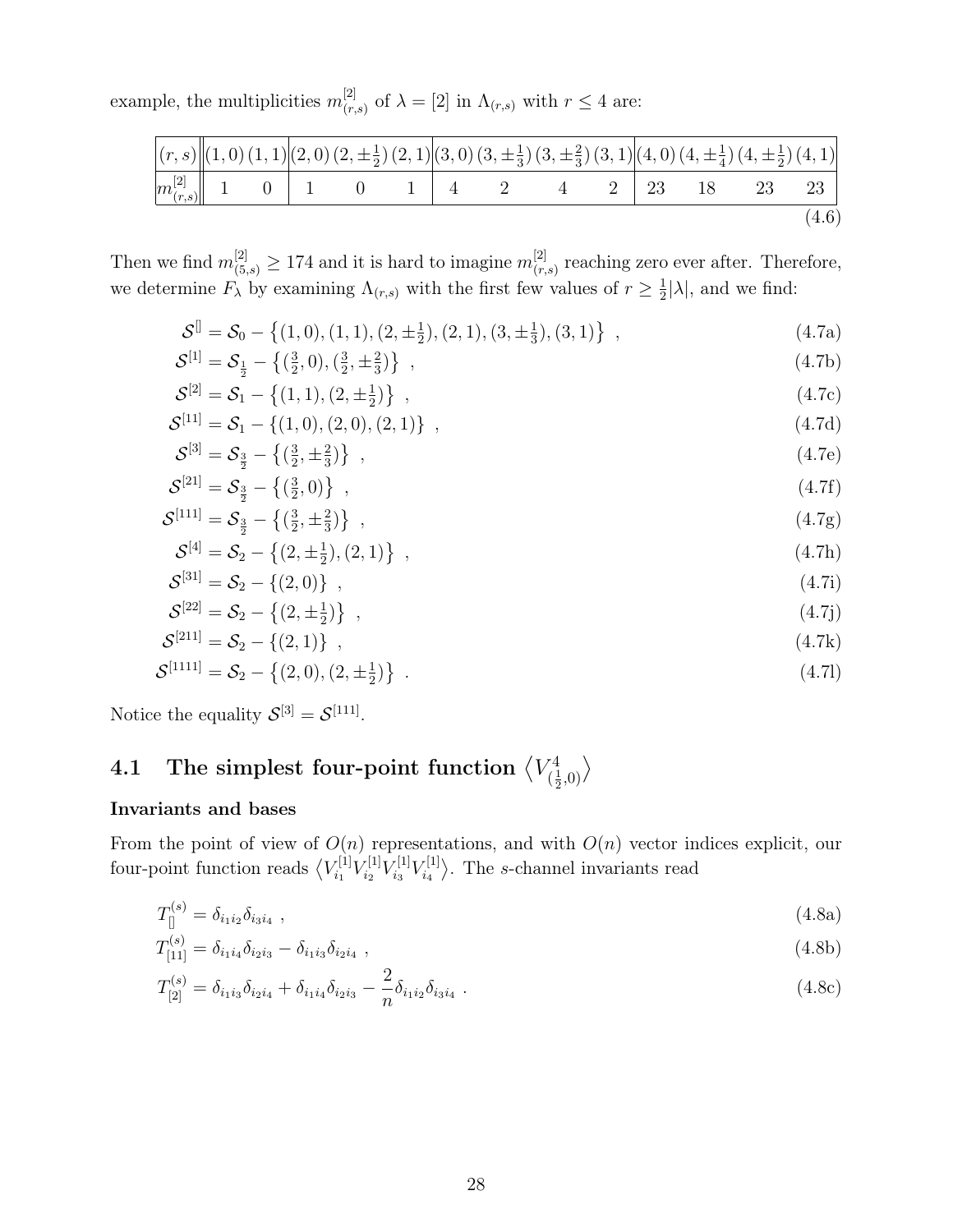The decomposition [\(3.29\)](#page-19-0) of our four-point function over this basis predicts three solutions of crossing symmetry  $F_{[1]}^{(s)}, F_{[2]}^{(s)}, F_{[11]}^{(s)}$ . Consider the other basis of invariants,



and let  $F_0^{(s)}$  $F_0^{(s)}$ ,  $F_0^{(t)}$ ,  $F_0^{(u)}$  be the corresponding solutions of crossing symmetry. From the linear relations between the invariants, we deduce

<span id="page-28-1"></span><span id="page-28-0"></span>
$$
F_0^{(s)} = F_{[]}^{(s)} - \frac{2}{n} F_{[2]}^{(s)} \quad , \quad F_0^{(t)} = F_{[2]}^{(s)} + F_{[11]}^{(s)} \quad , \quad F_0^{(u)} = F_{[2]}^{(s)} - F_{[11]}^{(s)} \; . \tag{4.10}
$$

From the definition [\(3.29\)](#page-19-0), our four-point function is

$$
\left\langle V_{i_1}^{[1]} V_{i_2}^{[1]} V_{i_3}^{[1]} V_{i_4}^{[1]} \right\rangle = \sum_{x \in \{s, t, u\}} T_{[]}^{(x)} F_0^{(x)} . \tag{4.11}
$$

The four-point function must be covariant under permutations of the four fields, and therefore also under permutations of the three channels. This implies that the three solutions  $F_0^{(x)}$  $\int_{0}^{\tau(x)}$  are related by permutations, just like the three invariants  $T_{\parallel}^{(x)}$ . In particular,  $D_{(r,x)}^{(t)}$  $\binom{(t)}{(r,s)}$   $\binom{F^{(t)}_{0}}{F^{(t)}_{0}}$  $\binom{1}{0} =$  $D^{(s)}_{(r)}$  $\binom{(s)}{(r,s)}$   $\binom{F^{(s)}_{0}}{F^{(s)}_{0}}$  $\mathcal{O}_0^{(8)}$ . Using Eq. [\(4.10\)](#page-28-0), this allows us to fix the relative normalizations of the three solutions  $F_{\parallel}^{(s)}, F_{[2]}^{(s)}, F_{[11]}^{(s)}$ . For example, we know that  $D_{odd\;spin}^{(s)}(F_0^{(s)})$  $\binom{N(S)}{0}$  = 0, which implies  $D_{\text{odd spin}}^{(t)}(F_{[2]}^{(s)}+F_{[11]}^{(s)})=0$ , and therefore fixes the relative normalizations of  $F_{[2]}^{(s)}$  and  $F_{[11]}^{(s)}$ . This determines the four-point function  $\langle V_{i_1}^{[1]} \rangle$  $\frac{V^{[1]}_i}{V^{[1]}_{i_2}}$  $\frac{V^{[1]}_i}{V^{[1]}_{i_3}}$  $\frac{V^{[1]}_i}{V^{[1]}_{i_4}}$  $\langle u_1^{[1]} \rangle$  up to an overall constant prefactor.

#### Numerical results

From the rules  $(3.17)$  and  $(3.33)$ , the representations that may appear in the s-channel decompositions of the solutions  $F_{\parallel}^{(s)}$ ,  $F_{[2]}^{(s)}$ ,  $F_{[11]}^{(s)}$  are

$$
\mathcal{S}^{(s)}\left(F_{[]}^{(s)}\right) = \mathcal{S}_{\text{even}}^{[]} \quad , \quad \mathcal{S}^{(s)}\left(F_{[2]}^{(s)}\right) = \mathcal{S}_{\text{even}}^{[2]} \quad , \quad \mathcal{S}^{(s)}\left(F_{[11]}^{(s)}\right) = \mathcal{S}_{\text{odd}}^{[11]} \quad . \tag{4.12}
$$

And indeed, for each one of these three s-channel spectra, we find a unique solution of crossing symmetry. We are able to single out these solutions in the 3-dimensional space of solutions because each spectrum involves setting two of the three structure constants  $D_1^{(s)}$  $\big( \begin{smallmatrix} (s) \ 1 \end{smallmatrix} , D_{(1,0)}^{(s)} , D_{(1,1)}^{(s)}$ to zero. In the  $t$ - and  $u$ -channels, these solutions have the largest possible spectra,

$$
\mathcal{S}^{(t,u)}\left(F_{\lambda}^{(s)}\right) = \mathcal{S}_0\,\,,\tag{4.13}
$$

i.e. anything that is allowed by the conservation of  $r \mod \mathbb{Z}$ . Let us display numerical data that underlie these results. We list all s-channel fields with small deviations  $< 0.1$ , together with the first field with a large deviation for comparison. For each field with a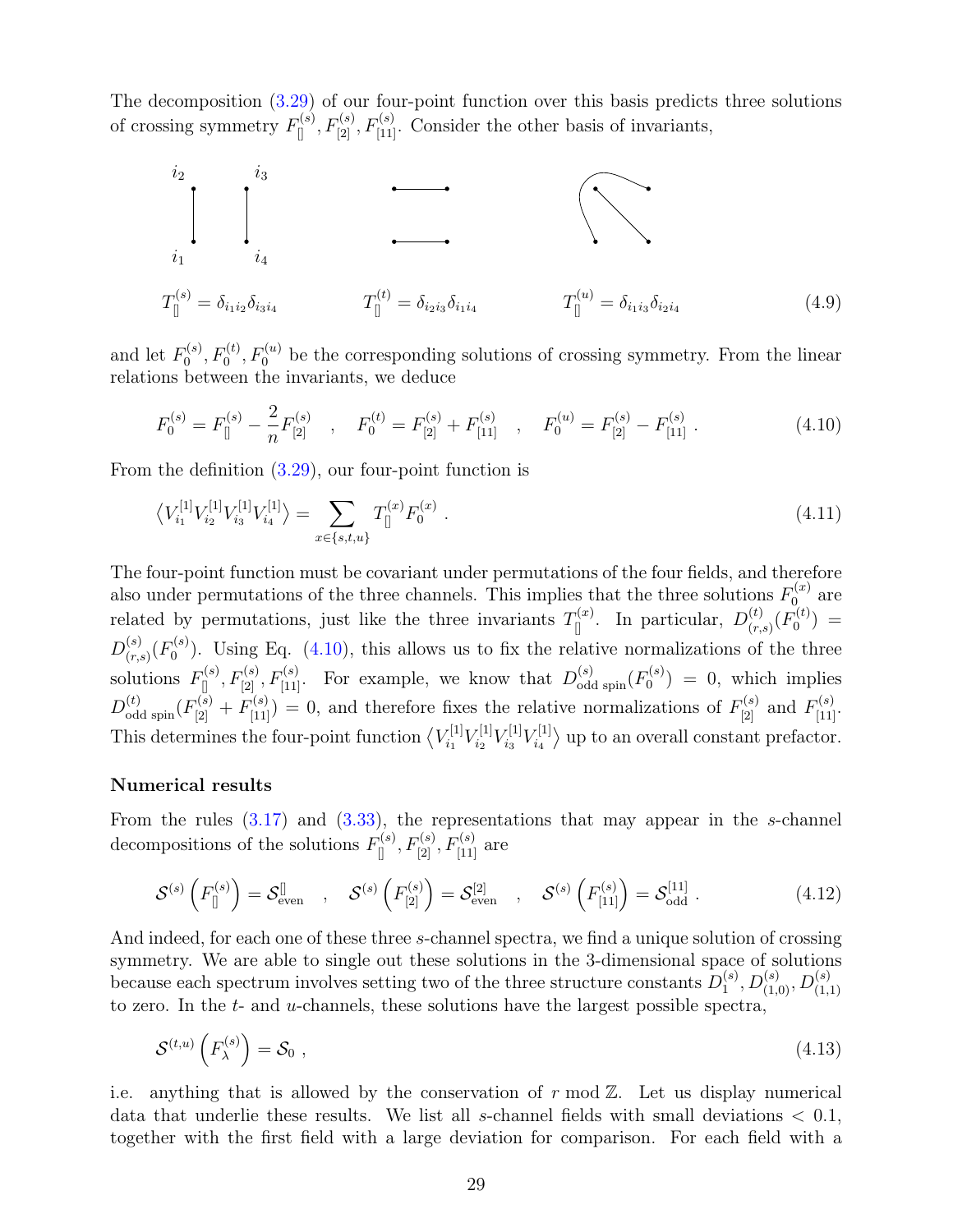small deviation, we display the real part of the four-point structure constant with as many digits as the deviation suggests are significant. For example, in the case of  $F_{\parallel}^{(s)}$ , although  $D_{(3,0)}^{(s)} = O(10^{-15})$  is rather small, we do know its value with about 15 significant digits, i.e., the absolute error is  $O(10^{-30})$ .

| $(r, s)$               | $\Re D_{(r,s)}^{(s)}$                    | Deviation               |
|------------------------|------------------------------------------|-------------------------|
| $\langle 1, 1 \rangle$ | 1                                        | 0                       |
| $(2, 0)$               | -1.515508647813802768 × 10 <sup>-3</sup> | 2.2 × 10 <sup>-19</sup> |
| $(3, 0)$               | 1.39468476197762 × 10 <sup>-15</sup>     | 6.6 × 10 <sup>-15</sup> |
| $(3, \pm \frac{2}{3})$ | 8.3751227046841 × 10 <sup>-8</sup>       | 1.2 × 10 <sup>-14</sup> |
| $(4, 0)$               | 3.7 × 10 <sup>-13</sup>                  | 0.87                    |

$$
F_{\parallel}^{(s)}
$$
 at  $\Delta_{\text{max}} = 40$  and  $\beta^{-1} = 0.8 + 0.1i$ 

$$
F_{[11]}^{(s)}
$$
 at  $\Delta_{\text{max}} = 40$  and  $\beta^{-1} = 0.8 + 0.1i$ 

| (r,s)                 | $\Re D^{(s)}$<br>(r.s)                                         | Deviation |
|-----------------------|----------------------------------------------------------------|-----------|
| (1,1)                 |                                                                |           |
| $(2,\pm \frac{1}{2})$ | $-1.136421079784788769 \times 10^{-3}$   $4.7 \times 10^{-20}$ |           |
| $(3,\pm \frac{1}{3})$ | $4.60859597460550 \times 10^{-7}$   $4.1 \times 10^{-15}$      |           |
| (3,1)                 | $2.43369637600654 \times 10^{-7}$   $3.1 \times 10^{-15}$      |           |
| $(4,\pm \frac{1}{4})$ | $5.8 \times 10^{-13}$                                          | 0.48      |

$$
F_{[2]}^{(s)}
$$
 at  $\Delta_{\text{max}} = 40$  and  $\beta^{-1} = 0.8 + 0.1i$ 

| (r,s)                 | r.s                                                                    | Deviation |
|-----------------------|------------------------------------------------------------------------|-----------|
| (1,0)                 |                                                                        |           |
| (2,0)                 | $-6.249142617756265636 \times 10^{-3}$   $2.1 \times 10^{-19}$         |           |
| (2,1)                 | $-1.4658809155406988148 \times 10^{-3}$ 7.9 $\times$ 10 <sup>-20</sup> |           |
| (3,0)                 | $2.06056149998946 \times 10^{-7}$ 7.1 $\times$ 10 <sup>-15</sup>       |           |
| $(3,\pm \frac{2}{3})$ | $2.15149154275906 \times 10^{-8}$ 3.9 $\times 10^{-15}$                |           |
| (4,0)                 | $6.1 \times 10^{-13}$                                                  | 0.57      |

<span id="page-29-1"></span>(4.16)

<span id="page-29-0"></span>(4.14)

#### Fusion rule interpretation

From the solutions of crossing symmetry in the s-channel basis, we deduce the fusion rule

$$
\left[ V_{(\frac{1}{2},0)}^{[1]} \times V_{(\frac{1}{2},0)}^{[1]} \sim \sum_{k \in \mathcal{S}_{\text{even}}^{[1]}} V_k^{[1]} + \sum_{k \in \mathcal{S}_{\text{even}}^{[2]}} V_k^{[2]} + \sum_{k \in \mathcal{S}_{\text{odd}}^{[11]}} V_k^{[11]} \right].
$$
\n(4.17)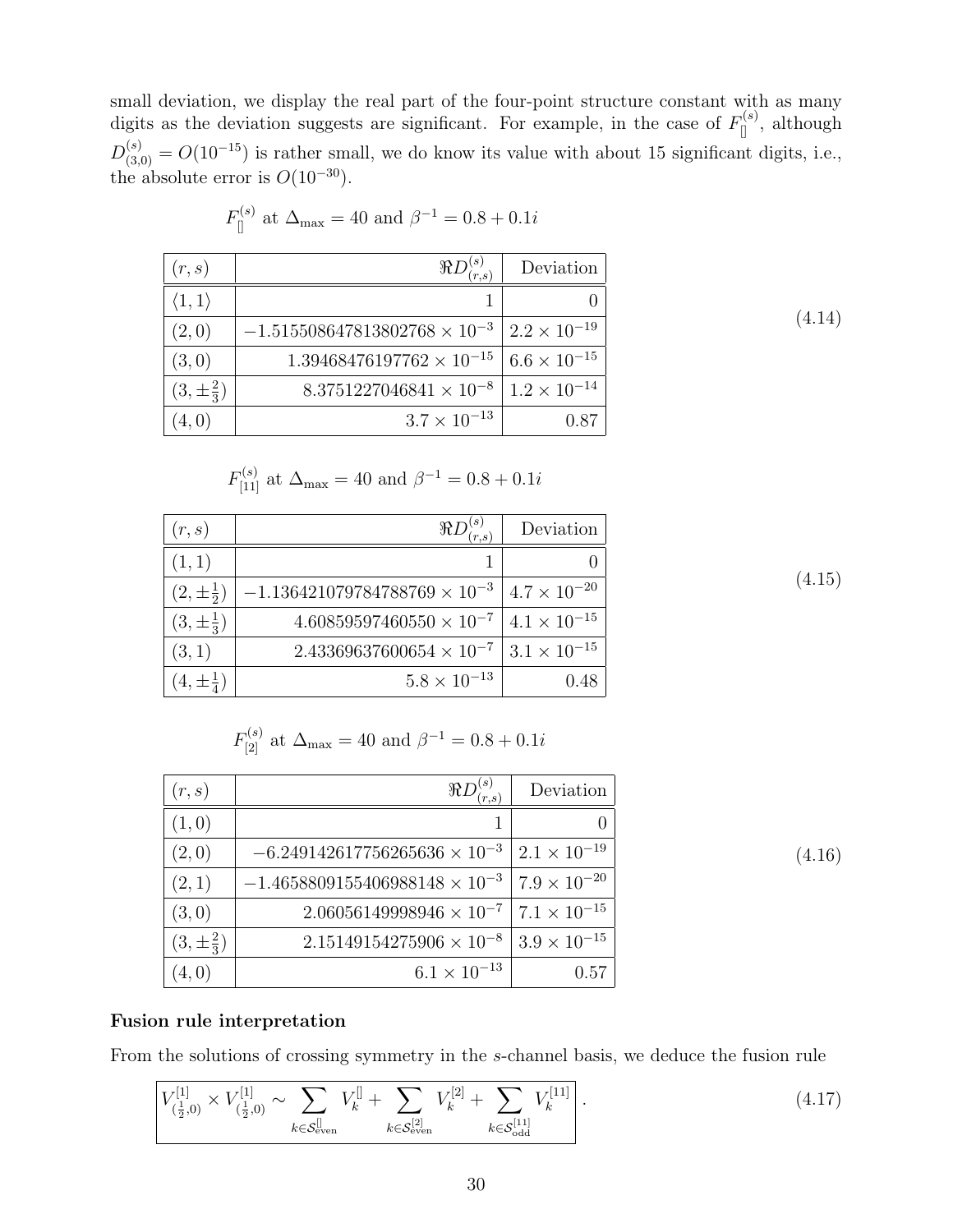In this case, the fusion rules coincide with what we would expect from the spectrum, after splitting it according to odd or even spins. In other words, all fields that are allowed by symmetry to appear, do in fact appear, i.e. they come with nonzero structure constants in the solutions  $F_{\lambda}^{(s)}$ <sup>(8)</sup>. For instance, from [\(4.14\)](#page-29-0), the field  $V_{(2,1)}$  vanishes in the singlet-channel because it cannot be decomposed on to the singlet. In other fusion rules, we will however find examples of fields that could appear, but do not.

This provides a test of the conjectured spectrum. In particular, the conjecture predicts that the field  $V_{(2,1)}^{\parallel}$  does not exist, see the expression [\(4.7a\)](#page-27-1) for  $S^{\parallel}$ . Finding such a field would have killed the conjecture. The power of this test is limited because  $\mathcal{S}^{\parallel}$  contains all possible pairs  $(r, s)$  with  $r \in \mathbb{N}_{\geq 3}$ .

# <span id="page-30-0"></span> $\textbf{4.2} \quad \textbf{Four-point functions and fusion rules of} \ V_{(\frac{1}{2}, 0)}, \ V_{(1, 0)} \ \textbf{and} \ V_{(1, 1)}$

The simplest non-degenerate fields in the  $O(n)$  CFT are  $V_{(\frac{1}{2},0)}, V_{(1,0)}$  and  $V_{(1,1)}$ . Each one of these fields correspond to a single irreducible representation of  $O(n)$ . The fields should therefore be written as  $V_{\ell_1}^{[1]}$  $V^{[1]}_{(\frac{1}{2},0)}, V^{[2]}_{(1,0)}$  and  $V^{[11]}_{(1,1)}$ , but we can omit the  $O(n)$  representation labels without introducing ambiguities.

#### The four-point functions  $\left\langle V_{(1,0)}^2 V_{(\frac{1}{2})}^2 \right\rangle$  $\left\langle V_{(1,1)}^2 V_{(\frac{1}{2},0)}^2 \right\rangle$  and  $\left\langle V_{(1,1)}^2 V_{(\frac{1}{2})}^2 \right\rangle$  $\left\langle \frac{1}{2},0\right\rangle$

For each one of these four-point functions, there exist three independent  $O(n)$  invariants, and we numerically find three independent solutions of crossing symmetry. Let us write the s- and t-channel bases of solutions:

| 4-point function $ s$ -channel solutions $ t$ -channel solutions                                                                                                                               |        |
|------------------------------------------------------------------------------------------------------------------------------------------------------------------------------------------------|--------|
| $\left\langle V_{(1,0)}^2 V_{(\frac{1}{2},0)}^2 \right\rangle \quad \left  \quad F_{[]}^{(s)}, F_{[2]}^{(s)}, F_{[11]}^{(s)} \quad \right  \quad F_{[1]}^{(t)}, F_{[21]}^{(t)}, F_{[3]}^{(t)}$ | (4.18) |
|                                                                                                                                                                                                |        |

In the s-channel, each solution can be singled out by requiring the vanishing of two structure constants among  $D_1^{(s)}$  $1^{(s)}$ ,  $D_{(1,0)}^{(s)}$ ,  $D_{(1,1)}^{(s)}$ , see Eqs. [\(4.7a\)](#page-27-1)-[\(4.7d\)](#page-27-2). The situation is similar in the t-channel with  $D_{\ell_1}^{(t)}$  $\binom{(t)}{\frac{1}{2},0},\,D\binom{(t)}{\frac{3}{2}}$  $\binom{(t)}{\frac{3}{2},0}$  and  $D_{(\frac{3}{2})}^{(t)}$  $\left(\frac{3}{2},\frac{2}{3}\right)$ .

We can therefore easily determine each solution numerically, and we find a nontrivial pattern of vanishing structure constants: all solutions obey  $D_{(r,1)}^{(s)} = 0$  for  $r \in \mathbb{N} + 2$ . (Numerically, we are however limited to  $r \leq 8$ .) Let us display some of the structure constants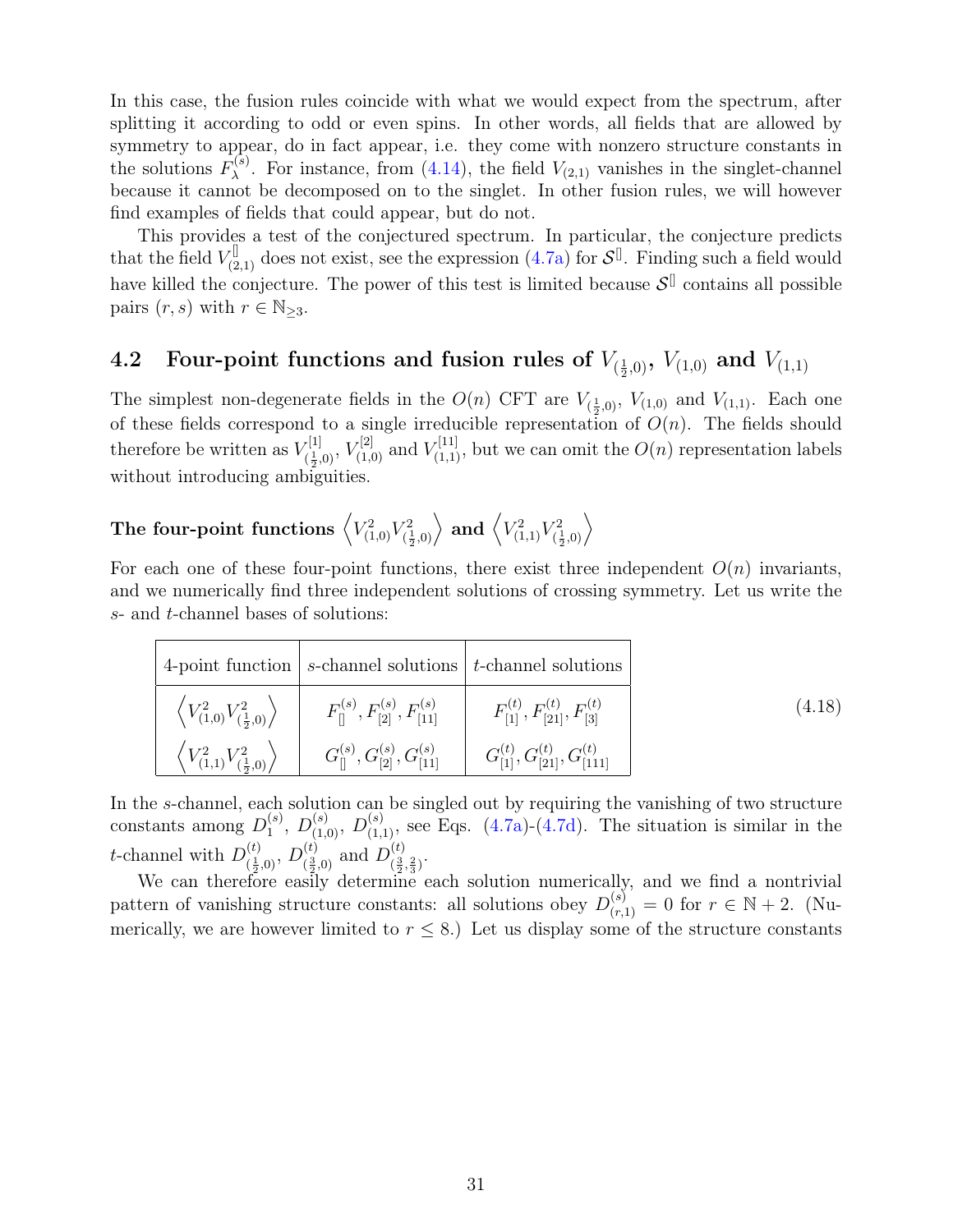in the singlet solution  $F_{\parallel}^{(s)}$ , computed at  $\beta^{-1} = 0.8 + 0.1i$ , to support our argument.

$$
\Delta_{\max} = 40
$$

<span id="page-31-0"></span> $\Delta_{\text{max}} = 120$ 

| (r, s)                 | $\Re D_{(r,s)}^{(s)}$        | Deviation             | $\Re D^{(s)}_{(r,s)}$                                | Deviation             |
|------------------------|------------------------------|-----------------------|------------------------------------------------------|-----------------------|
| $\langle 1, 1 \rangle$ |                              | $\overline{0}$        |                                                      | $\overline{0}$        |
| (2,0)                  | $1.3371893 \times 10^{-3}$   | $4.5 \times 10^{-25}$ | $1.3371893 \times 10^{-3}$                           | $6.6 \times 10^{-91}$ |
| (2,1)                  | $3.0 \times 10^{-28}$        | 1.4                   | $7.5 \times 10^{-93}$                                | 0.91                  |
| (4,0)                  | $-2.7870591 \times 10^{-13}$ | $3.0 \times 10^{-13}$ | $-2.7870591 \times 10^{-13}$   $2.2 \times 10^{-78}$ |                       |
| (4,1)                  | $-4.9 \times 10^{-27}$       | 0.92                  | $-5.0 \times 10^{-92}$                               | 4.0                   |
| (6, 0)                 | $-6.5 \times 10^{-22}$       | 1.8                   | $-7.9541852 \times 10^{-31}$   $2.5 \times 10^{-57}$ |                       |
| (6, 1)                 | $7.2 \times 10^{-24}$        | 1.9                   | $2.5 \times 10^{-87}$                                | 0.78                  |
| (8,0)                  |                              |                       | $2.864293 \times 10^{-55}$   $1.7 \times 10^{-24}$   |                       |
| (8,1)                  |                              |                       | $6.1 \times 10^{-80}$                                | 1.8                   |
|                        |                              |                       |                                                      | (4.19)                |

Moreover, the solutions  $G_{[11]}^{(s)}$  and  $G_{[1]}^{(t)}$  obey  $D_{(\frac{5}{6},0)}^{(t,u)}$  $\binom{(t,u)}{\frac{5}{2},0} = 0$ . These results may be written as

| Solutions                         | s-channel                                                                                                                                                            | $t$ -channel                | $u$ -channel                |        |
|-----------------------------------|----------------------------------------------------------------------------------------------------------------------------------------------------------------------|-----------------------------|-----------------------------|--------|
| $F_{\parallel}^{(s)}$             | $S_{\text{even}}^{\text{  }} - (2N + 2, 1)$                                                                                                                          | $\mathcal{S}_{\frac{1}{2}}$ | ${\cal S}_\frac{1}{2}$      |        |
| $F_{[2]}^{(s)}$                   | $S_{\text{even}}^{[2]} - (2N + 2, 1)$                                                                                                                                | $\mathcal{S}_{\frac{1}{2}}$ | $\mathcal{S}_{\frac{1}{2}}$ |        |
| $F_{[11]}^{(s)}$                  | $S_{\text{odd}}^{[11]} - (2N+3,1)$                                                                                                                                   | $\mathcal{S}_{\frac{1}{2}}$ | $\mathcal{S}_{\frac{1}{2}}$ |        |
| $F_{\lambda}^{(t)}$               | $S_0 - (N + 2, 1)$                                                                                                                                                   | $S^{\lambda}$               | $\mathcal{S}_{\frac{1}{2}}$ | (4.20) |
| $G_{\mathbb{I}}^{(s)}$            | $S_{\text{even}}^{\text{  }} - (2N + 2, 1)$                                                                                                                          | $\mathcal{S}_{\frac{1}{2}}$ | $\mathcal{S}_{\frac{1}{2}}$ |        |
| $G_{[2]}^{(s)}$                   | $S_{\text{even}}^{[2]} - (2N + 2, 1)$                                                                                                                                | $S_{\frac{1}{2}}$           | $\mathcal{S}_{\frac{1}{2}}$ |        |
| $G_{[11]}^{(s)}$                  | $\mathcal{S}_{\text{odd}}^{[11]} - (2\mathbb{N} + 3, 1) \mid \mathcal{S}_{\frac{1}{2}} - \{(\frac{5}{2}, 0)\} \mid \mathcal{S}_{\frac{1}{2}} - \{(\frac{5}{2}, 0)\}$ |                             |                             |        |
| $G_{[1]}^{(t)}$                   | $S_0 - (\mathbb{N} + 2, 1)$ $S^{[1]} - \{(\frac{5}{2}, 0)\}$ $S_{\frac{1}{2}} - \{(\frac{5}{2}, 0)\}$                                                                |                             |                             |        |
| $G_{[21]}^{(t)}, G_{[111]}^{(t)}$ | $S_0 - (N + 2, 1)$                                                                                                                                                   | $S^{\lambda}$               | $\mathcal{S}_{\frac{1}{2}}$ |        |

We deduce the fusion rules

<span id="page-31-1"></span>
$$
\left[ V_{(1,0)}^{[2]} \times V_{(\frac{1}{2},0)}^{[1]} \sim \sum_{k \in \mathcal{S}^{[1]}} V_k^{[1]} + \sum_{k \in \mathcal{S}^{[3]}} V_k^{[3]} + \sum_{k \in \mathcal{S}^{[21]}} V_k^{[21]} \right],
$$
\n(4.21)

<span id="page-31-2"></span>
$$
\left| V_{(1,1)}^{[11]} \times V_{(\frac{1}{2},0)}^{[1]} \sim \sum_{k \in \mathcal{S}^{[1]} - \{(\frac{5}{2},0)\}} V_k^{[1]} + \sum_{k \in \mathcal{S}^{[111]}} V_k^{[111]} + \sum_{k \in \mathcal{S}^{[21]}} V_k^{[21]} \right|.
$$
 (4.22)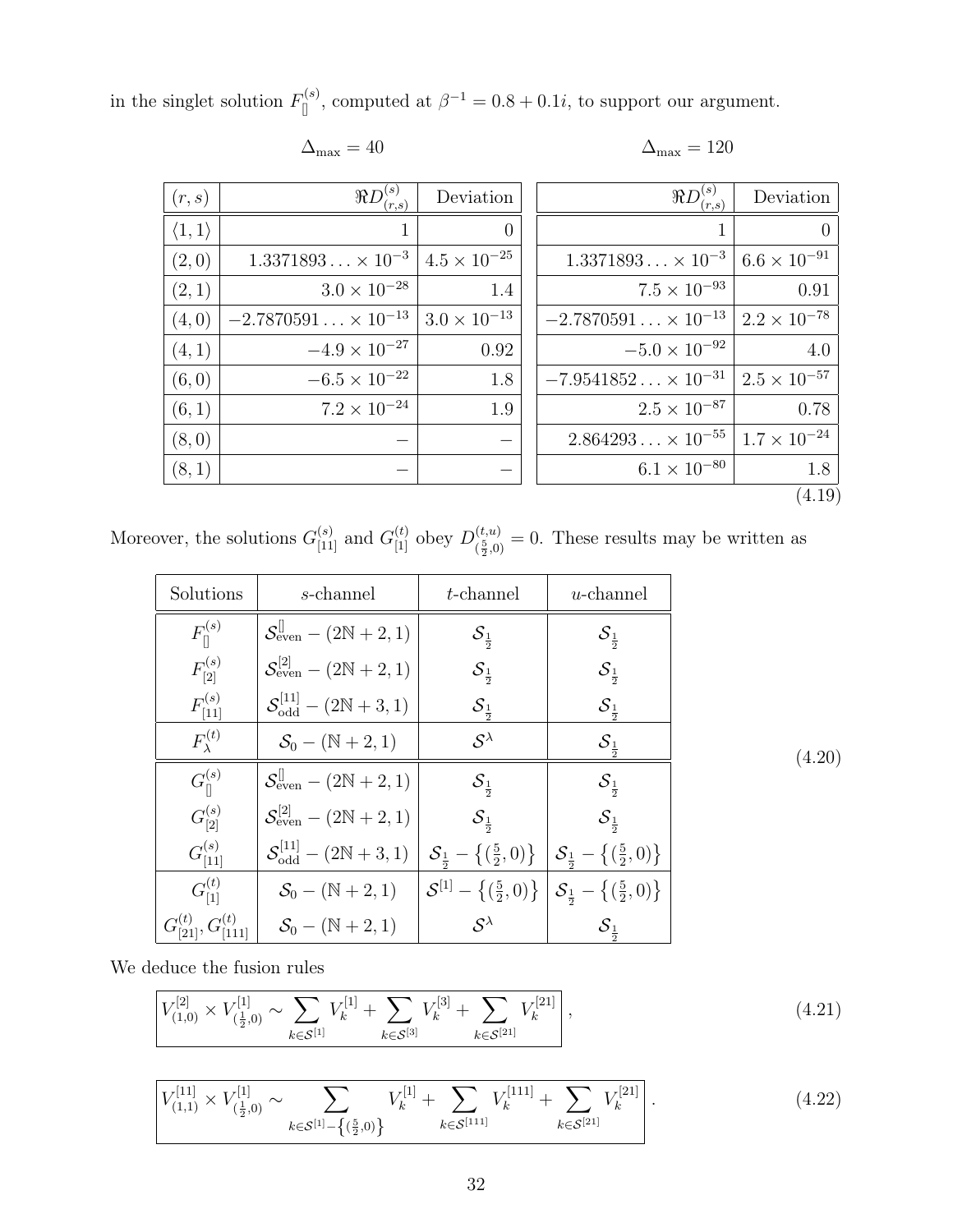These are the only fusion rules that we can deduce from  $\left\langle V_{(1,0)}^2 V_{(1)}^2 \right\rangle$  $\left\langle V_{(1,1)}^2 V_{(\frac{1}{2},0)}^2 \right\rangle$  and  $\left\langle V_{(1,1)}^2 V_{(\frac{1}{2})}^2 \right\rangle$  $\binom{2}{(\frac{1}{2},0)}$ . Our four-point function are indeed of the type  $\langle V_1 V_1 V_2 V_2 \rangle$ , which gives us access to  $V_1 \times V_2$  and to  $(V_1 \times V_1) \cap (V_2 \times V_2)$ , from which we however cannot deduce  $V_1 \times V_1$  or  $V_2 \times V_2$ .

# The four-point function  $\left\langle V_{(1,0)}^2 V_{(1,1)}^2 \right\rangle$

There exist four independent  $O(n)$  invariants, and we numerically find four independent solutions of crossing symmetry. According to the tensor products  $(2.13f)-(2.13h)$  $(2.13f)-(2.13h)$  $(2.13f)-(2.13h)$  of the representations  $[2]$  and  $[11]$ , the s- and t-channel bases of solutions are

<span id="page-32-0"></span>

| 4-point function                                                                                                                                                                                                                               | $\vert$ s-channel solutions $\vert$ t-channel solutions | (4.23) |
|------------------------------------------------------------------------------------------------------------------------------------------------------------------------------------------------------------------------------------------------|---------------------------------------------------------|--------|
| $\left\langle V_{(1,0)}^{[2]} V_{(1,0)}^{[2]} V_{(1,1)}^{[11]} V_{(1,1)}^{[11]} \right\rangle \bigg  F_{[]}^{(s)}, F_{[2]}^{(s)}, F_{[11]}^{(s)}, F_{[22]}^{(s)} \bigg  F_{[2]}^{(t)}, F_{[11]}^{(t)}, F_{[31]}^{(t)}, F_{[211]}^{(t)} \bigg $ |                                                         |        |

It is easy to single out the solutions  $F_{[11]}^{(t)}$ ,  $F_{[31]}^{(t)}$  and  $F_{[211]}^{(t)}$  by requiring the vanishing of three structure constants in each case among  $\left\{D_{(1,0)}^{(t)}, D_{(1,1)}^{(t)}, D_{(2,0)}^{(t)}, D_{(2,1)}^{(t)}\right\}$ , see Eqs. [\(4.7d\)](#page-27-2), [\(4.7i\)](#page-27-3), [\(4.7k\)](#page-27-4). However, this does not work for  $F_{[2]}^{(t)}$ : while  $S^{[2]}$  [\(4.7c\)](#page-27-5) implies that  $F_{[2]}^{(t)}$  obeys the three equations  $D_{(1,1)}^{(t)} = D_{(2)}^{(t)}$  $\binom{(t)}{(2, \frac{1}{2})} = D^{(t)}_{(2)}$ 2<sup>'</sup>  $(2, -2)$  $\binom{1}{2,-\frac{1}{2}}$  = 0, these equations are not all independent, because all solutions happen to obey  $D^{(t)}_{\alpha}$  $\binom{(t)}{(2, \frac{1}{2})} = D_{(2)}^{(t)}$  $\frac{(t)}{(2,-\frac{1}{2})}$ .

To determine  $F_{[2]}^{(t)}$ , we have to think about the fusion rule  $V_{(1,0)} \times V_{(1,1)}$ , and to remember that this fusion rule also appears in the four-point function  $\left\langle V_{(1,0)} V_{(1,1)} V_{(1)}^2 \right\rangle$  $\binom{r_2}{\frac{1}{2},0}$ . The numerical study of that four-point function shows that  $V_{(2,0)}^{[2]}$  does not appear in the s-channel. However,  $V_{(2,0)}^{[2]}$  does appear in the fusion rule  $V_{(\frac{1}{2},0)} \times V_{(\frac{1}{2},0)}$  [\(4.17\)](#page-29-1). Since there is a unique field of this type, it must be absent from the fusion rule  $V_{(1,0)} \times V_{(1,1)}$ , and therefore also from  $F_{[2]}^{(t)}$ . This provides the third constraint that we need for singling out the solution  $F_{[2]}^{(t)}$ . From the solutions  $F_{\lambda}^{(t)}$  $\lambda^{(t)}$ , we then deduce the fusion rule

<span id="page-32-1"></span>
$$
\left| V_{(1,0)}^{[2]} \times V_{(1,1)}^{[11]} \sim \sum_{k \in \mathcal{S}^{[2]} - \{(2,0),(3,0)\}} V_k^{[2]} + \sum_{k \in \mathcal{S}^{[11]}} V_k^{[11]} + \sum_{k \in \mathcal{S}^{[31]}} V_k^{[31]} + \sum_{k \in \mathcal{S}^{[211]}} V_k^{[211]} \right|.
$$
 (4.24)

The fusion rules  $V_{(1,0)} \times V_{(1,0)}$  and  $V_{(1,1)} \times V_{(1,1)}$ 

To determine these fusion rules, it would be enough to find the crossing symmetry solutions associated to the the four-point functions  $\langle V_{(1,0)}^4 \rangle$  and  $\langle V_{(1,1)}^4 \rangle$ . In these cases, there exist six independent  $O(n)$  invariants, and we numerically find six independent solutions of crossing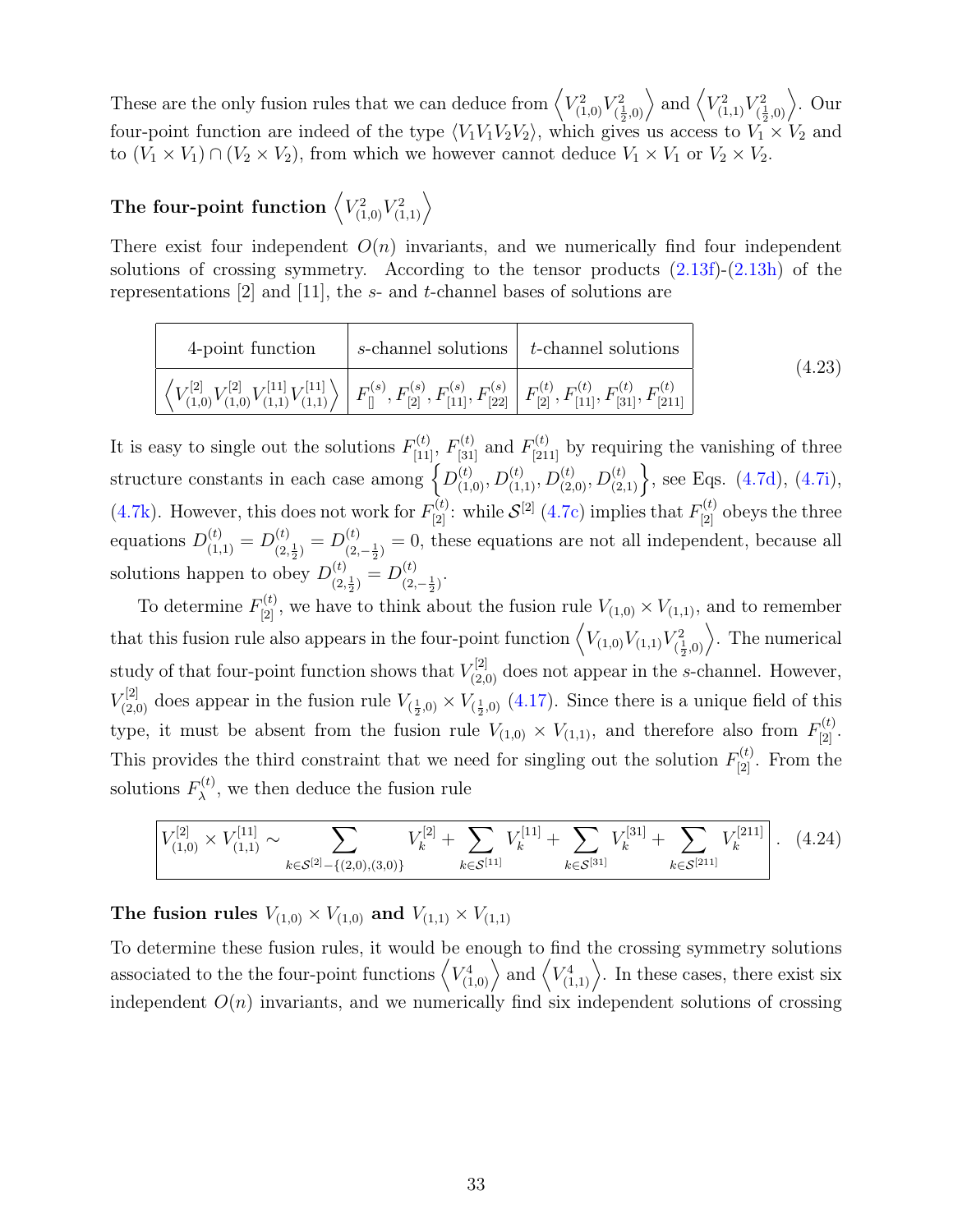symmetry. Let us write the s-channel bases of solutions:

| 4-point function                           | s-channel solutions                                                                                                 |        |
|--------------------------------------------|---------------------------------------------------------------------------------------------------------------------|--------|
| $\left\langle V_{(1,0)}^{4} \right\rangle$ | $F_{[]}^{(s)}, F_{[2]}^{(s)}, F_{[11]}^{(s)}, F_{[22]}^{(s)}, F_{[31]}^{(s)}, F_{[4]}^{(s)}$                        | (4.25) |
| $V_{(1,1)}^4$                              | $\left  \ G_{[]}^{(s)}, G_{[2]}^{(s)}, G_{[11]}^{(s)}, G_{[22]}^{(s)}, G_{[211]}^{(s)}, G_{[1111]}^{(s)} \ \right $ |        |

We can single out the solution  $F_{[4]}^{(s)}$  by using the five independent constraints  $D_1^{(s)} = D_{(1,0)}^{(s)} =$  $D_{(1,1)}^{(s)} = D_{(2)}^{(s)}$  $S^{(s)}_{(2,\frac{1}{2})} = D^{(s)}_{(2,1)} = 0$ , see  $S^{[4]}$  [\(4.7h\)](#page-27-6). In the case of the solution  $F^{(s)}_{[31]}$ , we have only four constraints, see  $\mathcal{S}^{[31]}$  [\(4.7i\)](#page-27-3), but we can add  $D_{(2,1)}^{(s)} = 0$  thanks to the OPE commutativity rule [\(3.33\)](#page-21-1) with  $\epsilon_{22}([31]) = -1$ . We are however unable to single out the remaining four solutions. To complete the determination of  $V_{(1,0)} \times V_{(1,0)}$ , we need to consider other correlation functions where this fusion rule appears.

Let us start with  $\left\langle V_{(1,0)}^2 V_{(\frac{1}{2})}^2 \right\rangle$  $\langle \frac{1}{2},0\rangle$ . We cannot deduce much from the nontrivial structures of the s-channel solutions [\(4.20\)](#page-31-0): for example, since the field  $V_{(4,1)}^{[2]}$  has nontrivial multiplicity in the spectrum, it could be absent from the s-channel solutions while being present in both fusion rules  $V_{(1,0)} \times V_{(1,0)}$  and  $V_{(\frac{1}{2},0)} \times V_{(\frac{1}{2},0)}$ . The exception is  $V_{(2,1)}^{[2]}$ , which has multiplicity one. Since it appears in  $V_{(\frac{1}{2},0)} \times V_{(\frac{1}{2},0)}$  but not in the s-channel of  $\left\langle V_{(1,0)}^2 V_{(\frac{1}{2},0)}^2 \right\rangle$  $\binom{r_2}{(\frac{1}{2},0)}$ , it must be absent from  $V_{(1,0)} \times V_{(1,0)}$ .

This is just what we need for determining the s-channel solutions of  $\left\langle V_{(1,0)}^2 V_{(1,1)}^2 \right\rangle$  [\(4.23\)](#page-32-0). The solution that corresponds to [2] is a priori problematic: imposing  $D_{(1,1)}^{(s)} = 0$  brings us to the three-dimensional subspace of even-spin solutions, where  $D_1^{(s)} = 0$  is not enough for singling out our solution. The problem is solved by imposing  $D_{(2,1)}^{(s)} = 0$ . We then find that any field that is authorized by  $O(n)$  symmetry and OPE commutativity does appear in the s-channel of  $\langle V_{(1,0)}^2 V_{(1,1)}^2 \rangle$ , except for  $V_{(2,1)}^{[2]}$ . All these fields must therefore appear in the fusion rule

<span id="page-33-0"></span>
$$
\left| V_{(1,0)}^{[2]} \times V_{(1,0)}^{[2]} \right| \leftarrow \sum_{k \in \mathcal{S}_{\text{even}}^{[1]} \left\{ V_k^{[2]} + \sum_{k \in \mathcal{S}_{\text{even}}^{[2]} - \{(2,1)\} } V_k^{[2]} + \sum_{k \in \mathcal{S}_{\text{odd}}^{[1]} \left\{ V_k^{[2]} + \sum_{k \in \mathcal{S}_{\text{odd}}^{[3]} \left\{ V_k^{[3]} + \sum_{k \in \mathcal{S}_{\text{even}}^{[2]} \left\{ V_k^{[2]} + \sum_{k \in \mathcal{S}_{\text{even}}^{[2]} \left\{ V_k^{[2]} + \sum_{k \in \mathcal{S}_{\text{even}}^{[2]} \left\{ V_k^{[2]} + \sum_{k \in \mathcal{S}_{\text{even}}^{[2]} \left\{ V_k^{[2]} + \sum_{k \in \mathcal{S}_{\text{even}}^{[2]} \left\{ V_k^{[3]} + \sum_{k \in \mathcal{S}_{\text{even}}^{[2]} \left\{ V_k^{[3]} + \sum_{k \in \mathcal{S}_{\text{even}}^{[2]} \left\{ V_k^{[3]} + \sum_{k \in \mathcal{S}_{\text{even}}^{[2]} \left\{ V_k^{[3]} + \sum_{k \in \mathcal{S}_{\text{even}}^{[3]} \left\{ V_k^{[3]} + \sum_{k \in \mathcal{S}_{\text{even}}^{[3]} \left\{ V_k^{[3]} + \sum_{k \in \mathcal{S}_{\text{even}}^{[3]} \left\{ V_k^{[3]} + \sum_{k \in \mathcal{S}_{\text{even}}^{[3]} \left\{ V_k^{[3]} + \sum_{k \in \mathcal{S}_{\text{even}}^{[3]} \left\{ V_k^{[3]} + \sum_{k \in \mathcal{S}_{\text{even}}^{[3]} \left\{ V_k^{[3]} + \sum_{k \in \mathcal{S}_{\text{even}}^{[3]} \left\{ V_k^{[3]} + \sum_{k \in \mathcal{S}_{\text{even}}^{[3]} \left\{ V_k^{[3]} + \sum_{k \in \mathcal{S}_{\text{even}}^{[3]} \left\{ V_k^{[3]} + \sum_{k \in \mathcal{S}_{\text{even}}^{[3]} \left\{ V_k^{[3]} + \sum_{k \in \mathcal{S}_{\text{even}}^{
$$

A similar reasoning allows us to determine

<span id="page-33-1"></span>
$$
\frac{V_{(1,1)}^{[11]} \times V_{(1,1)}^{[11]} \sim \sum_{k \in \mathcal{S}_{even}^{[1]}} V_k^{[1]} + \sum_{k \in \mathcal{S}_{even}^{[2]}} V_k^{[2]} + \sum_{k \in \mathcal{S}_{odd}^{[11]}} V_k^{[11]} + \sum_{k \in \mathcal{S}_{odd}^{[11]}} V_k^{[211]} + \sum_{k \in \mathcal{S}_{odd}^{[21]}} V_k^{[211]} + \sum_{k \in \mathcal{S}_{even}^{[22]}} V_k^{[22]} \qquad (4.27)
$$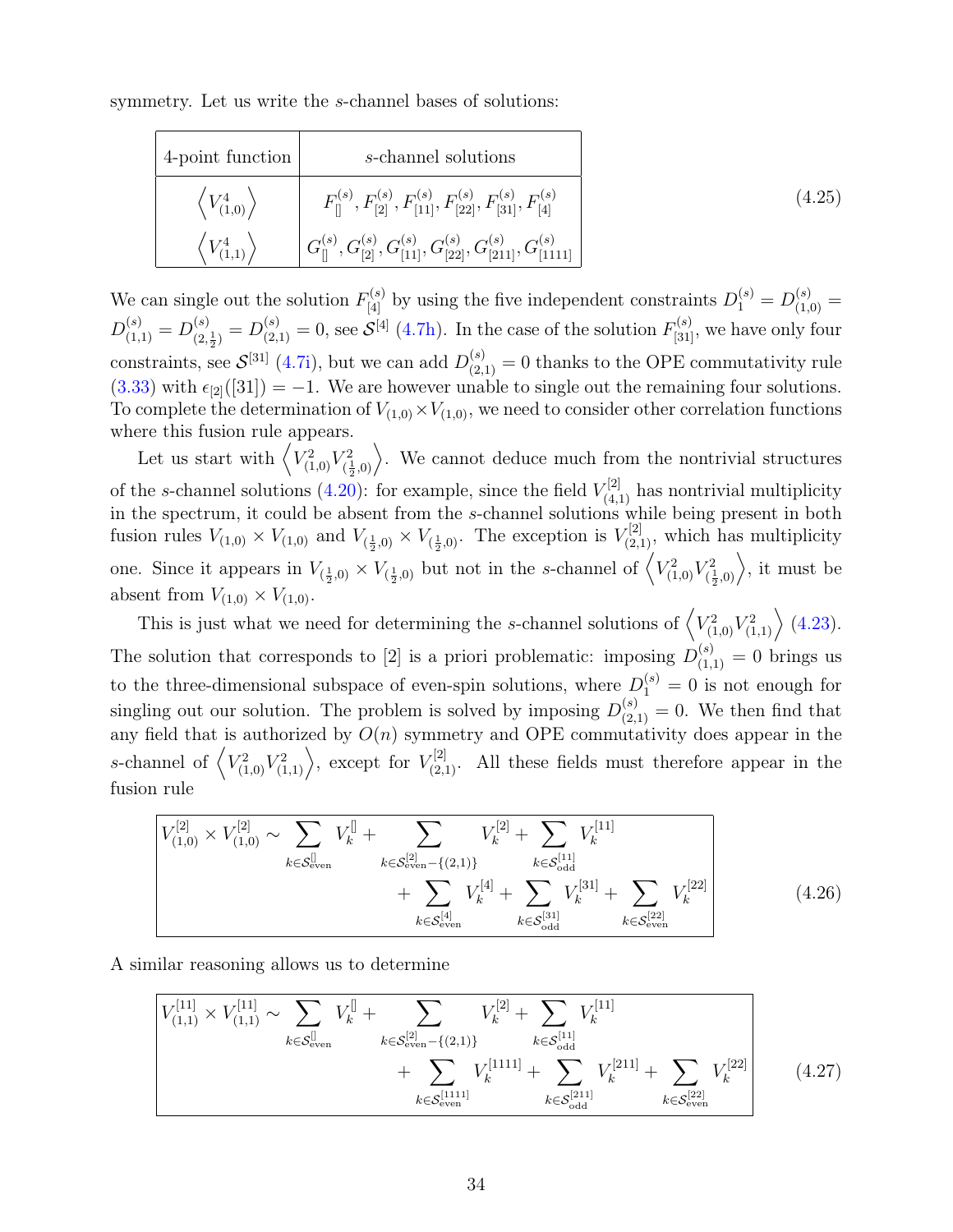### <span id="page-34-0"></span>4.3 More examples

In the examples that we studied so far, the number of bootstrap solutions always matched the number of four-point invariants, i.e., the inequality [\(3.30\)](#page-20-0) was saturated. We will now start a more systematic scan of four-point functions, and find examples where the inequality is strict.

#### The 30 simplest four-point functions

We organize correlators by increasing level  $L = \sum_{i=1}^{4} r_i$ . There are 30 inequivalent four-point functions with  $L = 2, 3, 4$ . By inequivalent we mean not related by permutations, or by flipping the signs of all second indices  $s_i$ .

In each case, we indicate the number  $N$  of solutions of crossing symmetry, and the number I of  $O(n)$  invariant tensors. We find that the inequality  $\mathcal{N} \leq \mathcal{I}$  [\(3.30\)](#page-20-0) is saturated in 21 out of 30 cases.

| Level-2 correlators                                                   | Bootstrap $\mathcal N$ | Invariants T            |
|-----------------------------------------------------------------------|------------------------|-------------------------|
| $(\frac{1}{2},0)^4$                                                   | 3                      | 3                       |
|                                                                       |                        |                         |
| Level-3 correlators                                                   | Bootstrap $\mathcal N$ | Invariants $\mathcal I$ |
| $(1,0)^2(\frac{1}{2},0)^2$                                            | 3                      | 3                       |
| $(1,1)^2(\frac{1}{2},0)^2$                                            | 3                      | 3                       |
| $(1,0)$ $(1,1)$ $(\frac{1}{2},0)^2$                                   | 2                      | 2                       |
| $\left(\frac{3}{2},0\right)$ $\left(\frac{1}{2},0\right)^3$           | 2                      | 2                       |
| $\left(\frac{3}{2},\frac{2}{3}\right)$ $\left(\frac{1}{2},0\right)^3$ | 2                      | ')                      |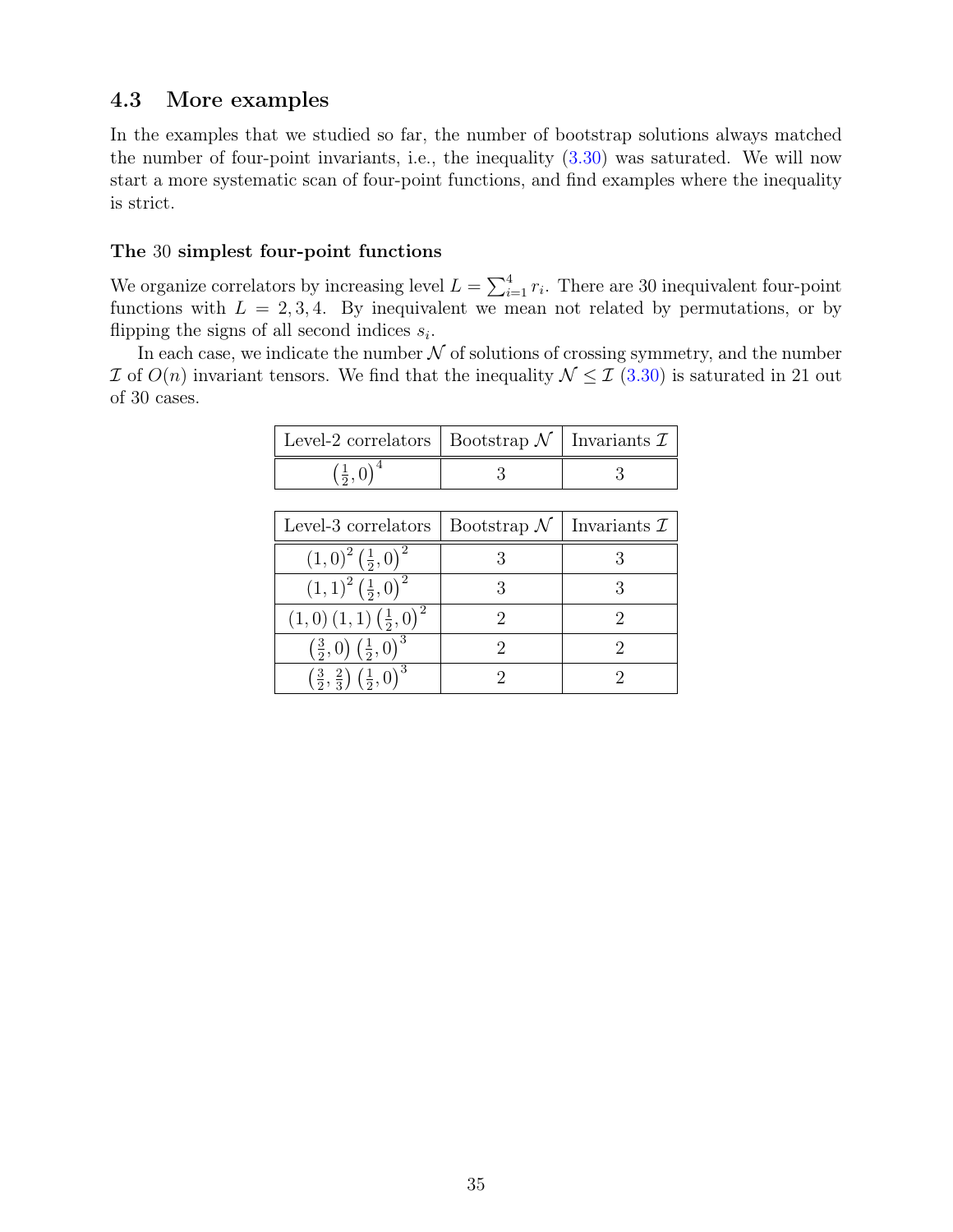| Level-4 correlators                                                                                     | Bootstrap $\mathcal{N}$   Invariants $\mathcal{I}$ |                  |
|---------------------------------------------------------------------------------------------------------|----------------------------------------------------|------------------|
| $\left( 1,0\right) ^{4}$                                                                                | 6                                                  | 6                |
| $\overline{(1,0)}^3$ $(1,1)$                                                                            | 3                                                  | 3                |
| $(1,0)^{2}(1,1)^{2}$                                                                                    | $\overline{4}$                                     | $\overline{4}$   |
| $(1,0)$ $(1,1)^3$                                                                                       | 3                                                  | 3                |
| $(1,1)^4$                                                                                               | $\overline{6}$                                     | 6                |
| $\left(\frac{3}{2},0\right) (1,0)^2 \left(\frac{1}{2},0\right)$                                         | $\overline{4}$                                     | $\overline{4}$   |
| $\left(\frac{3}{2},0\right)$ $(1,0)(1,1)\left(\frac{1}{2},0\right)$                                     | $\overline{4}$                                     | $\overline{4}$   |
| $\left(\frac{3}{2},0\right)(1,1)^2\left(\frac{1}{2},0\right)$                                           | $\overline{4}$                                     | $\overline{4}$   |
| $\left(\frac{3}{2},\frac{2}{3}\right)(1,0)^2\left(\frac{1}{2},0\right)$                                 | $\overline{4}$                                     | $\overline{4}$   |
| $\left(\frac{3}{2},\frac{2}{3}\right)(1,0)(1,1)\left(\frac{1}{2},0\right)$                              | $\overline{4}$                                     | $\overline{4}$   |
| $\left(\frac{3}{2},\frac{2}{3}\right)(1,1)^2\left(\frac{1}{2},0\right)$                                 | $\overline{4}$                                     | $\overline{4}$   |
| $\left(\frac{3}{2},0\right)^2\left(\frac{1}{2},0\right)^2$                                              | $\overline{5}$                                     | $\overline{6}$   |
| $\left(\frac{3}{2},0\right)\left(\frac{3}{2},\frac{2}{3}\right)\left(\frac{1}{2},0\right)^2$            | $\overline{4}$                                     | $\overline{4}$   |
| $\left(\frac{3}{2},\frac{2}{3}\right)^2\overline{\left(\frac{1}{2},0\right)^2}$                         | $\overline{5}$                                     | $\overline{5}$   |
| $\left(\frac{3}{2},\frac{2}{3}\right)\left(\frac{3}{2},-\frac{2}{3}\right)\left(\frac{1}{2},0\right)^2$ | $\overline{4}$                                     | $\overline{5}$   |
| $\left(2,0\right)\left(1,0\right)\left(\frac{1}{2},0\right)^2$                                          | $\overline{5}$                                     | $\overline{7}$   |
| $(2,0)$ $(1,1)$ $(\frac{1}{2},0)^2$                                                                     | $\overline{5}$                                     | $\overline{6}$   |
| $\left(2,\frac{1}{2}\right)\left(1,0\right)\overline{\left(\frac{1}{2},0\right)^2}$                     | $\overline{5}$                                     | $\overline{5}$   |
| $\left(2,\frac{1}{2}\right)\left(1,1\right)\left(\frac{1}{2},0\right)^2$                                | $\overline{5}$                                     | 6                |
| $\overline{(2,1)\left(1,0\right)\overline{\left(\frac{1}{2},0\right)^2}}$                               | $\overline{5}$                                     | $\boldsymbol{6}$ |
| $(2,1)(1,1)(\frac{1}{2},0)^2$                                                                           | 5                                                  | 5                |
| $\left(\frac{5}{2},0\right)\left(\frac{1}{2},0\right)^3$                                                | $\boldsymbol{6}$                                   | 9                |
| $\left(\frac{5}{2},\frac{2}{5}\right)\overline{\left(\frac{1}{2},0\right)^3}$                           | $\boldsymbol{6}$                                   | 9                |
| $\overline{\left(\frac{5}{2},\frac{4}{5}\right)\left(\frac{1}{2},0\right)^3}$                           | $\boldsymbol{6}$                                   | 9                |

 ${\rm Reducible}$  versus irreducible representations:  $\sqrt[V_{(\frac{3}{2},0)}V_{(\frac{1}{2})}^3]$  $\langle V_{(\frac{3}{2},0)}\rangle$  versus  $\big\langle V_{(\frac{3}{2},\frac{2}{3})}V_{(\frac{1}{2})}^3\big\rangle$  $\binom{3}{\frac{1}{2},0}$ 

The structures of  $\Lambda_{(\frac{3}{2},0)}$  [\(2.27a\)](#page-12-1) and  $\Lambda_{(\frac{3}{2},\frac{2}{3})}$  [\(2.27b\)](#page-12-5) lead to the following predictions for the representations that may appear in the corresponding four-point functions with three  $V_{(\frac{1}{2},0)}$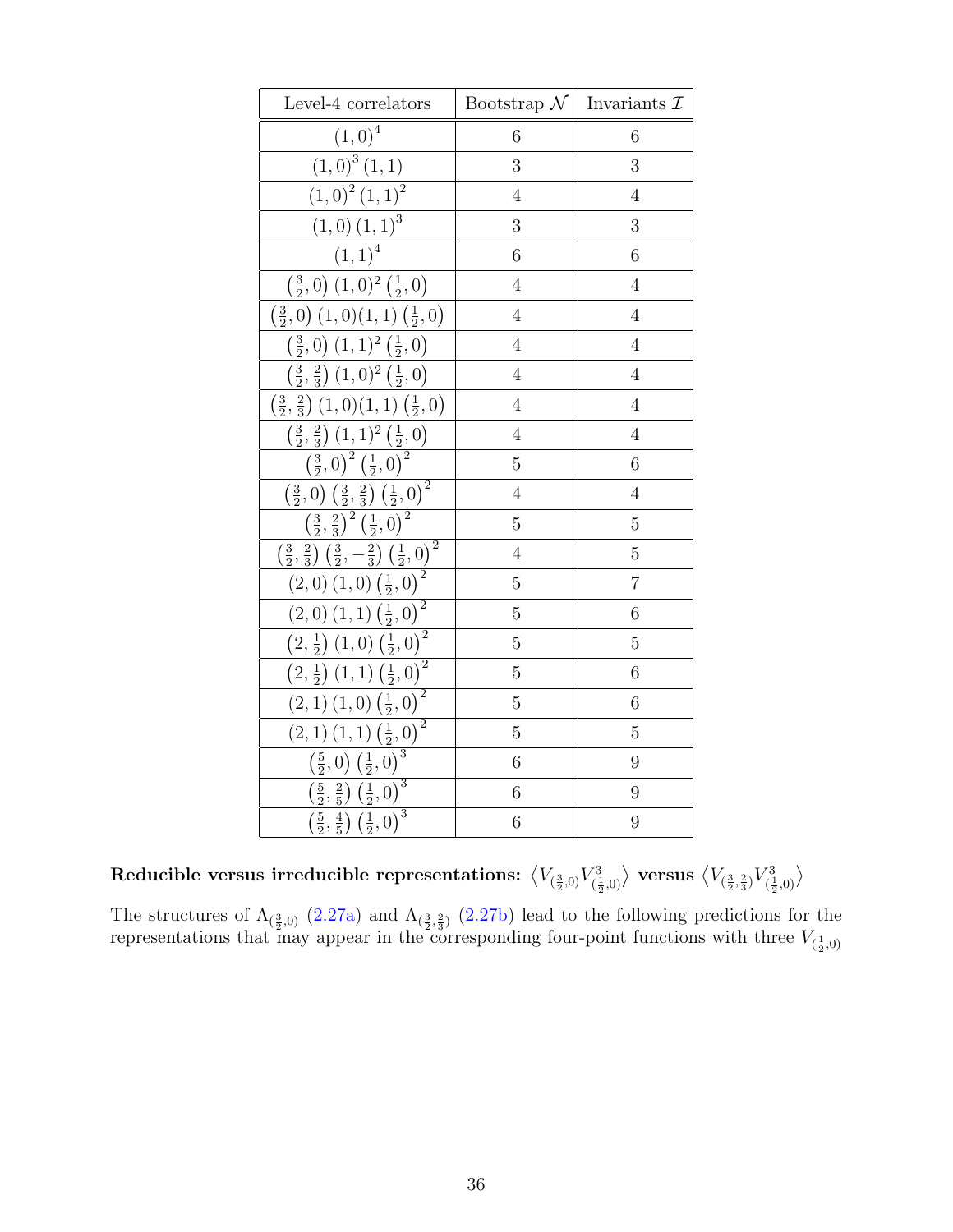fields:

| 4-point function                                                                                                                            |                                                                           | s-channel $t$ -channel $u$ -channel |                   |
|---------------------------------------------------------------------------------------------------------------------------------------------|---------------------------------------------------------------------------|-------------------------------------|-------------------|
| $\left\langle V^{[3]}_{(\frac{3}{2},0)}V^{[1]}_{(\frac{1}{2},0)}V^{[1]}_{(\frac{1}{2},0)}V^{[1]}_{(\frac{1}{2},0)} \right\rangle$           | 2                                                                         | 2                                   | 2                 |
| $\left\langle V^{[111]}_{(\frac{3}{2},0)}V^{[1]}_{(\frac{1}{2},0)}V^{[1]}_{(\frac{1}{2},0)}V^{[1]}_{(\frac{1}{2},0)} \right\rangle$         | $\left[11\right]$                                                         | $\left[11\right]$                   | $\left[11\right]$ |
| $\left\langle V_{(\frac{3}{2},\frac{2}{3})}^{[21]}V_{(\frac{1}{2},0)}^{[1]}V_{(\frac{1}{2},0)}^{[1]}V_{(\frac{1}{2},0)}^{[1]}\right\rangle$ | $\left[2\right] + \left[11\right] \quad \left[2\right] + \left[11\right]$ |                                     | $[2] + [11]$      |

(4.28)

And indeed, we numerically find that the bootstrap equations for  $\langle V_{(\frac{3}{2},0)} V_{(\frac{3}{2})}^3$  $\binom{3}{(\frac{1}{2},0)}$  have one solution with the irreducible representation [2] in all three channels, and another solution with [11] in all three channels. In the case of  $\left\langle V_{(\frac{3}{2},\frac{2}{3})}V_{(\frac{3}{2})}^3\right\rangle$  $\langle \frac{1}{2},0\rangle$ , we can still define a unique solution  $F_{[2]}^{(s)}$  with the representation [2] in the s-channel, but that solution has both representations [2] and [11] appearing in the t and u channels. In other words, we have nontrivial fusion relations of the type  $F_{[2]}^{(s)} = f_{[2],[2]}F_{[2]}^{(t)} + f_{[2],[11]}F_{[11]}^{(t)}$ .

The results for  $\left\langle V_{(\frac{3}{2},0)} V_{(\frac{1}{2})}^3 \right\rangle$  $\langle \frac{1}{2},0\rangle$  are a strong confirmation that the determination  $\Lambda_{(\frac{3}{2},0)} =$  $[3] + [111]$  made in  $(2.27a)$  is correct. On the basis of the mere dimensions of representations, one might have proposed the determination  $[21] + [1]$  instead, but this would have led us to expect five bootstrap solutions with very different properties.

When two solutions coincide:  $\langle V_{\alpha}^2 \rangle$  $V^2_{(\frac{3}{2},0)}V^2_{(\frac{1}{2})}$  $\binom{2}{\frac{1}{2},0}$ 

From  $V_{\ell^3}^{[3]}$  $V^{[3]}_{(\frac{3}{2},0)}$  and  $V^{[111]}_{(\frac{3}{2},0)}$  $V^{[111]}_{(\frac{3}{2},0)},$  we can build 4 four-point functions of the type  $\left\langle V_{(\frac{3}{2},0)}^2 \right\rangle$  $V^2_{(\frac{3}{2},0)}V^2_{(\frac{1}{2})}$  $\langle \frac{1}{2}, 0 \rangle$ . However, since  $[3] \otimes [111] = [3111] + [411] + [31] + [211]$  and none of these representations appear in the tensor product  $[1] \otimes [1]$  [\(2.13a\)](#page-9-2), we have

$$
\left\langle V_{(\frac{3}{2},0)}^{[3]} V_{(\frac{3}{2},0)}^{[111]} V_{(\frac{1}{2},0)}^{[1]} V_{(\frac{1}{2},0)}^{[1]} \right\rangle = \left\langle V_{(\frac{3}{2},0)}^{[111]} V_{(\frac{3}{2},0)}^{[3]} V_{(\frac{1}{2},0)}^{[1]} V_{(\frac{1}{2},0)}^{[1]} \right\rangle = 0 \tag{4.29}
$$

This leaves us with only two non-vanishing correlation functions, for which we introduce s-channel bases of solutions:

<span id="page-36-0"></span>

| 4-point function                                                                                                                                           |                                                                                       | s-channel solutions $\mid t, u$ -channel representations |        |
|------------------------------------------------------------------------------------------------------------------------------------------------------------|---------------------------------------------------------------------------------------|----------------------------------------------------------|--------|
| $\left  \; \left\langle V^{[3]}_{(\frac{3}{2},0)} V^{[3]}_{(\frac{3}{2},0)} V^{[1]}_{(\frac{1}{2},0)} V^{[1]}_{(\frac{1}{2},0)} \right\rangle \; \right $  | $F_{[]}^{(s)}, F_{[2]}^{(s)}, F_{[11]}^{(s)}$                                         | $[4] + [31] + [2]$                                       | (4.30) |
| $\left\langle V^{[111]}_{(\frac{3}{2},0)} V^{[111]}_{(\frac{3}{2},0)} V^{[1]}_{(\frac{1}{2},0)} V^{[1]}_{(\frac{1}{2},0)} \right\rangle \, \Big  \, \Big $ | $G_{\parallel}^{(s)}, G_{\parallel 2\parallel}^{(s)}, G_{\parallel 1\parallel}^{(s)}$ | $[1111] + [211] + [11]$                                  |        |

We numerically find that the 6 solutions are not linearly independent: the space of solutions actually has dimension 5. Nevertheless, it is possible to single out each one of the 6 solutions numerically. The space of solutions for  $\langle V_{\ell 3}^{[3]} \rangle$  $V^{[3]}_{(\frac{3}{2},0)}V^{[3]}_{(\frac{3}{2},0)}$  $V^{[3]}_{(\frac{3}{2},0)}V^{[1]}_{(\frac{1}{2},0)}$  $V^{[1]}_{(\frac{1}{2},0)}V^{[1]}_{(\frac{1}{2},0)}$  $\langle L_{\left(\frac{1}{2},0\right)}^{[1]}\rangle$  is defined by  $D_{(1,1)}^{(t)} = D_{(1,1)}^{(u)} =$ 0 (see Eqs. [\(4.7c\)](#page-27-5), [\(4.7h\)](#page-27-6) and [\(4.7i\)](#page-27-3)), and each solution  $F_{\parallel}^{(s)}$ ,  $F_{[2]}^{(s)}$ ,  $F_{[11]}^{(s)}$  is singled out by the additional vanishing of two structure constants among  $D_1^{(s)}$  $1^{(s)}$ ,  $D_{(1,0)}^{(s)}$ , and  $D_{(1,1)}^{(s)}$ . There is a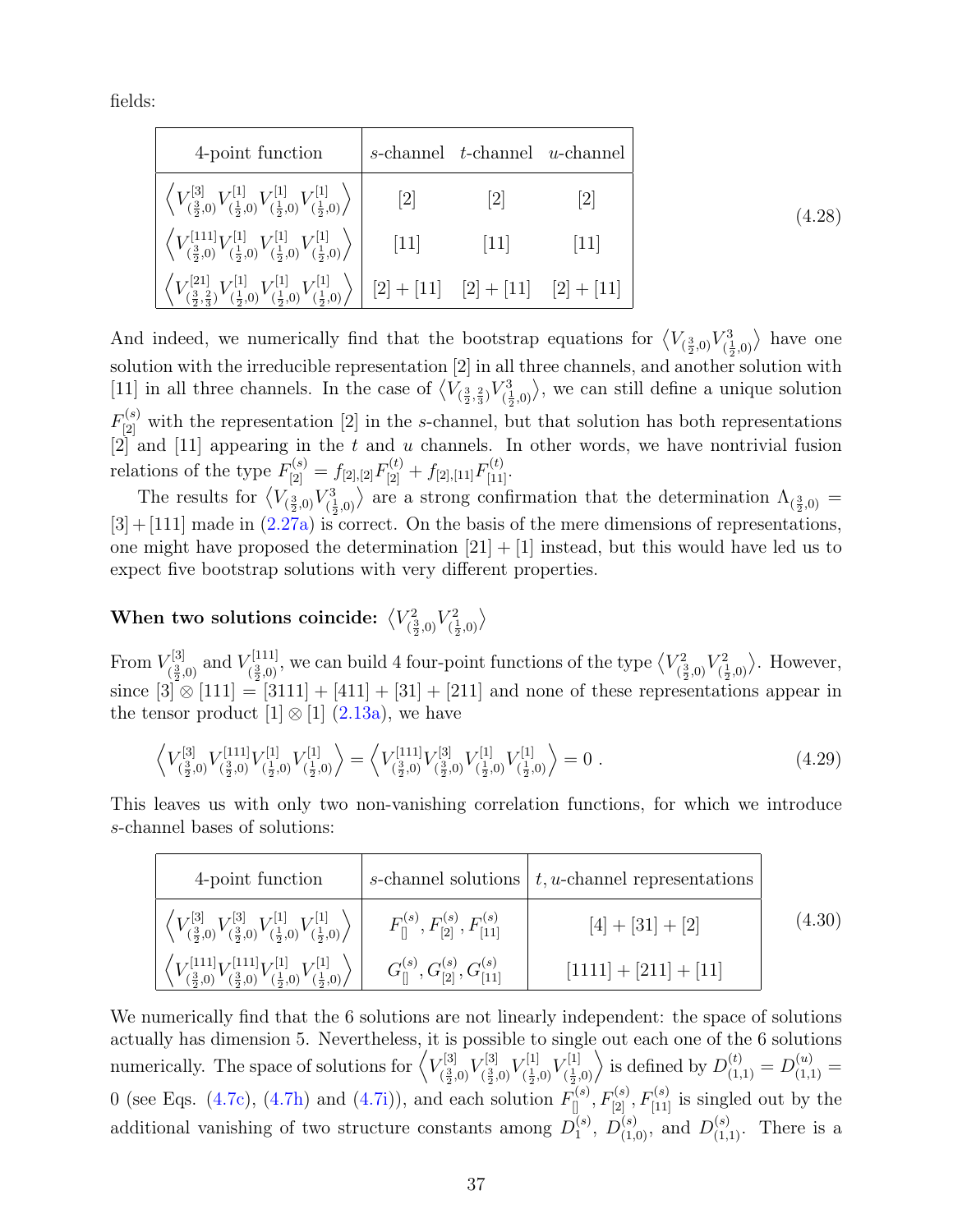unique solution  $F_0$  such that

$$
Span(F_0) = Span\left(F_{[]}^{(s)}, F_{[2]}^{(s)}\right) \cap Span\left(G_{[]}^{(s)}, G_{[2]}^{(s)}\right) ,\qquad (4.31)
$$

which is singled out by requiring  $D_{(1,1)}^{(t)} = D_{(1,1)}^{(u)} = D_{(1,0)}^{(t)} = D_{(1,0)}^{(u)} = 0$ . We can therefore attribute the existence of only 5 independent solutions to the coincidence of one solution for  $\langle V^{[3]}_{\ell^3}$  $V^{[3]}_{(\frac{3}{2},0)}V^{[3]}_{(\frac{3}{2},0)}$  $V^{[3]}_{(\frac{3}{2},0)}V^{[1]}_{(\frac{1}{2},0)}$  $V^{[1]}_{(\frac{1}{2},0)}V^{[1]}_{(\frac{1}{2},0)}$  $\langle V^{[1]}_{(\frac{1}{2},0)} \rangle$  with one solution for  $\langle V^{[111]}_{(\frac{3}{2},0)} \rangle$  $V^{[111]}_{(\frac{3}{2},0)}V^{[111]}_{(\frac{3}{2},0)}$  $V^{[111]}_{(\frac{3}{2},0)}V^{[1]}_{(\frac{1}{2},0)}$  $V^{[1]}_{(\frac{1}{2},0)}V^{[1]}_{(\frac{1}{2},0)}$  $\begin{pmatrix} 1 \\ \frac{1}{2}, 0 \end{pmatrix}.$ 

#### When  $O(n)$  does not see the difference:  $\langle V^2_i \rangle$  $\binom{2}{\frac{3}{2},\frac{2}{3}}V_{(\frac{1}{2})}^2$  $\langle V_{(\frac{3}{2},\frac{2}{3})}V_{(\frac{3}{2},\frac{2}{3})}V_{(\frac{3}{2},-\frac{2}{3})}V_{(\frac{1}{2})}^2\rangle$  $\left\langle\frac{1}{2},0\right\rangle$

The two fields  $V_{\ell^3}^{[21]}$  $V^{[21]}_{(\frac{3}{2},\frac{2}{3})}$  and  $V^{[21]}_{(\frac{3}{2},-1)}$  $\frac{\sum_{i=1}^{n} a_i}{\sum_{i=1}^{n} a_i}$  differ by their behaviour with respect to conformal symmetry, but belong to the same  $O(n)$  representation. We now study the simplest correlation functions that can see the difference.

We have dim Hom  $([21] \otimes [21], [1] \otimes [1]) = 5$ , with s-channel invariants corresponding to the 5 irreducible representations in  $2[2] + 2[11] + []$ . In the case of  $\langle V_{\epsilon}^2 \rangle$  $\binom{2}{\frac{3}{2},\frac{2}{3}}V_{(\frac{1}{2})}^2$  $\langle \frac{1}{2},0\rangle$ , we do find 5 solutions of crossing symmetry. But in the case of  $\left\langle V_{(\frac{3}{2},\frac{2}{3})}V_{(\frac{3}{2},-\frac{2}{3})}V_{(\frac{1}{2},\frac{2}{3})}\right\rangle$  $\binom{r_2}{(\frac{1}{2},0)}$ , we find only 4 solutions.

The difference between the two correlation functions can be attributed to the presence or absence of the identity field in the s-channel. In the second case, the identity field is forbidden by the fusion rule [\(3.4\)](#page-15-2), because  $V_{(\frac{3}{2},\frac{2}{3})}\neq V_{(\frac{3}{2},-\frac{2}{3})}$ . This implies the constraint  $D_1^{(s)}=0$ , which is expected to reduce the dimension of the space of solutions by one.

This does not necessarily mean that the identity representation  $\parallel$  of  $O(n)$  does not appear in the s-channel, though. We may try to define a solution  $F_{\parallel}^{(s)}$  by setting  $D_{(1,0)}^{(s)} = D_{(2,1)}^{(s)} =$  $D_{\text{odd spin}}^{(s)} = 0$ , which would eliminate the s-channel representations [2] and [11]. However, it turns out that  $D_{(2,1)}^{(s)}$  vanishes in all 5 solutions, so setting it to zero is actually not enough for eliminating [2]. The appearance of [] is therefore still an open question.

#### When solutions are linearly dependent:  $\langle V_{(2,0)} V_{(1,0)} V_{(1)}^2 \rangle$  $\binom{2}{\frac{1}{2},0}$

There are 7 four-point invariants, but only 5 solutions. The representation  $\Lambda_{(2,0)}$  [\(2.27c\)](#page-12-3) is made of 5 irreducible representations, so we have 5 fields of the type  $V_{(2,0)}$ . In the 4 cases  $V_{(2,0)}^{[4]}$ ,  $V_{(2,0)}^{[22]}$ ,  $V_{(2,0)}^{[211]}$ ,  $V_{(2,0)}^{[]}$ , there exists a unique corresponding four-point function, which is easy to characterize by the representations that propagate in each channel:

| 4-point function                                                                                                                                                                                 | s-channel                    | t-channel          | $u$ -channel                 |        |
|--------------------------------------------------------------------------------------------------------------------------------------------------------------------------------------------------|------------------------------|--------------------|------------------------------|--------|
| $\left\langle V^{[4]}_{(2,0)} V^{[2]}_{(1,0)} V^{[1]}_{(\frac{1}{2},0)} V^{[1]}_{(\frac{1}{2},0)} \right\rangle$                                                                                 | $\left\lceil 2 \right\rceil$ | [3]                | $\left\lceil 3 \right\rceil$ |        |
| $\left\langle V_{(2,0)}^{[22]} V_{(1,0)}^{[2]} V_{(\frac{1}{2},0)}^{[1]} V_{(\frac{1}{2},0)}^{[1]} \right\rangle$                                                                                | $\left[2\right]$             | [21]               | $\left[ 21\right]$           | (4.32) |
| $\left\langle V_{(2,0)}^{[211]}V_{(1,0)}^{[2]}V_{(\frac{1}{2},0)}^{[1]}V_{(\frac{1}{2},0)}^{[1]}\right\rangle$                                                                                   | $\left[11\right]$            | $\left[ 21\right]$ | $\left\lceil 21\right\rceil$ |        |
| $\left\langle V_{(2,0)}^{[2]} V_{(1,0)}^{[2]} V_{(\frac{1}{5},0)}^{[1]} V_{(\frac{1}{5},0)}^{[1]} \right\rangle \, \Big  \, [2] + [11] + [] \  \  \, [3] + [21] + [1] \  \  \, [3] + [21] + [1]$ |                              |                    |                              |        |
| $\left\langle V_{(2,0)}^{\llbracket} V_{(1,0)}^{[2]} V_{(\frac{1}{2},0)}^{[1]} V_{(\frac{1}{2},0)}^{[1]} \right\rangle$                                                                          | 2                            |                    |                              |        |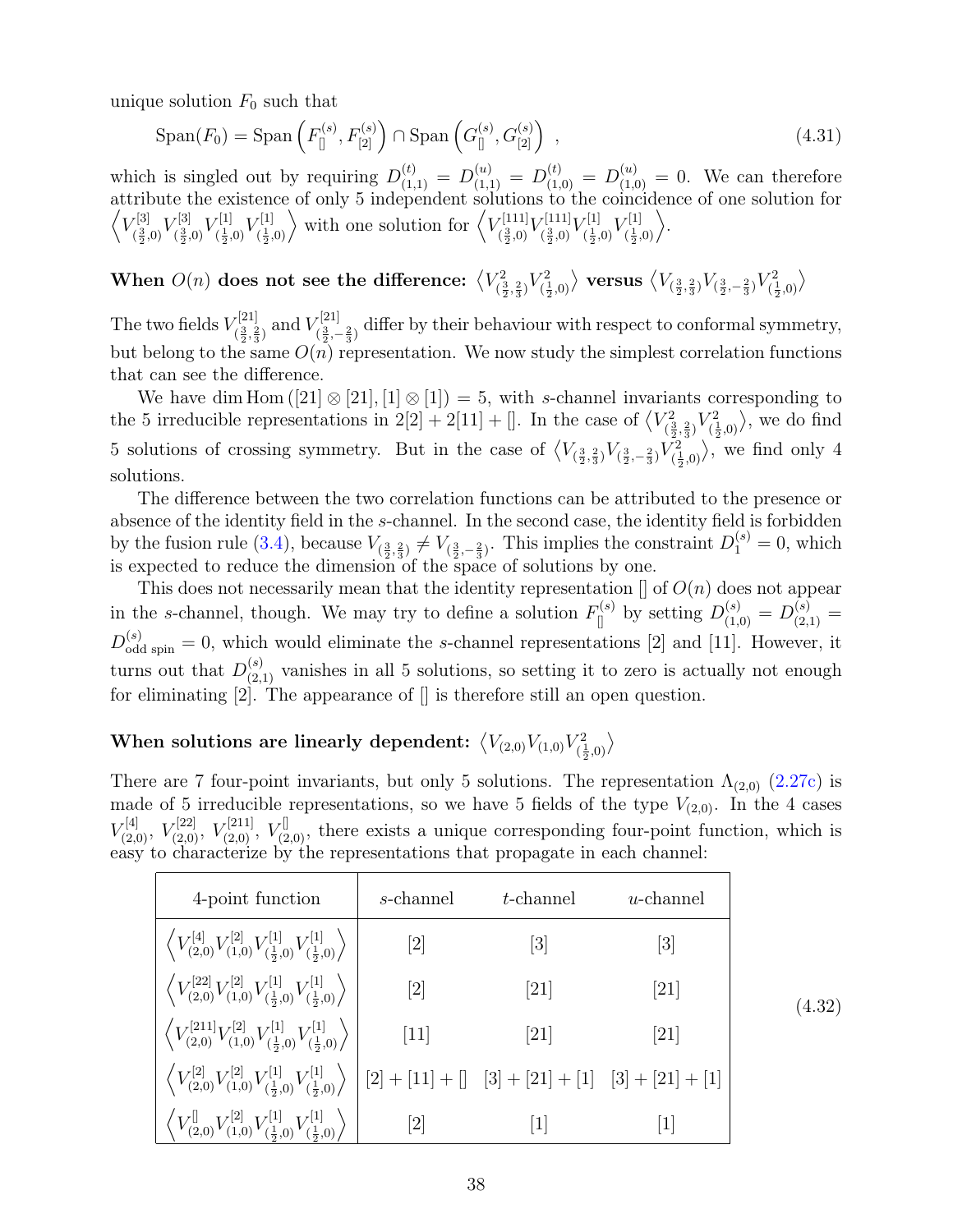For example, to single out the solution  $\left\langle V_{(2,0)}^{[2]} V_{(1,0)}^{[2]} V_{(\frac{1}{2},0)}^{[1]} \right\rangle$  $V^{[1]}_{(\frac{1}{2},0)}V^{[1]}_{(\frac{1}{2},0)}$  $\langle \frac{1}{2},0\rangle$ , we require the vanishing of  $D_{(1,1)}^{(s)}$ ,  $D_{(2)}^{(s)}$  $\binom{s}{(2,\frac{1}{2})}, D^{(t)}_{(\frac{1}{2})}$  $\binom{(t)}{\left(\frac{1}{2},0\right)}$  and  $D_{\left(\frac{3}{2}\right)}^{(t)}$  $\frac{1}{2}$ ( $\frac{3}{2}$ ,0).

The four-point function  $\left\langle V^{[2]}_{(2,0)} V^{[2]}_{(1,0)} V^{[1]}_{(\frac{1}{2},0)} \right\rangle$  $V^{[1]}_{(\frac{1}{2},0)}V^{[1]}_{(\frac{1}{2},0)}$  $F_{(\frac{1}{2},0)}^{[1]}$  a priori corresponds to 3 solutions:  $F_{[\]}^{(s)}$ ,  $F_{[2]}^{(s)}$  and  $F_{[11]}^{(s)}$ . The solution  $F_{[11]}^{(s)}$  can be determined modulo  $\left\langle V_{(2,0)}^{[211]}V_{(1,0)}^{[2]}V_{(\frac{1}{5},\frac{1}{5})}^{[120]}V_{(\frac{1}{5},\frac{1}{5})}^{[220]}V_{(\frac{1}{5},\frac{1}{5})}^{[230]}V_{(\frac{1}{5},\frac{1}{5})}^{[230]}V_{(\frac{1}{5},\frac{1}{5})}^{[$  $V^{[1]}_{(\frac{1}{2},0)}V^{[1]}_{(\frac{1}{2},0)}$  $\langle \frac{1}{2}, 0 \rangle$ , by requiring  $D_{\text{even spin}}^{(s)} = 0$ . This leaves us with a 3-dimensional subspace of solutions such that  $D_{\text{odd spin}}^{(s)} = 0$ . We already know 3 such solutions, corresponding to  $V_{(2,0)}^{[4]}$ ,  $V_{(2,0)}^{[22]}$ , and  $V_{(2,0)}^{[]}$ . Therefore, the solutions  $F_{\parallel}^{(s)}$  and  $F_{\parallel 2\parallel}^{(s)}$  are linear combinations of these already determined solutions.

#### Nontrivial multiplicity:  $\big\langle V_{(\frac{5}{2},0)} V_{(\frac{1}{2})}^3 \big\rangle$  $\binom{3}{\frac{1}{2},0}$

The structure of  $\Lambda_{(\frac{5}{2},0)}$  [\(2.27f\)](#page-12-2) implies the existence of two distinct primary fields of the type  $V_{\ell^5}^{[21]}$  $\mathcal{L}^{[21]}_{(\frac{5}{2},0)}$ . As the tensor product  $[1]^{\otimes 3}$  can only reach representations  $\lambda$  with  $|\lambda| \leq 3$ , we therefore have 4 possible four-point functions, one of which comes with a nontrivial multiplicity:

| 4-point function                                                                                                                                           | Multiplicity   | $s, t, u$ -channel representation |        |
|------------------------------------------------------------------------------------------------------------------------------------------------------------|----------------|-----------------------------------|--------|
| $\left\langle V^{[3]}_{(\frac{5}{2},0)}V^{[1]}_{(\frac{1}{2},0)}V^{[1]}_{(\frac{1}{2},0)}V^{[1]}_{(\frac{1}{2},0)} \right\rangle$                          |                | [2]                               |        |
| $\left  \left\langle V^{[111]}_{(\frac{5}{2},0)} V^{[1]}_{(\frac{1}{2},0)} V^{[1]}_{(\frac{1}{2},0)} V^{[1]}_{(\frac{1}{2},0)} \right\rangle \right $      |                | $\vert 11 \vert$                  | (4.33) |
| $\left  \; \left\langle V^{[21]}_{(\frac{5}{2},0)} V^{[1]}_{(\frac{1}{2},0)} V^{[1]}_{(\frac{1}{2},0)} V^{[1]}_{(\frac{1}{2},0)} \right\rangle \; \right $ | $\overline{2}$ | $[2] + [11]$                      |        |
| $\left  \left\langle V^{[1]}_{(\frac{5}{2},0)} V^{[1]}_{(\frac{1}{2},0)} V^{[1]}_{(\frac{1}{2},0)} V^{[1]}_{(\frac{1}{2},0)} \right\rangle \right $        |                | $[2]+[11]+[$                      |        |

The nontrivial multiplicity influences the counting of the 9 four-point invariants: each invariant associated to  $\langle V^{[21]}V^{[1]}V^{[1]}V^{[1]}\rangle$  has to be counted twice, for a total of 4 invariants.

Numerically, we find 6 independent solutions of crossing symmetry equations. The solutions associated to  $\langle V_{\ell^5}^{[3]} \rangle$  $V^{[3]}_{(\frac{5}{2},0)}V^{[1]}_{(\frac{1}{2},0)}$  $V^{[1]}_{(\frac{1}{2},0)}V^{[1]}_{(\frac{1}{2},0)}$  $V^{[1]}_{(\frac{1}{2},0)}V^{[1]}_{(\frac{1}{2},0)}$  $\langle V^{[11]}_{(\frac{1}{2},0)} \rangle$  and  $\langle V^{[111]}_{(\frac{5}{2},0)} \rangle$  $V^{[111]}_{(\frac{5}{2},0)}V^{[1]}_{(\frac{1}{2},0)}$  $V^{[1]}_{(\frac{1}{2},0)}V^{[1]}_{(\frac{1}{2},0)}$  $V^{[1]}_{(\frac{1}{2},0)}V^{[1]}_{(\frac{1}{2},0)}$  $\binom{[1]}{\left(\frac{1}{2},0\right)}$  are easily singled out by allowing only one representation to propagate in each channel. The remaining 4 solutions are harder to disentangle, and we cannot say whether the two copies of  $V_{\ell^5}^{[21]}$  $\frac{z^{[21]}}{(\frac{5}{2},0)}$  lead to linearly independent solutions.

# <span id="page-38-0"></span>5 Conclusion and outlook

## <span id="page-38-1"></span>5.1 Solving the  $O(n)$  CFT: achievements and challenges

We have completed the determination of the spectrum of the  $O(n)$  CFT, and we now know the list of primary fields, together with their behaviour under the global  $O(n)$  symmetry. In order to solve the  $O(n)$  CFT, it remains to compute the correlation functions of these fields. We have done this numerically in a number of examples, and inferred some exact results about fusion rules and numbers of solutions of crossing symmetry equations. Let us discuss the interpretation of our results, and outline what remains to be done.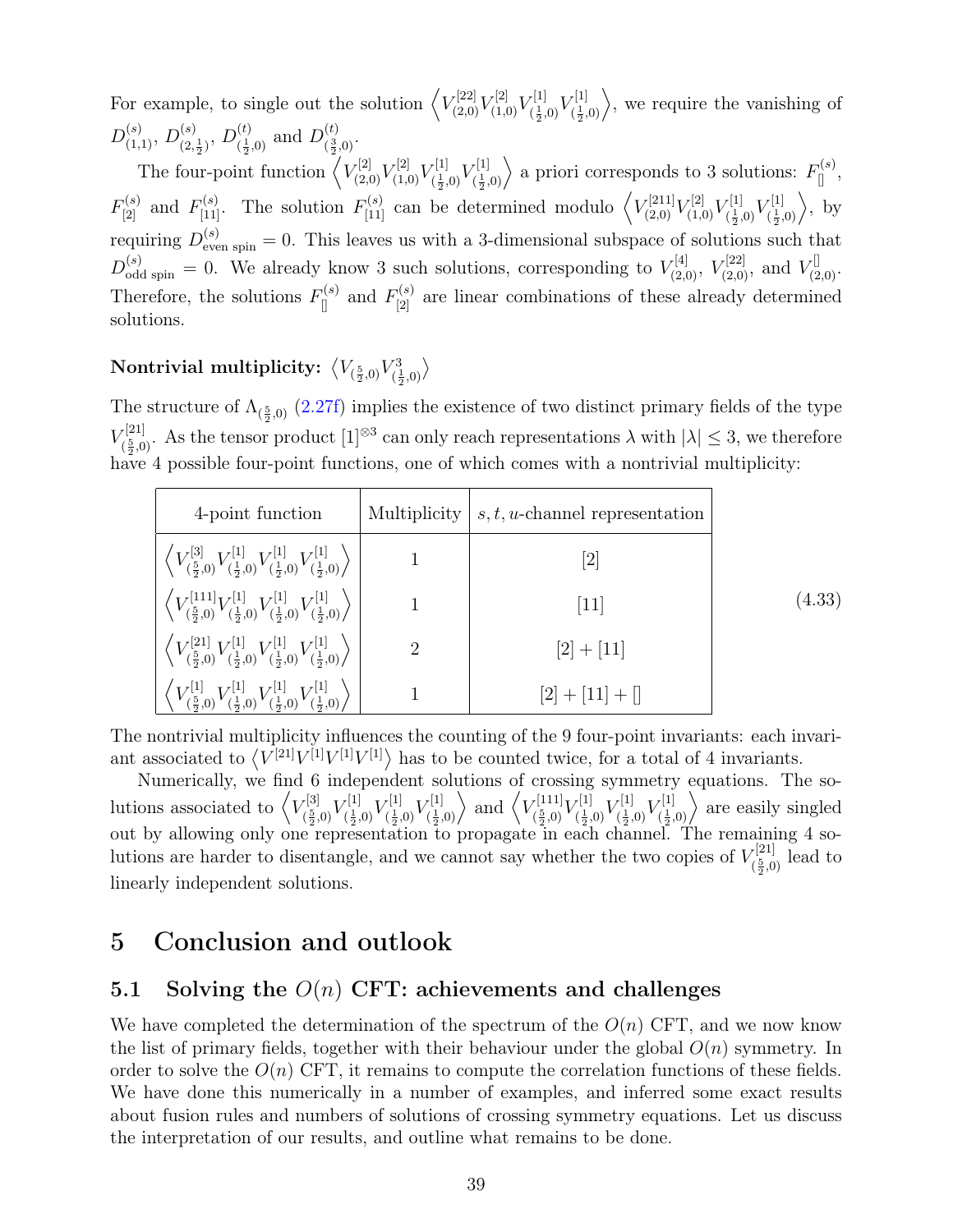#### <span id="page-39-0"></span>Coincidences of solutions of crossing symmetry

Given a four-point function, we have argued that the number  $\mathcal N$  of independent solutions of crossing symmetry cannot exceed the number  $\mathcal I$  of four-point  $O(n)$  invariants. All fourpoint functions of the fields  $V_{(\frac{1}{2},0)}, V_{(1,0)}$  and  $V_{(1,1)}$  actually obey  $\mathcal{N} = \mathcal{I}$ . As the four-point functions become more complicated, we find examples where  $\mathcal{N} < \mathcal{I}$ , and it might well be that  $\mathcal{N} = \mathcal{I}$  occurs only in a finite number of cases. There are two plausible interpretations for the existence of cases where  $\mathcal{N} < \mathcal{I}$ :

• These may reflect the existence of a larger symmetry. If conformal symmetry and  $O(n)$ symmetry do not explain all relations between solutions of crossing symmetry, is there a larger symmetry at work? In the spectrum [\(2.20\)](#page-11-0), the  $O(n)$  representations  $\Lambda_{(r,s)}$ are not irreducible, but they are sums of (typically many) irreducible representations. There are indications that the representations  $\Lambda_{(r,s)}$  follow from an algebra that is larger than  $O(n)$  [\[41\]](#page-48-1). However, while it does act on the spectrum, this algebra is not a symmetry algebra of the model, because the representations  $\Lambda_{(r,s)}$  do not close under tensor products.

More generally, the linear relations that lead to  $\mathcal{N} < \mathcal{I}$  cannot be explained by grouping  $O(n)$  representations into larger representations, be they  $\Lambda_{(r,s)}$  or smaller representations: if there is a larger symmetry, it must work in a more subtle way.

• These may be dynamical accidents. Until we find an explanation from symmetry, we have to consider coincidences of solutions of crossing symmetry as dynamical accidents. For example, we saw that each one of the two four-point functions of Table [\(4.30\)](#page-36-0) gives rise to three well-identified solutions of crossing symmetry. It just happens that these six solutions are linearly dependent, so that  $5 = \mathcal{N} < \mathcal{I} = 6$  for the four-point function  $\langle V_{\ell}^2$  $\binom{2}{\frac{3}{2},0}V^2_{(\frac{1}{2})}$  $\binom{2}{\frac{1}{2},0}$ .

Coincidences of solutions of crossing symmetry are probably comparable to coincidences of dimensions of primary fields, starting with the two fields  $V_{\ell 3}^{[3]}$  $V^{[3]}_{(\frac{3}{2},0)}$  and  $V^{[111]}_{(\frac{3}{2},0)}$  $\frac{1}{2}$  ( $\frac{3}{2}$ ,0) which belong to different  $O(n)$  representations but have the same conformal dimensions. These coincidences are probably specific to the two-dimensional  $O(n)$  CFT: in higher dimensions, we would expect  $\mathcal{N} = \mathcal{I}$  in all cases.

The number of invariants  $\mathcal I$  is determined by the action of  $O(n)$  on the spectrum, and therefore by our conjecture [\(2.26\)](#page-12-0) for  $\Lambda_{(r,s)}$ . As we have seen in Section [4.3,](#page-34-0) numerical bootstrap results provide strong evidence for our conjecture.

#### Fusion rules and field multiplicities

In Sections [4.1](#page-27-0) and [4.2,](#page-30-0) we have determined the fusion products of the fields  $V_{(\frac{1}{2},0)}, V_{(1,0)}$ and  $V_{(1,1)}$  with one another. Our results are given by Eqs. [\(4.17\)](#page-29-1), [\(4.21\)](#page-31-1)–[\(4.22\)](#page-31-2), [\(4.24\)](#page-32-1) and  $(4.26)$ – $(4.27)$ .

These products take into account  $O(n)$  symmetry, and are thereby finer than the Virasoroonly fusion products that were recently conjectured by Ikhlef and Morin-Duchesne based on lattice arguments in related CFTs [\[42\]](#page-48-2). The Virasoro-only products obey the non-trivial rule  $V_{(r,s)} \in V_{(r_1,s_1)} \times V_{(r_2,s_2)} \implies r \geq |r_1 - r_2|$ . We found counter-examples to this rule, such as the field  $V_{(1,1)}$  propagating in  $\left\langle V_{(\frac{5}{2},0)} V_{(\frac{1}{2})}^3 \right\rangle$  $\langle \frac{1}{2},0\rangle$ . Maybe the rule's applicability depends on the behaviour of the involved fields under  $O(n)$  transformations.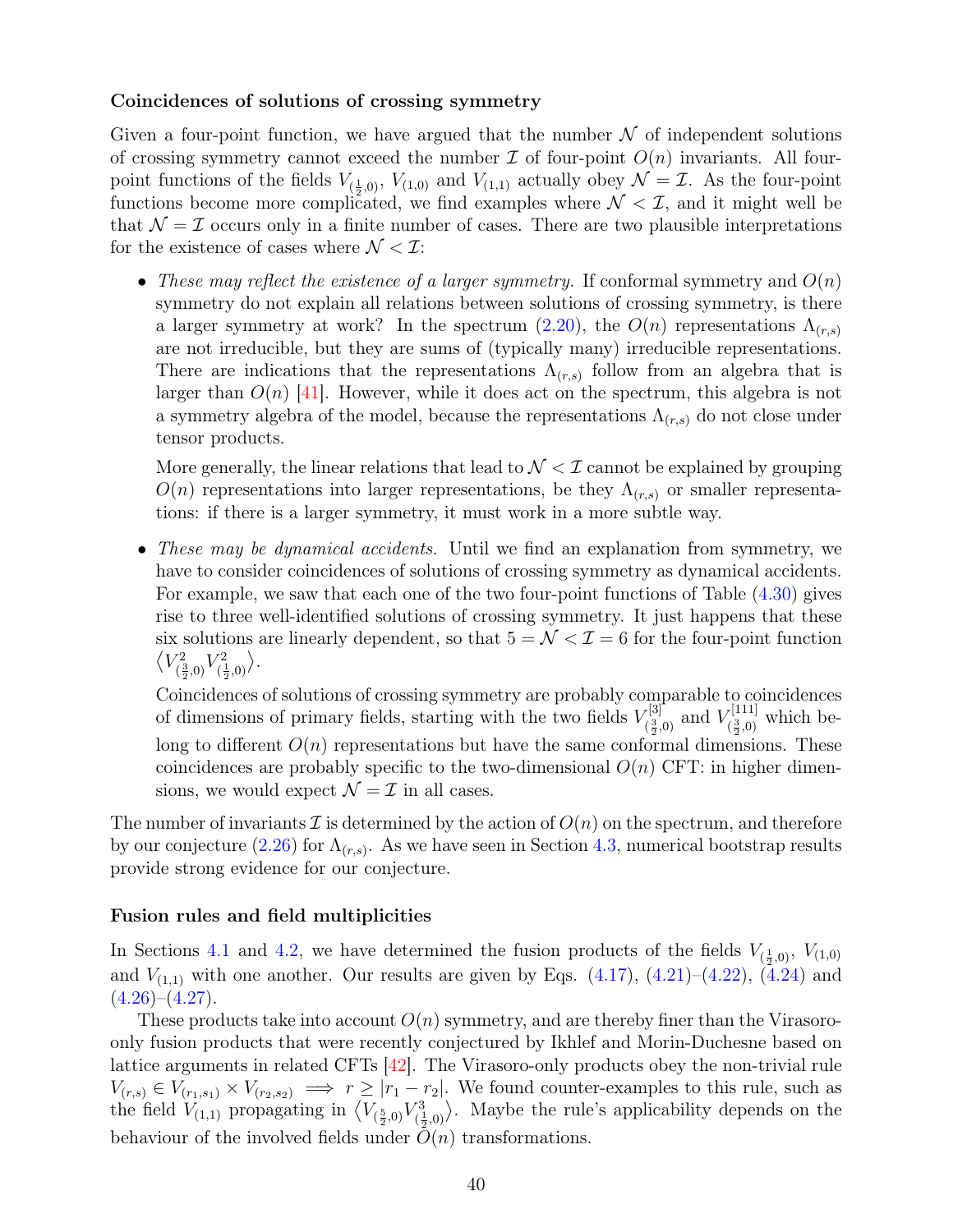<span id="page-40-1"></span>However, the fusion rules that we have established do not take into account field multiplicities, i.e., they do not distinguish two fields that transform similarly under the conformal and  $O(n)$  symmetries. For example, according to  $\Lambda_{(3,0)}$  [\(2.27h\)](#page-12-6), there are four different fields of the type  $V_{(3,0)}^{[22]}$ . Taming field multiplicities will be needed for writing complete fusion rules, and therefore for solving the CFT. In the given example, knowing only that *some* fields of the type  $V_{(3,0)}^{[22]}$  appear in two fusion rules  $V_1 \times V_2$  and  $V_3 \times V_4$ , we cannot deduce that  $V_{(3,0)}^{[22]}$ (3,0) appears in the s-channel decomposition of the four-point function  $\langle V_1 V_2 V_3 V_4 \rangle$ . To deduce that, we would need to know precisely *which* fields of the type  $V_{(3,0)}^{[22]}$  appear, and specifically that at least one of those fields is common to the two fusion rules.

#### Structure constants and nonlinear bootstrap

We have been treating crossing symmetry as a system of linear equations  $(3.16)$  for the fourpoint structure constants  $D_{(r,s)}$ . However, an essential axiom of the conformal bootstrap is that each four-point structure constant is the product of two three-point structure constants. In terms of three-point structure constants, crossing symmetry is a system of quadratic equations, and it is much more constraining, because there are much fewer three-point structure constants than four-point structure constants.

Our notations for four-point structure constants  $D_{(r,s)}$  may be misleading, because they only indicate the dependence on conformal dimensions, and not on  $O(n)$  representations. In fact, all structure constants of the CFT depend on  $O(n)$  representations, just like the fields  $V_{(r,s)}^{\lambda}$ . For example, the s-channel four-point structure constants for the four-point function  $\sqrt{V_{c}^4}$  $\langle \frac{1}{2},0\rangle$  depend on  $\lambda \in \{[],[2],[11]\},\$  via their dependence on the choice of an s-channel solution  $F_{\lambda}^{(s)}$  $\lambda^{(S)}$ .

Dealing with nonlinear bootstrap equations is surely the next technical step in the study of the  $O(n)$  CFT and cognate CFTs. Of course, we could take the four-point structure constants as determined by our current method, and deduce three-point structure constants. This would provide strong tests of the consistency of our results, as the same three-point structure constant may appear in several different four-point structure constants. The question is whether we could do better, and simultaneously solve crossing symmetry equations for several four-point functions that share some three-point structure constants.

There is also the issue of finding analytic formulas for structure constants. In the critical Q-state Potts model, some structure constants are known analytically: to begin with, the simplest three-point structure constant is given by the Delfino–Viti conjecture [\[43\]](#page-48-3), which has been numerically tested to high precision [\[32\]](#page-47-6). Moreover, some ratios between structure constants have been determined analytically (in the form of ratios of integer-coefficient polynomials in  $Q$ ), both from the lattice model  $|30|$  and from the numerical bootstrap  $|32|$ . In the  $O(n)$  CFT, we have been able to determine some ratios of structure constants analytically, but so far we have found no analogue of the Delfino–Viti conjecture.

### <span id="page-40-0"></span>5.2 Geometrical interpretation of the CFT

In the lattice description, the partition function of the  $O(n)$  model is a sum over loops on a two-dimensional lattice. We will now discuss how this may lead to a geometrical interpretation of correlation functions in the  $O(n)$  CFT. The ultimate aim is to determine fusion rules and numbers of crossing symmetry solutions, by counting two-dimensional topological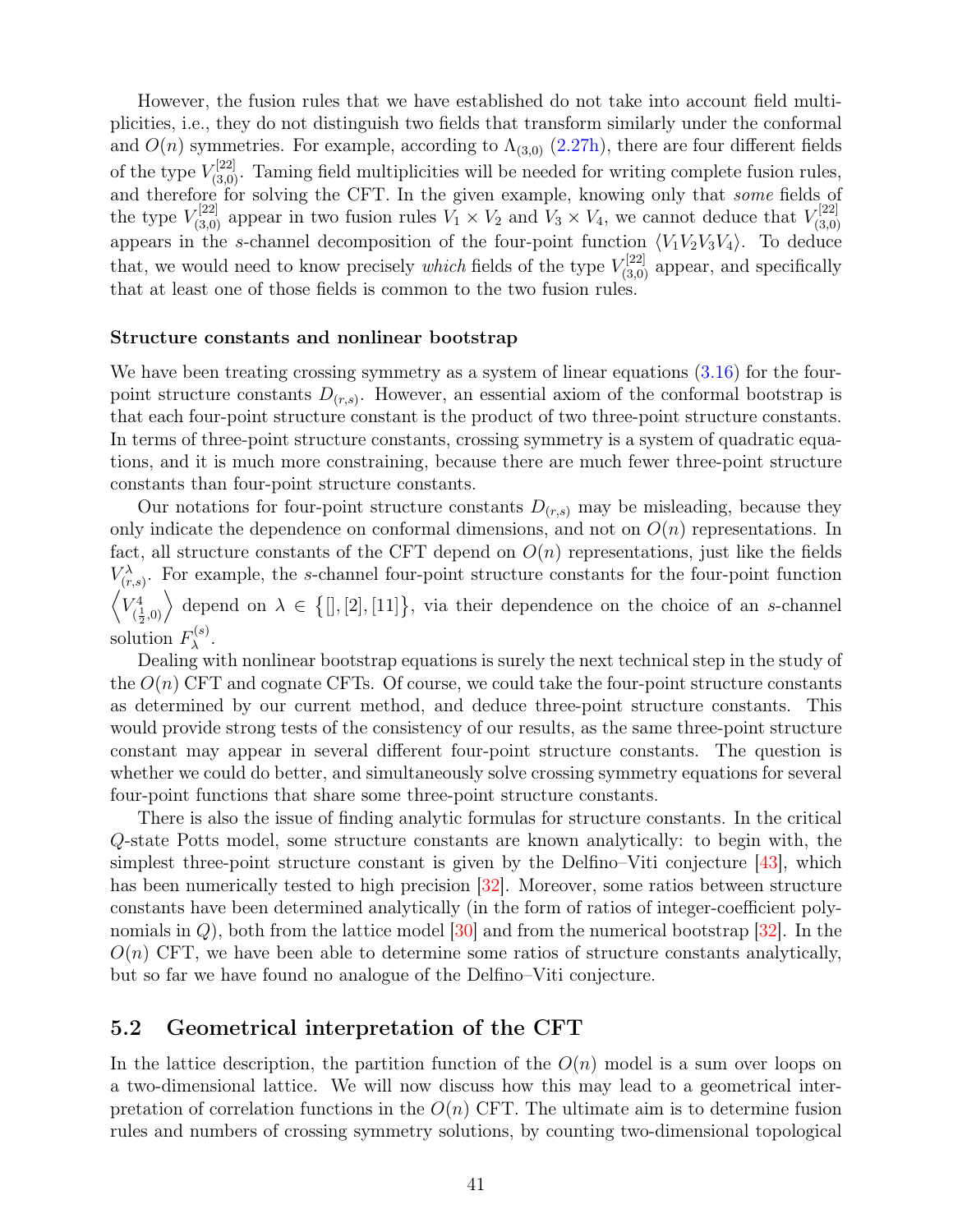<span id="page-41-0"></span>graphs. We do not understand this systematically at the moment, so we will only sketch a few ideas.

#### $O(n)$  representations and watermelon operators

The basic spin observable  $\phi(x)$  in the lattice model transforms in the vector representation of  $O(n)$ , and its continuum limit is the field  $V_{(\frac{1}{2},0)}$  in the  $O(n)$  CFT [\[29\]](#page-47-3). Using the hightemperature expansion, correlation functions of  $\phi(x)$  can be represented as sums over lines and loops. For example, the two-point function  $\langle \phi(x)\phi(y)\rangle$  is a sum over graphs where, in addition to the loops that already appear in the partition function, there is a line connecting  $x$  and  $y$ .

In the continuum limit, this suggests that the field  $V_{(\frac{1}{2},0)}(z)$  inserts one line at point z. In a correlation function, this line has to end at the position of another field. For example, in the four-point function  $\langle V_{\mu}^4$  $\langle \frac{1}{2},0\rangle$ , there are three ways to connect the four fields, see Figure  $(4.9)$ . The lines in that figure originally indicated contractions of  $O(n)$  vector indices: this is an early hint that the model's geometrical and algebraic interpretations are closely related.

Similarly, the field  $V_{(r,0)}^{[2r]}$  can be thought of as a 2r-leg operator, i.e., an operator that inserts  $2r$  lines. Such operators are called watermelon or fuseau operators  $[44, 5]$  $[44, 5]$  $[44, 5]$ :



In the lattice model, a 2r-leg operator is built from 2r spin operators  $\phi(x)$  inserted at neighboring sites, with their  $O(n)$  labels projected onto the traceless symmetric tensor representation  $[2r]$ . In the continuum limit, the neighboring sites coincide. In correlation functions, due to the tracelessness of the representation  $[2r]$ , two legs of the same operator cannot be connected to one another, but have to be connected to legs of other operators.

More generally, the field  $V_{(r,s)}(z)$  with  $s \neq 0$  can be interpreted as an operator that inserts 2r lines, with the rule that a line that winds around its position z picks a phase  $e^{i\pi s}$ . (This means that the weight of a configuration with such a winding line is multiplied by  $e^{i\pi s}$  [\[44,](#page-48-4) [1\]](#page-45-0).) Actually, the notion of winding around an operator already makes sense on the lattice, even though the lattice operator is built from  $2r$  distinct sites: since these sites are neighbors, a line cannot wind around only a subset of these sites. Since the conformal spin rs is integer, the phase factor is trivial if all  $2r$  lines wind around z, and this allows watermelon operators to be mutually local. To see that the phase factors allow us to distinguish different values of s, consider the two-point functions of  $V_{(1,0)}$  and  $V_{(1,1)}$ . In both cases, there are two inequivalent graphs:

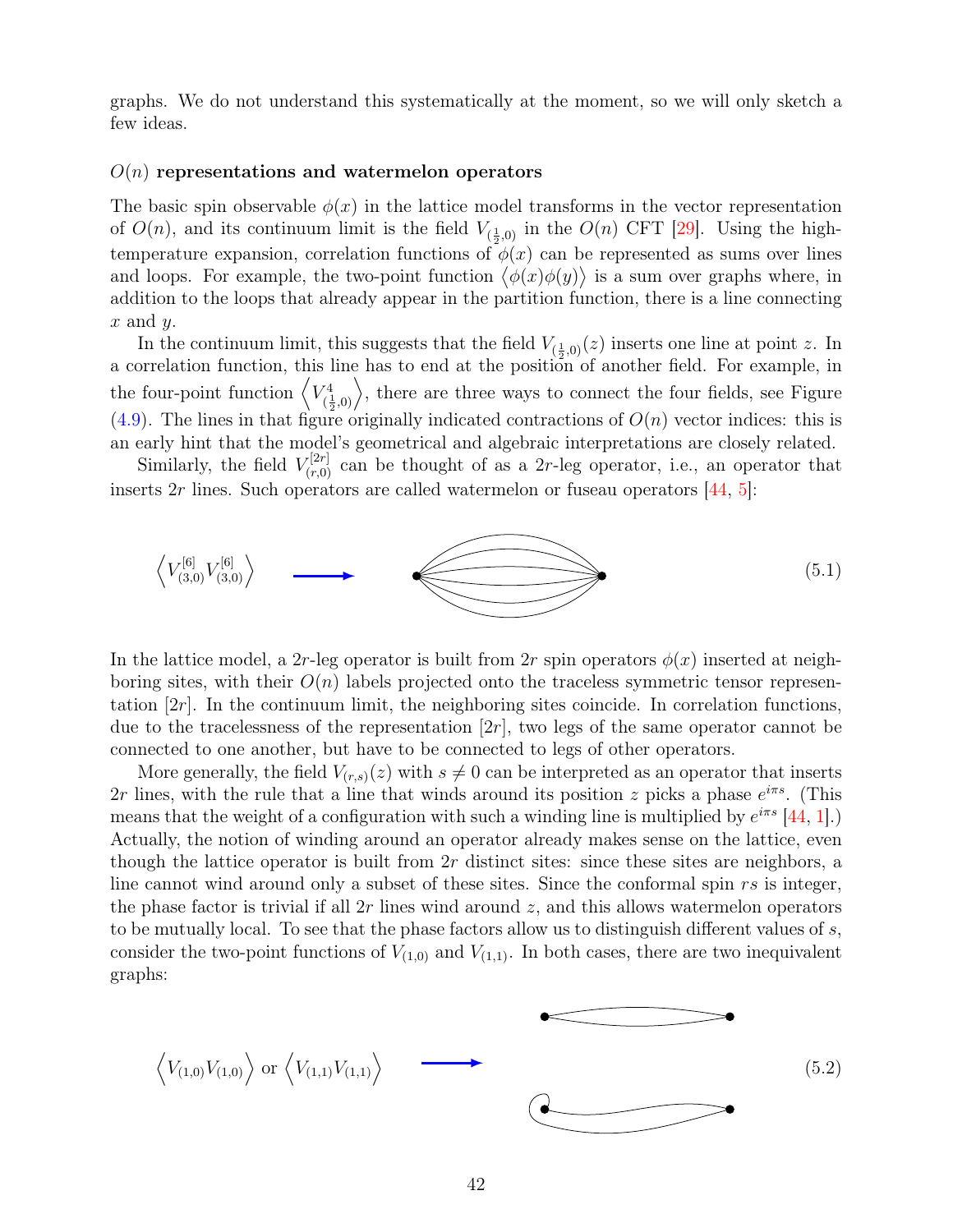<span id="page-42-0"></span>The bottom graph comes with a minus sign in the case of  $\langle V_{(1,1)}V_{(1,1)}\rangle$ , which therefore differs from  $\langle V_{(1,0)} V_{(1,0)} \rangle$ .

#### Young projectors and line crossings

Phase factors are enough for singling out fully symmetric or antisymmetric representations [2r] or [1<sup>2r</sup>]. However, in general they cannot distinguish the various fields  $V_{(r,s)}^{\lambda}$  that have the same conformal dimensions, but belong to different  $O(n)$  representations. To single out a representation  $\lambda$ , we should also apply a Young projector  $P_{\lambda}^{2r} : [1]^{2r} \to \lambda$ ,

$$
\underbrace{\left\langle P_{\lambda}^{2r} \right\rangle}_{\Xi} \tag{5.3}
$$

We do not know how to do this systematically, because lines are not allowed to cross in our graphs.

Young projectors are algebraic objects, which a priori know nothing about our twodimensional model and the topology of our two-dimensional graphs. If we identified each line with a vector representation and applied Young projectors, we would sum over all permutations of lines, and obtain graphs with line crossings. In two dimensions, if we do not want lines to cross, only cyclic permutations are allowed.

A cyclic permutation of 2r lines has the signature  $(-1)^{2r+1}$ : it is odd for two lines, even for three lines, etc. As a consequence, the antisymmetrizer  $P_{[111]}^3$  becomes trivial if we only sum over cyclic permutations. This explains why the representations [3] and [111] can both appear in  $\Lambda_{(\frac{3}{2},0)}$  [\(2.27a\)](#page-12-1), and lead to fields  $V_{(\frac{3}{2}, \frac{3}{2})}$  $V^{[3]}_{(\frac{3}{2},0)}$  and  $V^{[111]}_{(\frac{3}{2},0)}$  $\chi^{[111]}_{\left(\frac{3}{2},0\right)}$  with the same conformal dimensions and two-point functions.

This however does not imply that  $V_{\ell}^{[3]}$  $V^{[3]}_{(\frac{3}{2},0)}$  and  $V^{[111]}_{(\frac{3}{2},0)}$  $\binom{[111]}{2,0}$  coincide. This is because in higher correlation functions, the Young projectors associated to fields at different positions are expected to mix. For example, in the context of the four-point functions of Eq. [\(4.30\)](#page-36-0), we do see a difference between these two fields.

Similarly, after projection on the representation [21], cyclic permutations of three lines have the eigenvalues  $e^{\pm \frac{2\pi i}{3}}$ , hence [21] appears in  $\Lambda_{(\frac{3}{2},\frac{2}{3})}$ .

#### Algebraic interpretation

The foregoing analysis, should be greatly facilitated by turning to a more algebraic description, the principles of which we briefly sketch now. Graphs with crossings can be conveniently described using the formalism of diagram algebras—in this case, the Brauer algebra [\[45\]](#page-48-5). Technically, the Brauer algebra is the Schur–Weyl dual of  $O(n)$  in the tensor product of vector representations: this implies that irreducible representations of the Brauer algebra are labelled by Young diagrams, just like irreducible representations of  $O(n)$ . The size  $|\lambda|$  of a Young diagram corresponds to the number of legs of a site in the graph.

Forbidding crossings amounts to restricting to a subalgebra of the Brauer algebra, called the Jones–Temperley–Lieb algebra (JTL) [\[46,](#page-48-6) [23\]](#page-46-12). Remarkably, we have found in preliminary investigations that when we decompose irreducible representations of the Brauer algebra into direct sums of irreducible JTL representations, the number of legs can increase from  $|\lambda|$  to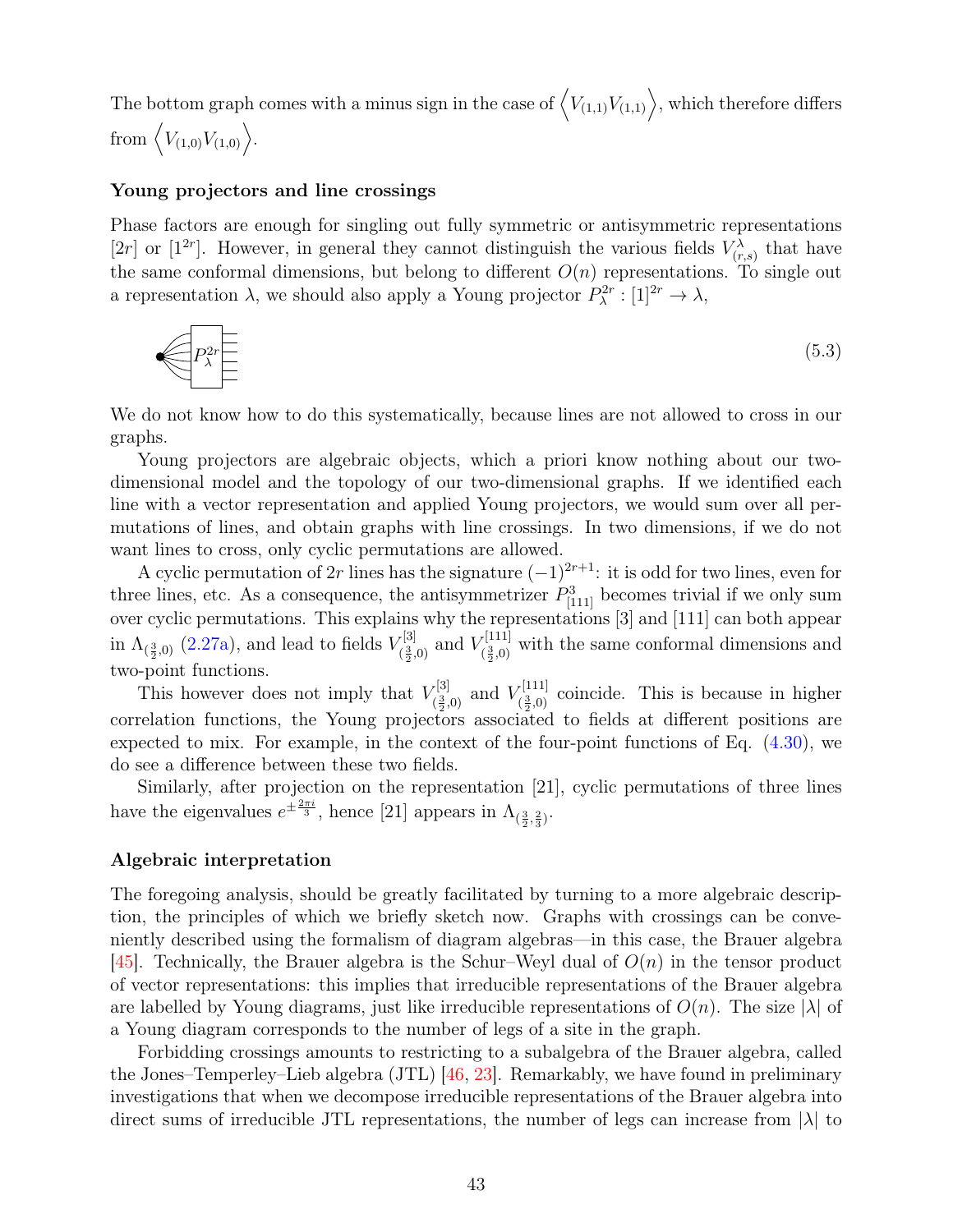<span id="page-43-3"></span> $|\lambda| + 2n$  with  $n \in \mathbb{N}$ . This is at the root of the appearance of  $O(n)$  representations with various sizes  $|\lambda| \leq 2r$  in  $\Lambda_{(r,s)}$  [\(2.26\)](#page-12-0).

We also note that in the continuum limit, the JTL algebra becomes the interchiral algebra [\[40\]](#page-48-0): a symmetry algebra of the CFT that includes conformal symmetry.

## <span id="page-43-0"></span>5.3 Analytic continuation of the  $O(n)$  model

As we have argued in the introduction, the  $O(n)$  CFT is defined on infinitely many copies of the complex n-plane. Beyond  $n \in [-2, 2]$ , does the  $O(n)$  CFT still describe the critical point of some  $O(n)$  lattice model or field theory?

From a formal point of view, the critical coupling  $K_c(n)$  [\(1.1\)](#page-2-0) has two branch cuts  $\pm (2,\infty)$ , which correspond to vertical lines in the  $\beta^2$ -plane [\(1.5\)](#page-4-0). It is tempting to conjecture that the model is critical for  $n \in \mathbb{C}$  –  $((2,\infty) \cup (-\infty,-2))$ . If the situation is the same as in the CFT, we should still be able to analytically continue through the branch cuts, but the result would depend on whether we come from above or below.

In order to find out, we would need to carry out extensive numerical simulations of the lattice model with complex  $n$  and coupling constants. For the moment, let us collect some preliminary remarks on the question.

#### The real axis

The lattice  $O(n)$  model that we have discussed in the introduction is naturally defined for  $n \in \{-2, 2\}$ . For  $n > 2$ , the lattice model (and all the refinements that have been studied so far) does not seem to have a phase transition at finite, real temperature, and cannot be related to the  $O(n)$  CFT. This state of affairs is, for n integer at least, a consequence of the Mermin–Wagner theorem which precludes spontaneous breaking of continuous symmetries in two dimensions [\[47\]](#page-48-7)—although this theorem leaves open the possibility of having Kosterlitz– Thouless phases like for  $n = 2$  [\[48\]](#page-48-8). Note how the situation is different from the case of the Q-state Potts model, which retains a critical point for  $Q > 4$ , albeit a first-order critical point.

This can be made clearer using the Lagrangian description of the  $O(n)$  model as a nonlinear sigma model whose target space is the sphere  $S^{n-1}$ . In this model, the *n*-component vector  $\phi$  subject to  $\phi \cdot \phi = 1$  is no longer defined on a lattice, but on a continuous twodimensional space. The Lagrangian density is

<span id="page-43-2"></span>
$$
\mathcal{L} = \frac{1}{2g^2} \partial_\mu \phi \cdot \partial_\mu \phi \ . \tag{5.4}
$$

The beta function for the coupling is

<span id="page-43-1"></span>
$$
\beta(g^2) = (n-2)g^4 + O(g^6) \tag{5.5}
$$

For  $n > 2$ , the renormalization group flow is towards strong coupling at large length scales, and it is expected that the symmetry is restored and no transition occurs (that is the Mermin– Wagner theorem). For  $n < 2$ , on the other hand, zero coupling is an attractive fixed point, corresponding to a spontaneously broken symmetry phase. It is believed that for  $n \geq -2$ there is a second-order phase transition separating this regime from the strong coupling regime, and that the dilute  $O(n)$  CFT describes the corresponding critical point.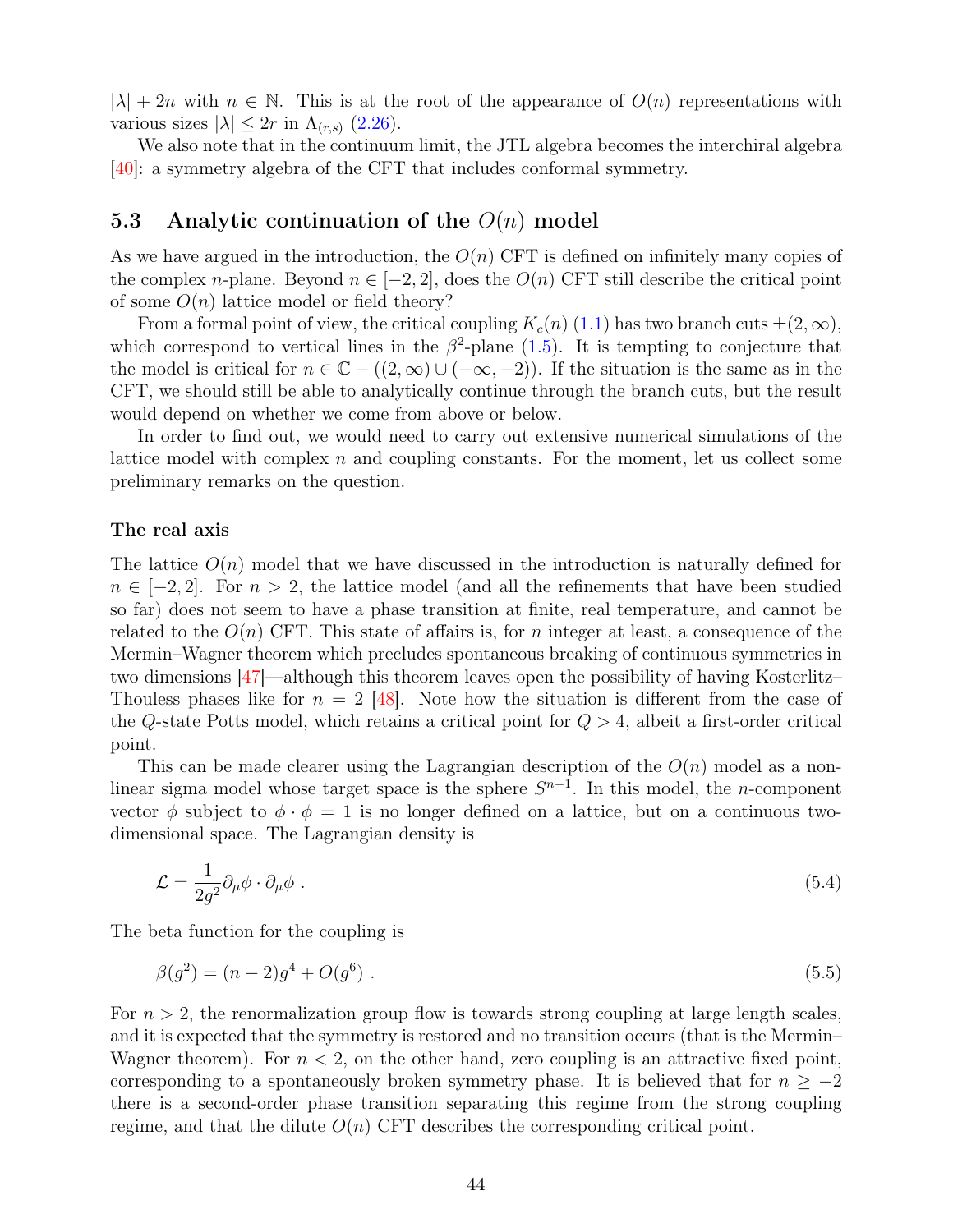<span id="page-44-0"></span>Strictly speaking, the only physical value of  $n < 2$  is  $n = 1$ , which corresponds to the Ising universality class. To consider real values of  $n < 2$  requires performing an analytic continuation of perturbative results at  $n \in \mathbb{N}^*$ . The case  $n = 2$  is a bit special, as the beta function vanishes perturbatively to all orders. The model then exhibits a line of fixed points with continuously varying scaling dimensions. The corresponding critical phase terminates at the Kosterlitz–Thouless point, which is described by the free boson CFT.

The physics encompassed in the beta function [\(5.5\)](#page-43-1) do not seem to be affected by the bound  $n = -2$ , and the critical coupling  $K_c(n)$  admits a real determination for  $n < -2$ . This seems to suggest that the sigma model still exhibits a phase transition that may be described by the  $O(n)$  CFT. In fact, there is evidence that the model for  $n < -2$  does have a phase transition, albeit a first-order one, and that this transition is closely related with the first-order phase transition in the Potts model at  $Q > 4$  |1.

Therefore, the sigma model picture confirms that the  $O(n)$  CFT is not the critical limit of the  $O(n)$  model for  $n \in (-\infty, -2) \cup (2, \infty)$ .

#### Complex values of n

For  $\Re n < 2$ , the behaviour of the perturbative beta function [\(5.5\)](#page-43-1) is not qualitatively affected near the line  $g^2 \in \mathbb{R}$  by allowing n to be complex. This suggests that the  $O(n)$  CFT may be related to the lattice model and the sigma model. This might even hold for  $\Re n < -2$ , as the first-order phase transition may morph into a second-order phase transition as  $n$  becomes complex.

For  $\Re n > 2$ , the small-coupling phase definitely seems unstable, just like for  $n \in (2,\infty)$ , where the model is expected not to have a phase transition. For the CFT to describe the critical behavior of the  $O(n)$  lattice model, something has to happen: this might involve higher-order terms in the beta function, or the emergence of relevant operators not taken into account in the Lagrangian [\(5.4\)](#page-43-2).

An example of the latter situation is well-known to occur in the case  $n = 2$ . The free boson CFT makes sense for all values  $R \in \mathbb{C}^*$  of the compactification radius, but only describes the CF I makes sense for all values  $R \in \mathbb{C}^+$  of the compactification radius, but only describes the continuum limit of the lattice XY model in the Kosterlitz–Thouless (KT) phase,  $0 < R < \sqrt{2}$ . (In our convention,  $R = 0$  is the low-temperature limit,  $R = \frac{1}{\sqrt{2}}$ ur convention,  $R = 0$  is the low-temperature limit,  $R = \frac{1}{\sqrt{2}}$  the self-dual point, and  $R = \sqrt{2}$  the critical temperature or KT point.) This is because the lattice model is bound to contain local vortices, which are absent from the free boson action, since they can be described by perturbations that are irrelevant in the KT phase. However, for  $R \geq \sqrt{2}$ , these perturbations become relevant, and draw the XY model into a massive phase. This is not seen in the beta function [\(5.5\)](#page-43-1), which vanishes to all orders for  $n = 2$ .

In our case, we would need terms such as vortices to render the system critical, instead of destroying criticality. This may be less unlikely than it seems, since we now allow complex couplings. There are indeed known examples where relevant perturbations with complex couplings give rise to flows towards other critical points [\[49\]](#page-48-9). Whether this happens in our case is not known.

# Acknowledgements

We are grateful to Shiliang Gao, Slava Rychkov, Bernardo Zan, and Jean-Bernard Zuber, for helpful discussions or correspondence. We would like to thank the organizers and participants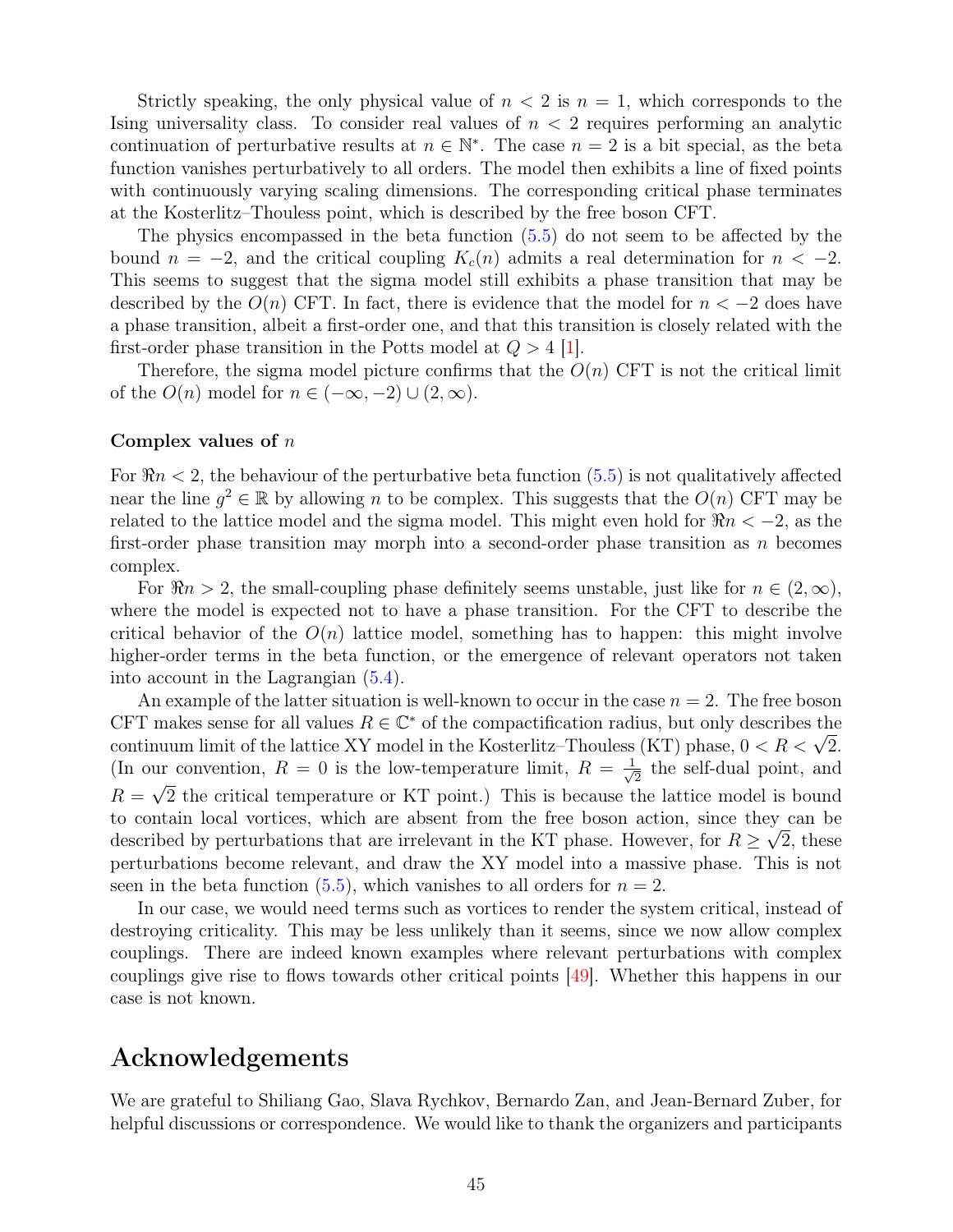of Bootstat 2021 for a stimulating program. We are grateful to Bernardo Zan and Ioannis Tsiares for comments on the draft of this article. We would like to thank the anonymous SciPost reviewers for their [helpful suggestions.](https://scipost.org/submission/2111.01106v2/)

This paper is partly a result of the ERC-SyG project, Recursive and Exact New Quantum Theory (ReNewQuantum) which received funding from the European Research Council (ERC) under the European Union's Horizon 2020 research and innovation programme under grant agreement No 810573. The work was also supported by the ERC NuQFT Project, which received similar funding under grant agreement No 669205.

# References

- <span id="page-45-0"></span>[1] B. Nienhuis, *Exact critical point and critical exponents of*  $O(n)$  models in two dimensions, Phys. Rev. Lett. 49, 1062 (1982), doi:10.1103/PhysRevLett.49.1062. [\(2,](#page-1-1) [3,](#page-2-1) [5,](#page-4-1) [6,](#page-5-1) [42,](#page-41-0) [45\)](#page-44-0)
- <span id="page-45-1"></span>[2] P. Di Francesco, H. Saleur and J.-B. Zuber, Relations between the coulomb gas picture and conformal invariance of two-dimensional critical models, Journal of statistical physics 49(1-2), 57 (1987). [\(2,](#page-1-1) [5,](#page-4-1) [6,](#page-5-1) [7\)](#page-6-3)
- <span id="page-45-2"></span>[3] E. Domany, D. Mukamel, B. Nienhuis and A. Schwimmer, Duality relations and equivalences for models with  $O(N)$  and cubic symmetry, Nucl. Phys. B 190, 279 (1981). [\(3\)](#page-2-1)
- <span id="page-45-3"></span>[4] H. Duminil-Copin and S. Smirnov, The connective constant of the honeycomb lattice equals  $\sqrt{2 + \sqrt{2}}$ , Annals Math. 175, 1653 (2012), doi:https://doi.org/10.4007/annals. 2012.175.3.14, <1007.0575>. [\(3\)](#page-2-1)
- <span id="page-45-4"></span>[5] B. Duplantier and H. Saleur, Exact Critical Properties of Two-dimensional Dense Selfavoiding Walks, Nucl. Phys. B 290, 291 (1987), doi:10.1016/0550-3213(87)90190-8. [\(3,](#page-2-1) [5,](#page-4-1) [42\)](#page-41-0)
- <span id="page-45-5"></span>[6] J. Kondev, J. de Gier and B. Nienhuis, Operator spectrum and exact exponents of the fully packed loop model, Journal of Physics A: Mathematical and General  $29(20)$ , 6489–6504 (1996), doi:10.1088/0305-4470/29/20/007, <cond-mat/9603170>. [\(3\)](#page-2-1)
- <span id="page-45-6"></span>[7] J. L. Jacobsen and J. Kondev, Field theory of compact polymers on the square lattice, Nucl. Phys. B 532, 635 (1998), doi:10.1016/S0550-3213(98)00571-9. [\(3\)](#page-2-1)
- <span id="page-45-7"></span>[8] H. Blöte and B. Nienhuis, Critical behaviour and conformal anomaly of the  $O(n)$  model on the square lattice, J. Phys. A: Math. Gen. 22, 1415 (1989). [\(3,](#page-2-1) [4\)](#page-3-1)
- <span id="page-45-8"></span>[9] E. Vernier, J. L. Jacobsen and J. Salas, Q-colourings of the triangular lattice: exact exponents and conformal field theory, Journal of Physics A: Mathematical and Theoretical 49(17), 174004 (2016), doi:10.1088/1751-8113/49/17/174004, <1509.02804>. [\(3\)](#page-2-1)
- <span id="page-45-9"></span>[10] E. Vernier, J. L. Jacobsen and H. Saleur, Non compact conformal field theory and the  $a_2^{(2)}$  $\binom{2}{2}$  (Izergin-Korepin) model in regime III, J. Phys. A 47, 285202 (2014), doi: 10.1088/1751-8113/47/28/285202, <1404.4497>. [\(3\)](#page-2-1)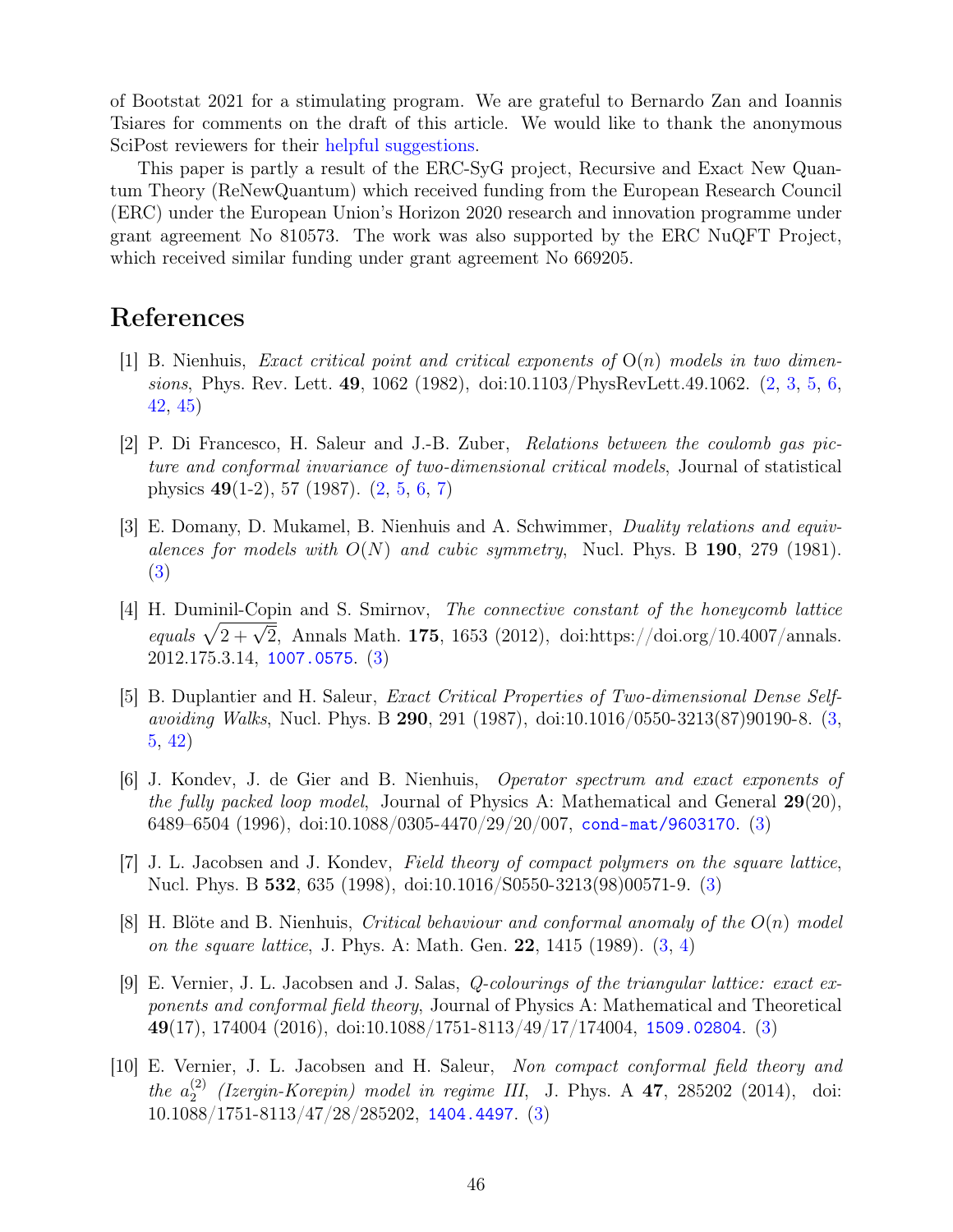- <span id="page-46-0"></span>[11] E. Vernier, J. L. Jacobsen and H. Saleur, A new look at the collapse of two-dimensional polymers, J. Stat. Mech.: Theor. Exp. 2015, P09001 (2015), doi:10.1088/1742-5468/ 2015/09/P09001, <1505.07007>. [\(3\)](#page-2-1)
- <span id="page-46-1"></span>[12] J. L. Jacobsen, N. Read and H. Saleur, Dense loops, supersymmetry, and goldstone phases in two dimensions, Phys. Rev. Lett.  $90, 090601$  (2003), doi:10.1103/ PhysRevLett.90.090601, <cond-mat/0205033>. [\(3\)](#page-2-1)
- <span id="page-46-2"></span>[13] H. Saleur, Magnetic properties of the two-dimensional n=0 vector model, Phys. Rev. B 35, 3657 (1987), doi:10.1103/PhysRevB.35.3657. [\(4\)](#page-3-1)
- <span id="page-46-3"></span>[14] Y. Ikhlef, J. L. Jacobsen and H. Saleur, *Three-Point Functions in*  $c \leq 1$  *Liouville* Theory and Conformal Loop Ensembles, Phys. Rev. Lett. 116(13), 130601 (2016), doi: 10.1103/PhysRevLett.116.130601, <1509.03538>. [\(4\)](#page-3-1)
- <span id="page-46-4"></span>[15] M. Picco, S. Ribault and R. Santachiara, On four-point connectivities in the critical 2d Potts model, SciPost Phys. 7(4), 044 (2019), doi:10.21468/SciPostPhys.7.4.044, <1906.02566>. [\(4,](#page-3-1) [6,](#page-5-1) [26\)](#page-25-0)
- <span id="page-46-5"></span>[16] R. J. Baxter, H. N. V. Temperley and S. E. Ashley, Triangular Potts model at its transition temperature, and related models, Proc. Royal Soc. A 358, 535 (1978). [\(5\)](#page-4-1)
- <span id="page-46-6"></span>[17] S. Caracciolo, J. L. Jacobsen, H. Saleur, A. D. Sokal and A. Sportiello, Fermionic field theory for trees and forests, Phys. Rev. Lett. **93**, 080601 (2004), doi:10.1103/ PhysRevLett.93.080601, <cond-mat/0403271>. [\(5\)](#page-4-1)
- <span id="page-46-7"></span>[18] J. L. Jacobsen and H. Saleur, The arboreal gas and the supersphere sigma model, Nucl. Phys. B 716, 439 (2005), doi:10.1016/j.nuclphysb.2005.04.001, <cond-mat/0502052>. [\(5\)](#page-4-1)
- <span id="page-46-8"></span>[19] G. Parisi and N. Sourlas, Self avoiding walk and supersymmetry, J. Physique Lettres 41, L403 (1980). [\(6\)](#page-5-1)
- <span id="page-46-9"></span>[20] K. J. Wiese and A. A. Fedorenko, Field theories for loop-erased random walks, Nucl. Phys. B 946, 114696 (2019). [\(6\)](#page-5-1)
- <span id="page-46-10"></span>[21] K. Lang and W. Rühl, Critical O(N) vector nonlinear sigma models: A Resume of their field structure, Adv. Appl. Clifford Algebras  $4(S1)$ , 203 (1994), <hep-th/9311046>. [\(6\)](#page-5-1)
- <span id="page-46-11"></span>[22] V. Dotsenko and V. Fateev, Conformal algebra and multipoint correlation functions in 2d statistical models, Nuclear Physics B  $240(3)$ , 312 (1984), doi:https://doi.org/10. 1016/0550-3213(84)90269-4. [\(6\)](#page-5-1)
- <span id="page-46-12"></span>[23] N. Read and H. Saleur, Exact spectra of conformal supersymmetric nonlinear sigma models in two-dimensions, Nucl. Phys. B613, 409 (2001), doi:10.1016/S0550-3213(01) 00395-9, <hep-th/0106124>. [\(6,](#page-5-1) [8,](#page-7-0) [11,](#page-10-4) [43\)](#page-42-0)
- <span id="page-46-13"></span>[24] B. Estienne and Y. Ikhlef, Correlation functions in loop models (2015), <1505.00585>. [\(6,](#page-5-1) [8,](#page-7-0) [14\)](#page-13-2)
- <span id="page-46-14"></span>[25] R. Couvreur, J. L. Jacobsen and R. Vasseur, Non-scalar operators for the Potts model in arbitrary dimension, J. Phys. A  $50(47)$ ,  $474001$  (2017), doi:10.1088/1751-8121/aa7f32, <1704.02186>. [\(6\)](#page-5-1)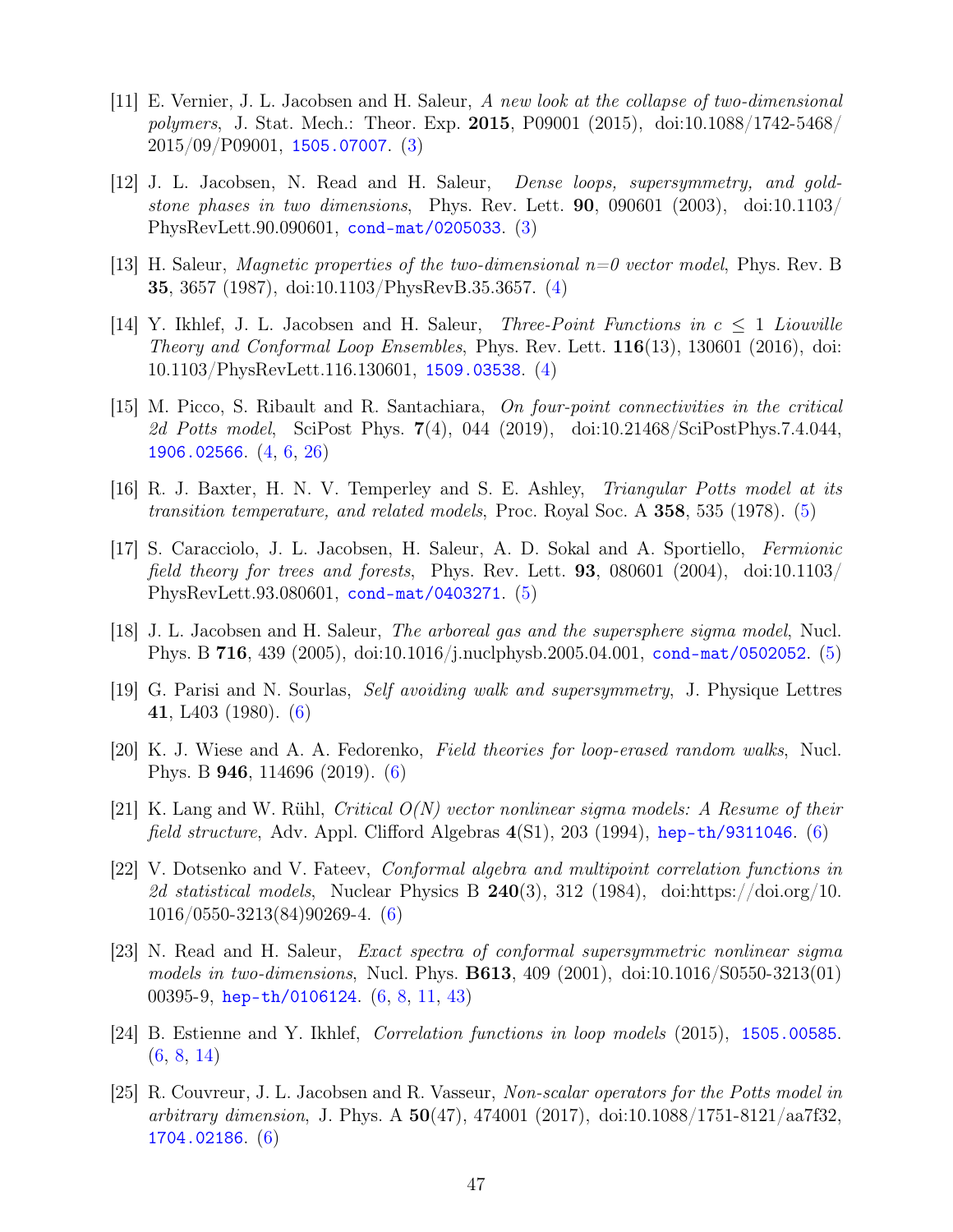- <span id="page-47-0"></span>[26] L. Grans-Samuelsson, L. Liu, Y. He, J. L. Jacobsen and H. Saleur, The action of the Virasoro algebra in the two-dimensional Potts and loop models at generic Q (2020), doi:10.1007/JHEP10(2020)109, <2007.11539>. [\(6,](#page-5-1) [8\)](#page-7-0)
- <span id="page-47-1"></span>[27] V. Gorbenko and B. Zan, Two-dimensional  $O(n)$  models and logarithmic CFTs (2020), <2005.07708>. [\(6,](#page-5-1) [8,](#page-7-0) [12,](#page-11-4) [14\)](#page-13-2)
- <span id="page-47-2"></span>[28] M. Picco, S. Ribault and R. Santachiara, A conformal bootstrap approach to critical percolation in two dimensions, SciPost Phys.  $1(1)$ , 009 (2016), doi:10.21468/SciPostPhys. 1.1.009, <1607.07224>. [\(6,](#page-5-1) [14,](#page-13-2) [22,](#page-21-2) [23\)](#page-22-1)
- <span id="page-47-3"></span>[29] J. L. Jacobsen and H. Saleur, Bootstrap approach to geometrical four-point functions in the two-dimensional critical Q-state Potts model: A study of the s-channel spectra, JHEP 01, 084 (2019), doi:10.1007/JHEP01(2019)084, <1809.02191>. [\(6,](#page-5-1) [42\)](#page-41-0)
- <span id="page-47-4"></span>[30] Y. He, L. Grans-Samuelsson, J. L. Jacobsen and H. Saleur, Four-point geometrical correlation functions in the two-dimensional Q-state Potts model: connections with the RSOS models (2020), doi:10.1007/JHEP05(2020)156, <2002.09071>. [\(6,](#page-5-1) [41\)](#page-40-1)
- <span id="page-47-5"></span>[31] Y. He, J. L. Jacobsen and H. Saleur, Geometrical four-point functions in the twodimensional critical Q-state Potts model: The interchiral conformal bootstrap (2020), doi:10.1007/JHEP12(2020)019, <2005.07258>. [\(6,](#page-5-1) [14,](#page-13-2) [19,](#page-18-0) [21,](#page-20-1) [22\)](#page-21-2)
- <span id="page-47-6"></span>[32] R. Nivesvivat and S. Ribault, Logarithmic CFT at generic central charge: from Liouville theory to the Q-state Potts model, SciPost Phys.  $10(1)$ , 021 (2021), doi:10.21468/ SciPostPhys.10.1.021, <2007.04190>. [\(6,](#page-5-1) [8,](#page-7-0) [14,](#page-13-2) [17,](#page-16-3) [19,](#page-18-0) [21,](#page-20-1) [41\)](#page-40-1)
- <span id="page-47-7"></span>[33] S. Ribault, R. Nivesvivat, L. Grans-Samuelsson et al, Bootstrap\_virasoro 3.0: Bootstrapping two-dimensional cfts with virasoro symmetry (2021). [\(6,](#page-5-1) [27\)](#page-26-1)
- <span id="page-47-8"></span>[34] Y. He and H. Saleur, A note on the identity module in  $c = 0$  CFTs (2021), <2109.05050>. [\(8\)](#page-7-0)
- <span id="page-47-9"></span>[35] D. J. Binder and S. Rychkov, Deligne Categories in Lattice Models and Quantum Field Theory, or Making Sense of  $O(N)$  Symmetry with Non-integer N (2019), <1911.07895>. [\(9,](#page-8-2) [12,](#page-11-4) [21\)](#page-20-1)
- <span id="page-47-10"></span>[36] N. El Samra and R. C. King, Dimensions of irreducible representations of the classical lie groups, Journal of Physics A: Mathematical and General 12(12), 2317 (1979), doi: 10.1088/0305-4470/12/12/010. [\(10\)](#page-9-3)
- <span id="page-47-11"></span>[37] S. Gao, G. Orelowitz and A. Yong, Newell-littlewood numbers (2020), <2005.09012>. [\(10\)](#page-9-3)
- <span id="page-47-12"></span>[38] V. Gorbenko, S. Rychkov and B. Zan, Walking, Weak first-order transitions, and Complex CFTs II. Two-dimensional Potts model at  $Q > 4$ , SciPost Phys. 5(5), 050 (2018), doi:10.21468/SciPostPhys.5.5.050, <1808.04380>. [\(12\)](#page-11-4)
- <span id="page-47-13"></span>[39] S. Migliaccio and S. Ribault, The analytic bootstrap equations of non-diagonal two-dimensional CFT, JHEP 05, 169 (2018), doi:10.1007/JHEP05(2018)169, <1711.08916>. [\(14,](#page-13-2) [15,](#page-14-3) [16\)](#page-15-4)